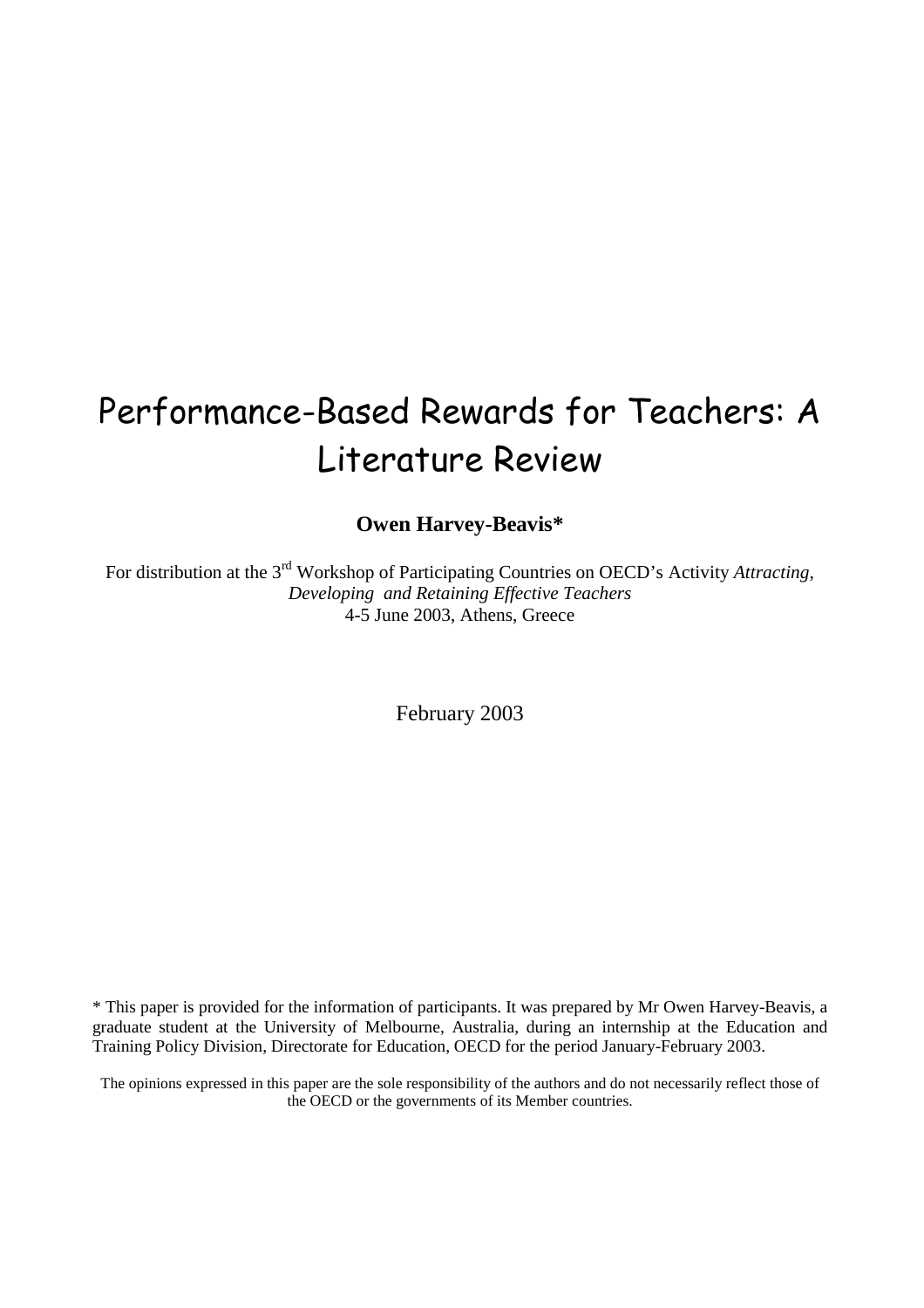# **TABLE OF CONTENTS**

| $\mathbf{1}$    |                                                                         |
|-----------------|-------------------------------------------------------------------------|
| 2               |                                                                         |
| $\overline{3}$  |                                                                         |
| 4               |                                                                         |
| 5               |                                                                         |
| 6               |                                                                         |
| $7\overline{ }$ |                                                                         |
|                 |                                                                         |
|                 | ANNEX 1: SYSTEMS OF PERFORMANCE-BASED PAY IN DIFFERENT COUNTRIES  30    |
|                 |                                                                         |
|                 | ANNEX 3: THE METHODOLOGY AND CONCLUSIONS OF THE KENTUCKY AND CHARLOTTE- |
|                 | ANNEX 4: BALLOU AND PODGURSKY'S STUDY OF TEACHER ATTITUDE (1993)  39    |
|                 | ANNEX 5: THE DALLAS SCHOOL ACCOUNTABILITY AND INCENTIVE PROGRAMME       |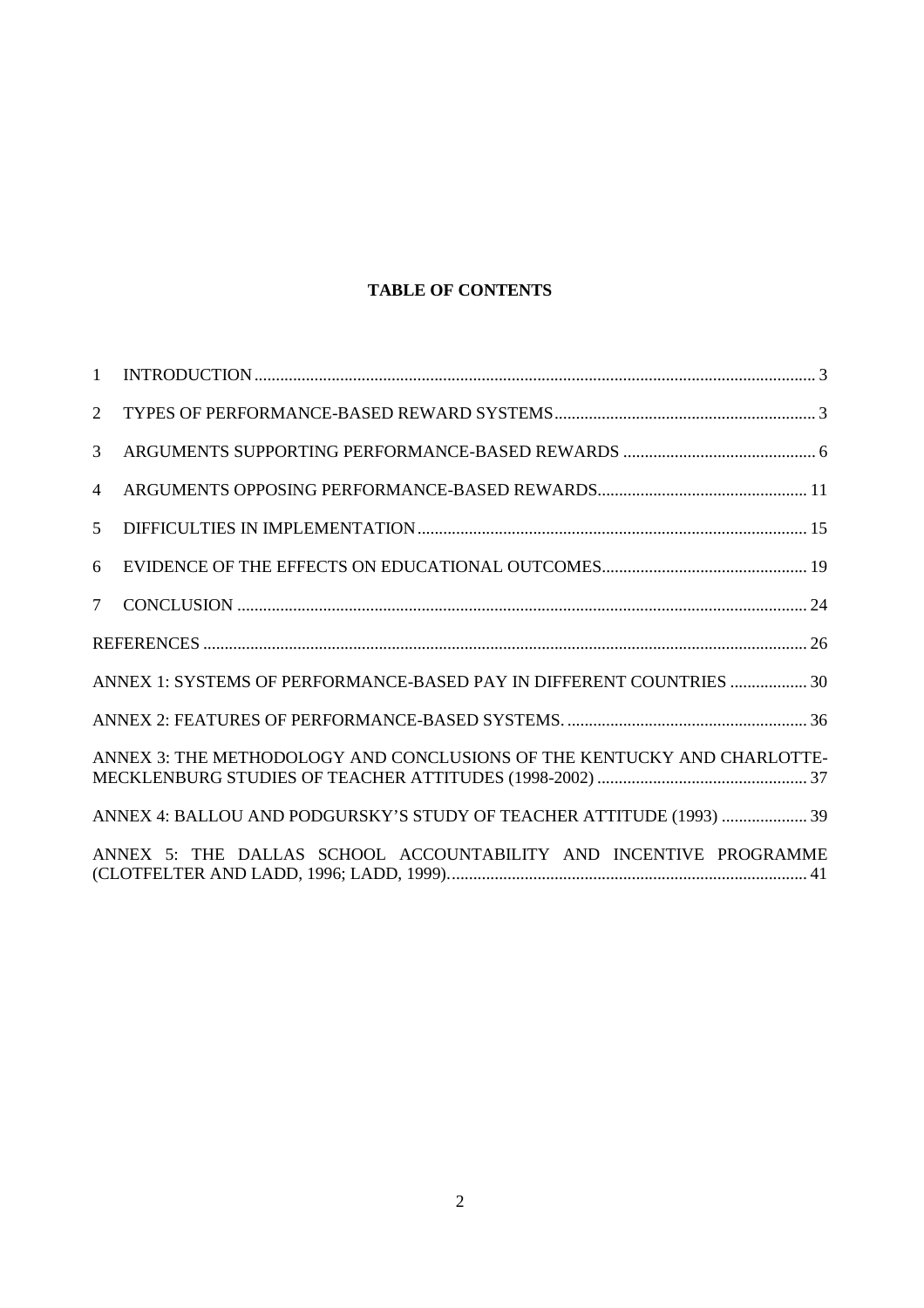# **1 INTRODUCTION**

1. This paper examines the current academic and policy literature surrounding performance-based reward programmes for primary and secondary school teachers. It is a working paper for the activity "Attracting, Developing and Retaining Effective Teachers" being conducted by the Organisation for Economic Co-operation and Development (OECD).

2. Performance-based rewards have a long history in education, particularly in the United States. In the last ten years, a number of countries have adopted pay-for-performance strategies to modify the traditional salary scales (Refer to Annex 1). The distinguishing feature of a performance-based scheme is that it rewards or sanctions teachers based upon some form of performance evaluation (Chamberlin, et al, 2002). Distinctions in performance-based reward programmes are found in the skills assessed and the rewards provided. Most individually-based programmes have used pecuniary rewards for high levels of performance, usually defined in terms of student outcomes or teacher skills and knowledge. More recently, some analysts have proposed that intrinsic rewards, such as seeing students improve in performance, and increased feelings of well-being are better motivators of teachers. Other rewards include increased holiday time and professional development courses.

3. Many of the earlier programmes tended to focus on individual performance, in particular merit pay (Richardson, 1999), with recent debates more likely to consider group-based reward programmes, or knowledge and skill based rewards (Odden, 2000a; Odden and Kelley, 2002).

4. One limitation of this paper should be noted: the academic and policy literature examined is exclusively from English-speaking countries, and especially the United States. All reports considering the evidence of the effectiveness of performance-based rewards examine United States programmes.

5. This paper has five further sections. Section two examines different types of performance-based reward programmes. Section three examines the arguments that are put forward in their support. Section four examines the arguments that reject them. Section five considers the reasons why performance-based reward programmes are apparently difficult to implement. And section six summarises current evidence on the effects of performance-based reward programmes.

# **2 TYPES OF PERFORMANCE-BASED REWARD SYSTEMS**

6. This section summarises the types of performance-based reward systems that are found in the literature and the education systems of OECD countries.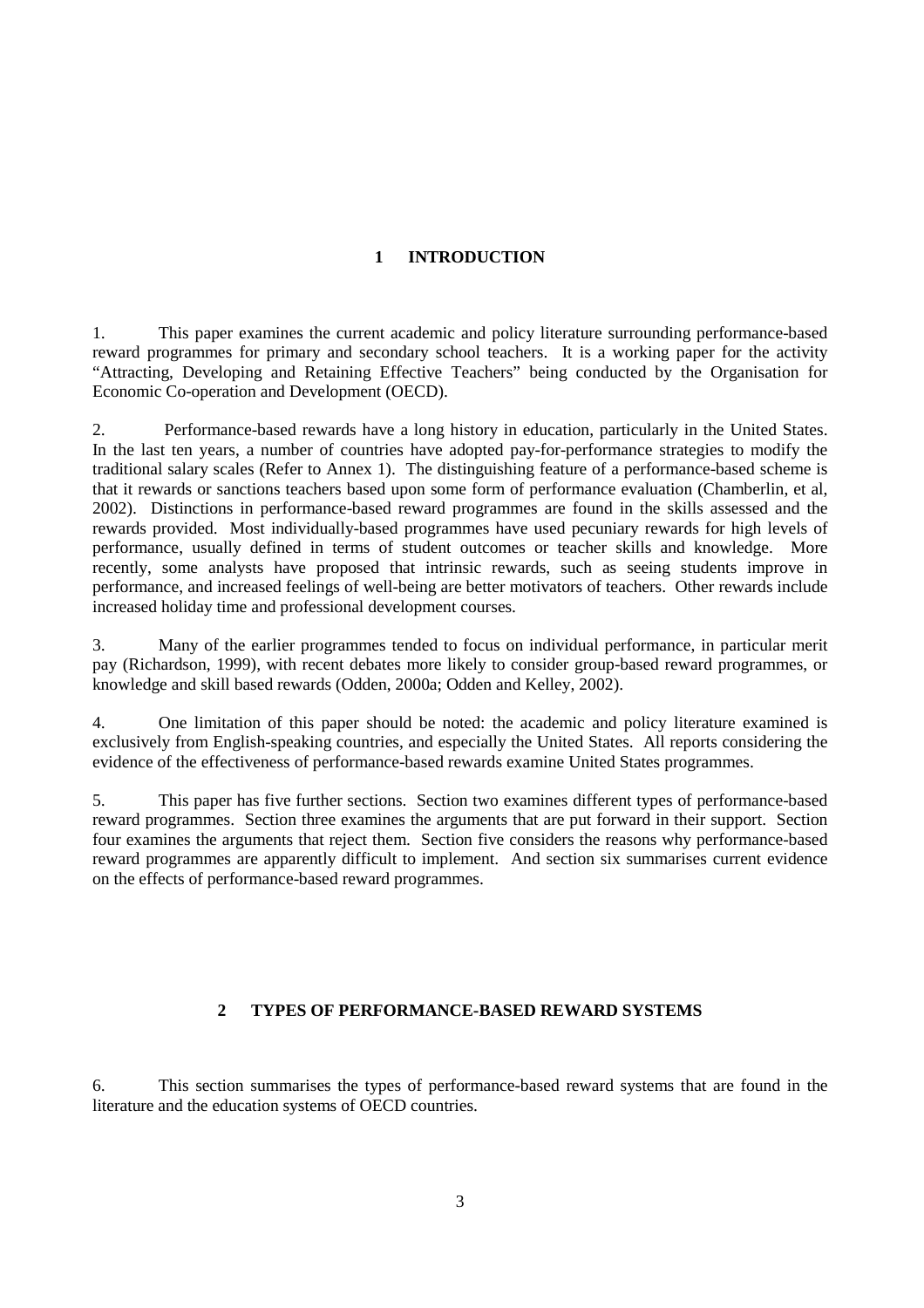7. One of the prominent features of performance-based reward systems is the number of different varieties of programmes. It is necessary to be aware of the particular characteristics of the schemes when examining the research and policy literature, as distinctions between specific models are often made (see, for example, Odden and Kelley, 2002). Some key dimensions along which performance-based rewards differ include the following:

- Whether the programme focuses on individual teacher performance or school-based performance;
- Whether the compensation is pecuniary or non-pecuniary, and whether sanctions exists for poor performance;
- The duration of the reward, and in particular, whether the reward is given once only, for a limited duration, or permanently;
- The reward levels, and in particular, whether there are ascending rewards for increased teacher or school performance, or whether the performance evaluation allows teachers to progress to a new salary scale;
- What is evaluated, and in particular, whether the evaluation is made on the basis of observation, a portfolio, acquired qualifications or student performance;
- Who evaluates the teacher, and in particular, whether the evaluation is completed by the principal of the school, an external review, or peer review;
- The scope of the reward, and in particular, whether all teachers who fulfil criteria are rewarded, or just a specific quota; and
- Whether the performance-based rewards supplement or replace the existing salary scale system.

8. Annex 2 contains a chart that outlines the different dimensions of performance-based rewards in the form of a diagram.

9. Despite this great variety, there are three main models of performance-based reward programmes that are commonly examined in the literature and are found in education systems. The first model is 'merit-pay', which generally involves individual pecuniary awards based on student performance, and classroom observation (McCollum, 2001). The second model is 'knowledge and skill-based' compensation, which generally involves individual pecuniary rewards for acquired qualifications and demonstrated knowledge and skills, which are believed to increase student performance (Odden, 2000b). Knowledge and skill-based pay differs from merit-pay because it provides clear guidelines on what is being evaluated (Odden and Kelley, 2002). The knowledge and skills evaluated are, it is argued, linked to teacher proficiency, meaning knowledge and skill-based pay increases teachers' ability (Odden and Kelley, 2002). The third model is school-based compensation, which generally involves group-based pecuniary rewards, typically based on student performance (Odden and Kelley, 2002). Table 1 elaborates the distinctions between these models.

# **Table 1. Models of Performance-Based Reward**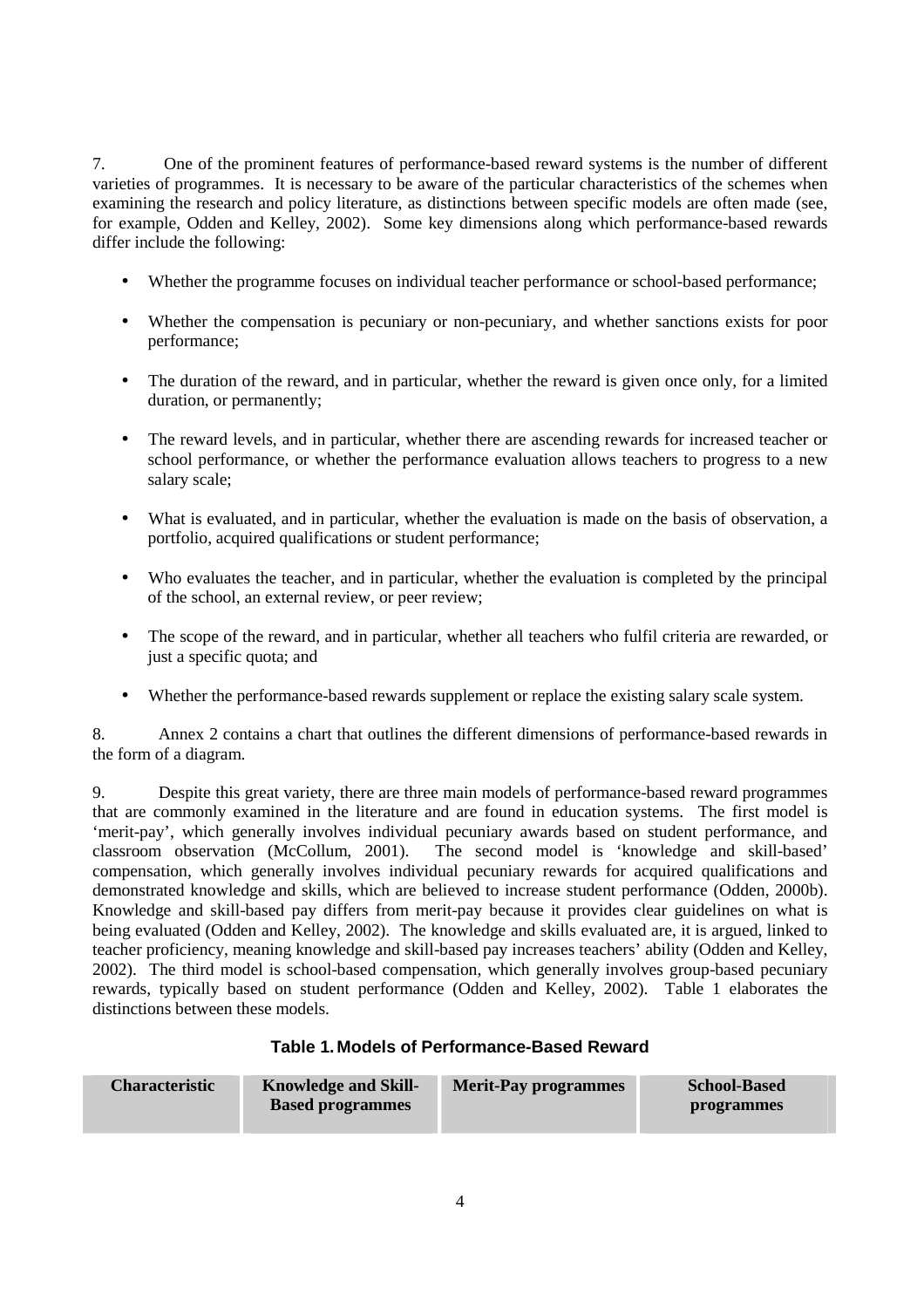| Recipient of<br>compensation                           | Individual teachers                                                                                                                                                                                    | Individual teachers                                                                                                                                                               | Schools, who often have<br>discretion to distribute<br>rewards to staff.                                                                                                    |
|--------------------------------------------------------|--------------------------------------------------------------------------------------------------------------------------------------------------------------------------------------------------------|-----------------------------------------------------------------------------------------------------------------------------------------------------------------------------------|-----------------------------------------------------------------------------------------------------------------------------------------------------------------------------|
| Scope of<br>compensation                               | All teachers who can<br>exhibit skills and<br>knowledge are rewarded.                                                                                                                                  | Mixed, with some<br>programmes providing<br>universal rewards, while<br>others are limited by<br>quotas.                                                                          | Mixed, with some<br>programmes providing<br>universal rewards, while<br>others are limited by<br>quotas.                                                                    |
| Type of<br>compensation                                | Primarily financial. Some<br>analysts argue that<br>intrinsic rewards, such as<br>enjoyment from<br>increasing student<br>performance, form part of<br>this system.                                    | Typically financial.                                                                                                                                                              | Primarily financial. Some<br>analysts argue that<br>intrinsic rewards, such as<br>enjoyment from<br>increasing student<br>performance, form part of<br>this system.         |
| Areas evaluated                                        | Assessed on the basis of<br>demonstrated skills and<br>knowledge which are<br>thought to be linked to<br>increased teacher<br>performance. Often<br>comes in the form of<br>additional qualifications. | A range of areas are<br>assessed, including: a<br>portfolio of teacher<br>accomplishments, class<br>room observation and<br>student performance.                                  | Typically student<br>performance is used to<br>evaluate schools. This<br>can occur through 'added<br>value' gains to student<br>scores, or absolute student<br>achievement. |
| Who evaluates                                          | Typically, will be<br>completed by external<br>review.                                                                                                                                                 | A range of evaluators,<br>including peer review, the<br>principal and external<br>review.                                                                                         | Typically, will be<br>completed by an external<br>review.                                                                                                                   |
| Duration of<br>compensation                            | Typically short-term,<br>generally requiring<br>periodic evidence that<br>teachers maintain skills<br>and knowledge.                                                                                   | The duration of the<br>reward is varied, but most<br>often annual.                                                                                                                | Typically an annual<br>bonus.                                                                                                                                               |
| Relationship to<br>existing<br>compensation<br>system. | Typically would replace<br>the salary scale, in full or<br>in part.                                                                                                                                    | Typically supplements,<br>but can replace the salary<br>scale.                                                                                                                    | Typically supplements the<br>salary scale                                                                                                                                   |
| Compensation level                                     | Typically ascending<br>levels of rewards tied to<br>increasing levels of skills<br>and knowledge acquired.                                                                                             | Mixed, depending on the<br>relationship to existing<br>compensation systems. If<br>the salary scale is used,<br>there is a greater<br>propensity to have a<br>single compensation | Typically one level of<br>reward.                                                                                                                                           |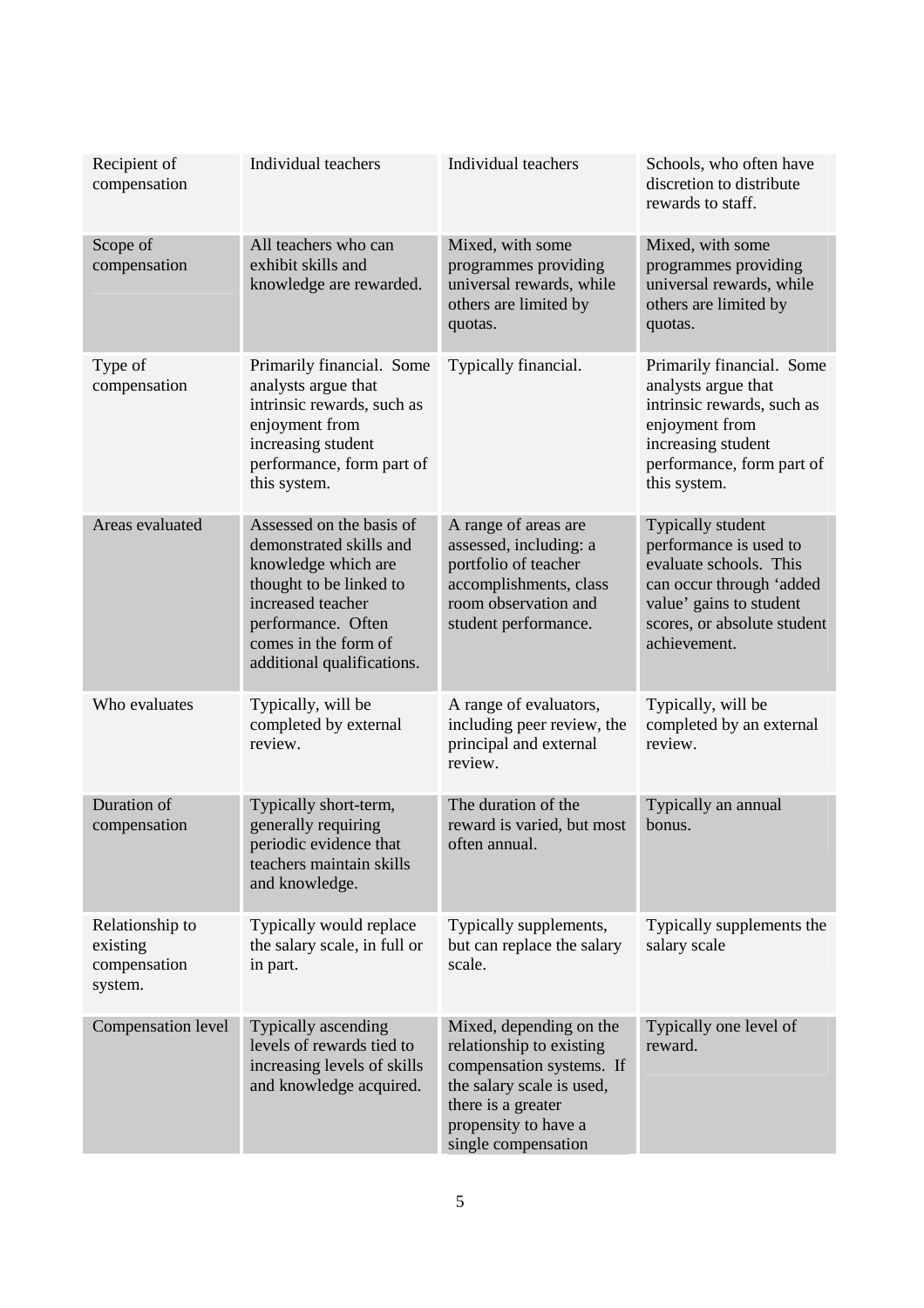| level. If it is not used, |
|---------------------------|
| there is a greater        |
| inclination to have       |
| multiple rewards.         |

# **3 ARGUMENTS SUPPORTING PERFORMANCE-BASED REWARDS**

10. This section describes the arguments made by a range of analysts who are concerned to support the view that net benefits can be expected from using performance-based rewards programmes for teachers. The arguments in support of, and in opposition to, performance-based rewards are summarised in Table 2.

| <b>Arguments In Support of Performance-Based</b><br><b>Rewards</b>                                                            | <b>Arguments Against Performance-Based Rewards</b>                                                                  |
|-------------------------------------------------------------------------------------------------------------------------------|---------------------------------------------------------------------------------------------------------------------|
| The current system is unfair and rewards experience<br>and formal qualifications instead of performance.                      | Fair and accurate evaluation is difficult because<br>performance cannot be determined objectively.                  |
| Performance-based rewards improve the<br>governance of schools by increasing the efficiency<br>of resource allocation.        | School administration becomes hierarchical and co-<br>operation between school management and staff is<br>strained. |
| Performance-based pay motivates teachers to<br>perform at their best.                                                         | Performance-based financial incentives do not<br>provide incentives for teachers to improve.                        |
| There is increased collegiality between teachers and<br>administration.                                                       | There is reduced co-operation between teachers.                                                                     |
| Student performance is increased, and teacher<br>quality improves.                                                            | A range of perverse outcomes occur because of<br>teacher 'game playing' and a narrowing of the<br>curriculum.       |
| The market provides the best approach for efficient<br>allocation of resources, and this model can be<br>applied to teaching. | The market has no place in education.                                                                               |
| Relative to other education reforms, performance-<br>based rewards provide a relatively cost-efficient<br>solution.           | To implement a performance-based scheme is<br>expensive and time consuming.                                         |

# **Table 2. A Summary of the Arguments in the Literature**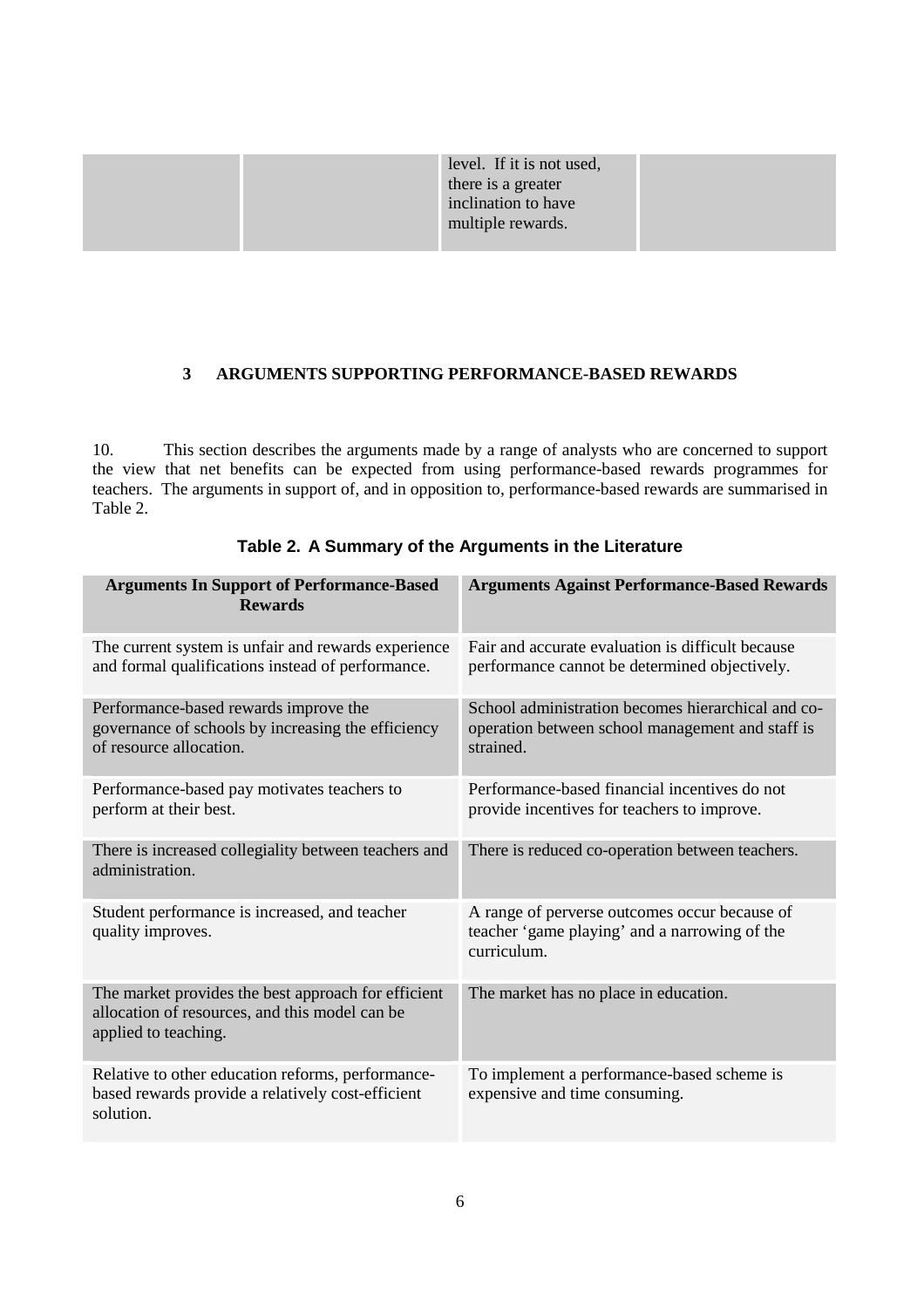Performance-based schemes increase political and public support of education systems.

#### **3.1 The current system is unfair and rewards experience and formal qualifications instead of performance**

11. Under most current systems of a salary scale, teachers are rewarded for the number of years spent teaching and the number of tertiary degrees, rather than their performance (Odden, 2000a). For this reason, many analysts believe the salary scale system determines teacher compensation on incomplete criteria. For example, Hoerr (1998) argues that any non-merit-based system is unfair for exceptional teachers because they are judged on inefficient criteria. This will cause, it is argued, talented teachers to leave the education system because excellence is not fairly rewarded (Odden, 2001). Only when performance is rewarded and teachers command salaries equal to the private sector without having to progress up an arbitrary salary scale, will the best talent be attracted and retained (Solomon and Podgursky, 2001).

12. Proponents point out that research has found no consistent links between education credits or degrees and student performance, and only modest links between experience and student performance (Heneman and Milanowski 1999; Hoerr, 1998; Tomlinson, 2000). The existing salary scales are thus at best only loosely related to the expertise and skills needed in the classroom (Mohrman, Mohrman and Odden, 1996). If the pay structure is based on this formula, it inevitably produces unsatisfactory outcomes as it is not well aligned to education output (Odden, 2000a). Thus, a substantial body of literature argues performance-based reward systems are an improvement on the efficiency of salary scales.

# **3.2 Performance-based rewards improve the governance of schools**

13. Several analysts have argued that performance-based pay schemes improve the administration of schools. Under a performance-based pay scheme, principals must know the quality of teachers in all classrooms (Hoerr, 1998). This type of evaluation, it is argued, means principals must summatively evaluate teachers, rather than formatively evaluate, and so more objective decisions about teacher quality are made. Research showing that in performance-based systems, many principals report they evaluated teachers more harshly than they would have in a non-performance-based system (Murnane and Cohen 1986, 9) is used to support this argument. As a safety precaution, Solomon and Podgursky (2001) advocate principals becoming recipients of school wide performance-based rewards, to ensure they remain objective in their evaluation.

14. It is also argued that a movement to school-based rewards can increase the precision of resource allocation by encouraging resource alignment from top down, by setting organisational goals, and from the bottom up, as teachers are gaining feedback, and benefiting from better resource allocation and policy coherence (Kelley, 1999). This can occur because school goals are clarified in a performance-based reward system, and teachers have an increased incentive to share information with administrators since they benefit from improved outcomes.

#### **3.3 Provides motivation to teachers**

15. One of the largest benefits reported by proponents of performance-based rewards is an increase in the motivation of teachers. It is argued that performance-based pay will increase teacher motivation by adequately rewarding productivity gains. This perspective links the attitude of teachers to student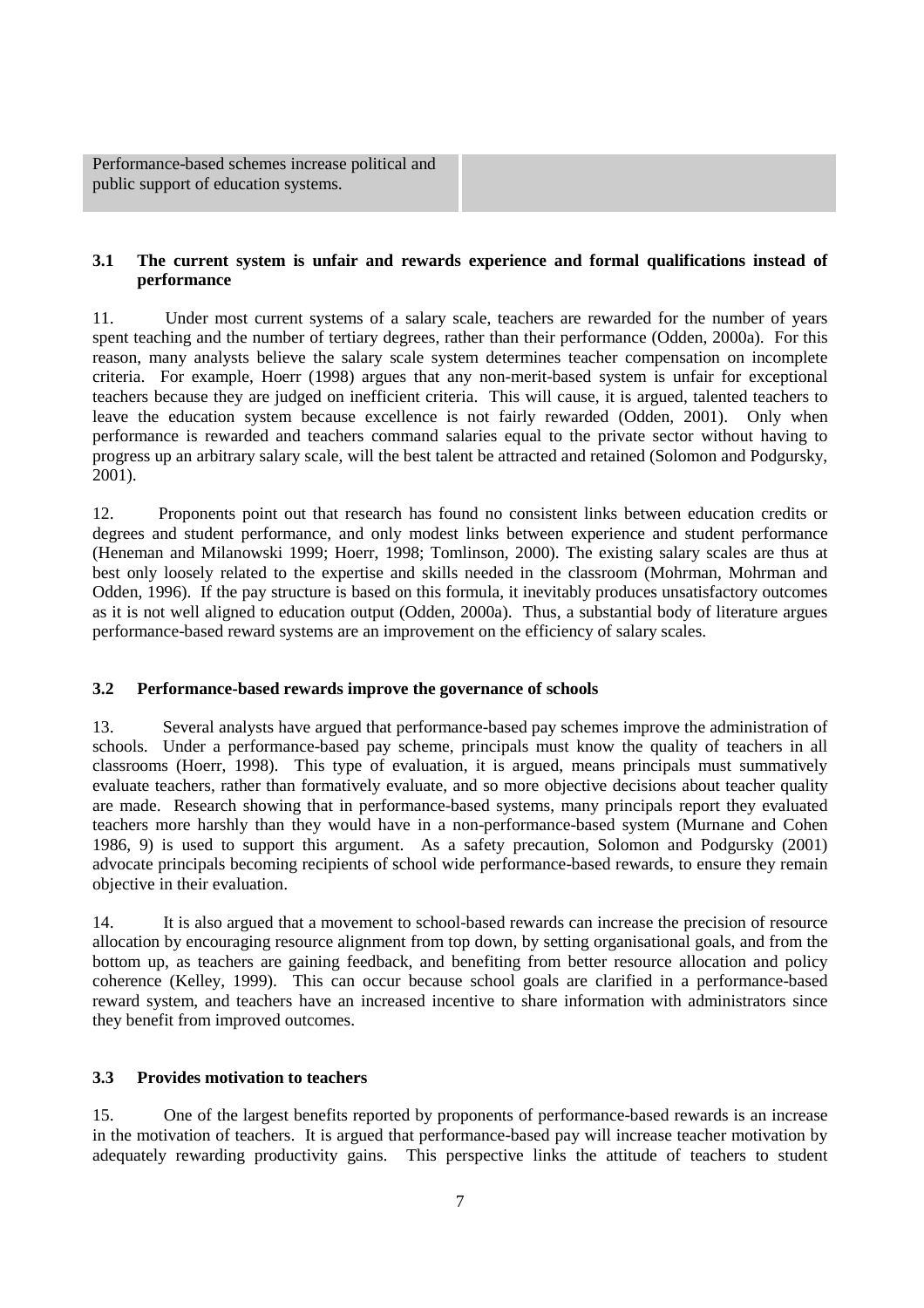outcomes, by arguing that once the motivation and skill of the teacher determine salaries, teacher quality will be improved. Within the literature, Tomlinson (2000) argues that performance-based pay is about motivating people, and developing performance-oriented cultures. Teachers who are not motivated by financial rewards, can be encouraged with non-financial rewards (Odden, 2000a). These rewards can include, for example: satisfaction from high student achievement, recognition, influence, learning new skills, and personal growth (Tomlinson, 2000; Odden 2000b). As Odden and Kelley (2002; Kelley, 1999) argue school-based rewards are a means of providing motivation by introducing clear goals to the whole school, and facilitating student achievement.

16. While it is argued that teachers are not motivated by money (see, for example, Firestone and Pennell, 1993), financial reward must have some influence on career choices for at least some teachers (Richardson, 1999). Some point out that past research suggests money has an influence on teachers' motivation (Refer to Annex 3), and others argue money is one motivator among many (Odden and Kelley, 2002). Hence, it is argued a performance-based policy which involves a monetary component would attract teaching talent by providing rewards that motivate a large range of people. A further benefit may occur through a rise in the socio-economic status of teachers, which should also attract and motivate talent (Solomon and Podgursky, 2001). However, for this to be feasible, more revenue would be required for teacher salaries.

17. Solomon and Podgursky (2001) argue that when teaching is rewarded based on outcomes, quality teachers can be moved to areas of low socio-economic status since these areas can be specifically rewarded. Different criteria can be used to determine rewards for different areas based on the socioeconomic, racial and gender demographics of the student population.

# **3.4 Increased collegiality**

18. Earlier merit-pay models were criticised for adversely affecting collaboration between teachers (see, for example, the American Federation of Teachers (AFT), 2001). In response, a large body of literature argues that performance-based reward systems can increase collegiality by rewarding cooperation between teachers (Solomon and Podgursky, 2001; Cohn, 1996), especially through administering group-based pay (Mohrman, Mohrman, and Odden, 1996; McCollum, 2001). This kind of management technique can redesign the work of teachers so they are interdependent, and acknowledge their interdependence (Mohrman, Mohrman and Odden, 1996). Even some opponents of performance-based rewards argue there is some evidence of increased collegiality when group performance rewards are employed (See, for example, Firestone and Pennell, 1993).

# **3.5 Student outcomes improve**

19. According to a range of analysts, the most fundamental goal of performance-based rewards is to increase student performance. For example, Odden (2000b) argues there is a causal link between the quality of teaching and the level of student outcomes, meaning any method that increases the quality of teachers should improve student outcomes. By introducing objective standards which can be used to determine whether teachers have skills to increase the performance of students, the quality of teachers would be established, and also improved (Mohrman, Mohrman and Odden, 1996). Some argue this occurs when evaluation focuses on the knowledge and skills of teachers, which provides an incentive for all teachers to improve, and also an intrinsic reward through professional development (Solomon and Podgursky, 2001). Moreover, performance-based pay can target educators to key objectives and important subjects as a means of increasing student performance (Mohrman, Mohrman and Odden, 1996; Odden,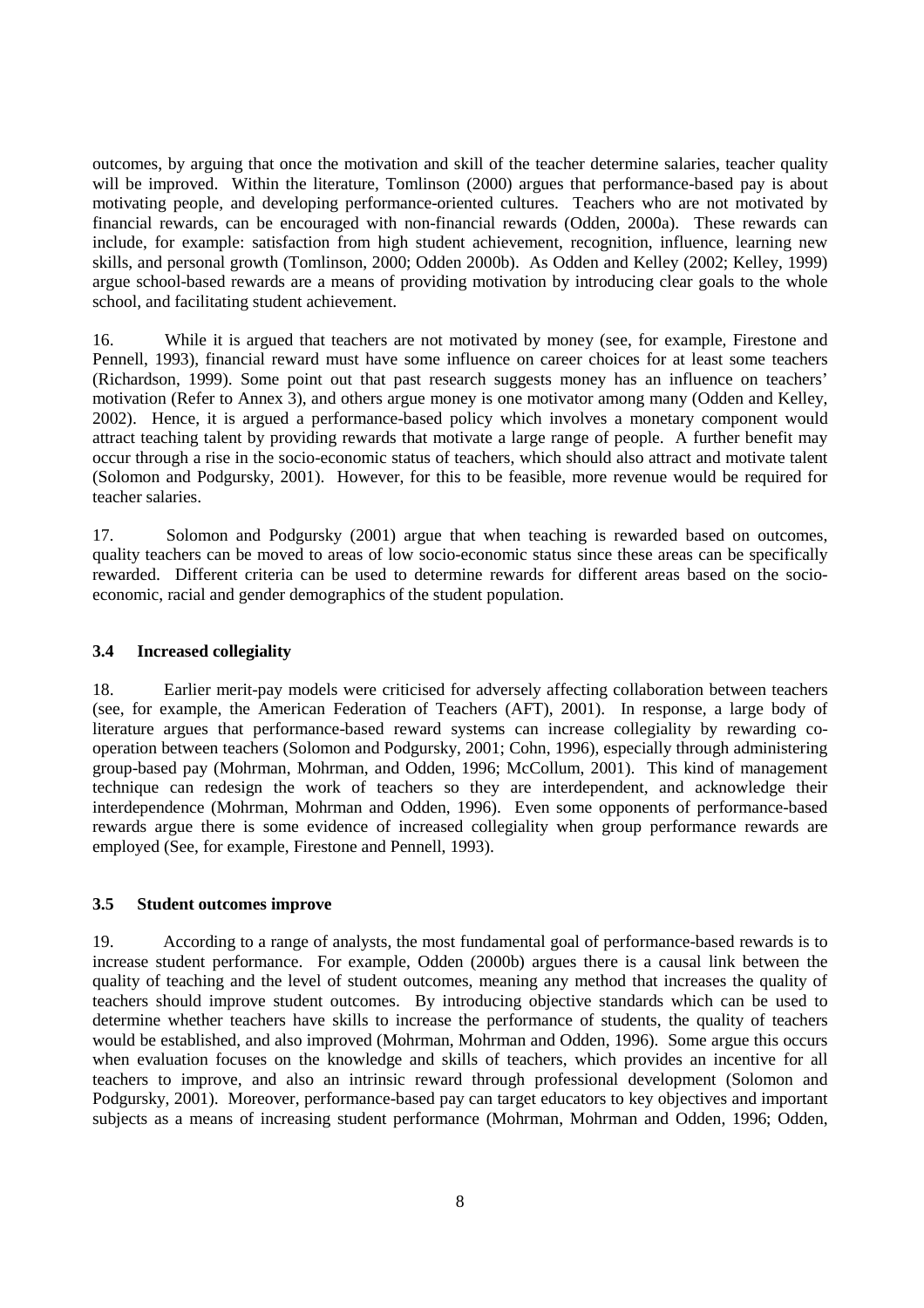2001). Proponents argue that teachers may actually gain freedom to innovate, since they no longer have to focus on process, but rather student outcomes (Solomon and Podgursky, 2001).

20. Furthermore, it is argued there will be a greater consistency in teaching standards across school jurisdiction since the best teachers would not be grouped in the highest achieving, lowest disadvantaged and racially homogenous areas (Tomlinson, 2000). This would occur when objective performance rewards create a market where movement between schools would become easy, and the true value of teachers is established. Teachers would not be locked into a district based on their seniority and qualifications, but would have adequate opportunity to move to jurisdictions where their talent is most highly valued (Solomon and Podgursky, 2001). Conversely, poorly performing teachers would be sanctioned by the market, and command a reduced wage. If retention of teachers is affected by the opportunity cost of staying in the profession, this policy would attract the most capable teachers and discourage the least capable teachers.

21. Under a policy of performance-based rewards, the 'best' possible graduates can be recruited by guaranteeing a competitive market based salary. This would give teachers the capability to move beyond the starting salary and be paid at a comparable level to the private sector workforces (Mohrman, Mohrman, and, Odden, 1996; Odden and Kelley, 2002).

#### **3.6 Increased political and public support of education systems**

22. A theme in the literature is that performance-related pay increases the support of education by politicians and the public (Solomon and Podgursky. 2001). Reportedly, the public feels that current teacher compensation rewards mediocrity (Tomlinson, 2000). Therefore, it is argued, by providing performance-based rewards, political support of the education system can be generated. Odden (2000b) outlines a plan that successfully garnered educator, union and policymaker support, in Vaughn Next Century Learning Centre in Los Angeles, as evidence these groups can come to a consensus on the implementation and design of these programmes.

#### **3.7 A financial investment**

23. Some analysts have argued that the introduction of performance-based rewards can be revenue neutral as the existing salary schedules, which reward seniority and academic qualifications can be flattened, and the revenue gained from this reform can be targeted at rewarding teacher performance (Solomon and Podgursky, 2001). However, this appears to be inconsistent with these authors' previous advocacy for a system of increased teacher salaries. Previous programmes that attempted to provide revenue-neutral performance-based systems have been unsuccessful due to a lack of funds and teacher opposition. In contrast, Mohrman, Mohrman and Odden (1996) argue the private sector model shows that costs can be kept down because the workforce becomes flexible and versatile, in particular teachers will need to have and use a range of pedagogical techniques, which suggests the revenue required to implement this strategy would be relatively low. However, the private sector model may have limited relevance to the public sector, as resources are finite, and schools do not generate additional financial resources with increased productivity (Milanowski, 2003). One possibility is for average class size to increase, which allows teachers to be paid more, without increases in education funding.

#### **3.8 The market provides the best approach for efficient allocation of resources**

24. The intellectual foundations of performance-based rewards are found in private sector models. Because the private sector requires productive workers to compete against other agencies, they have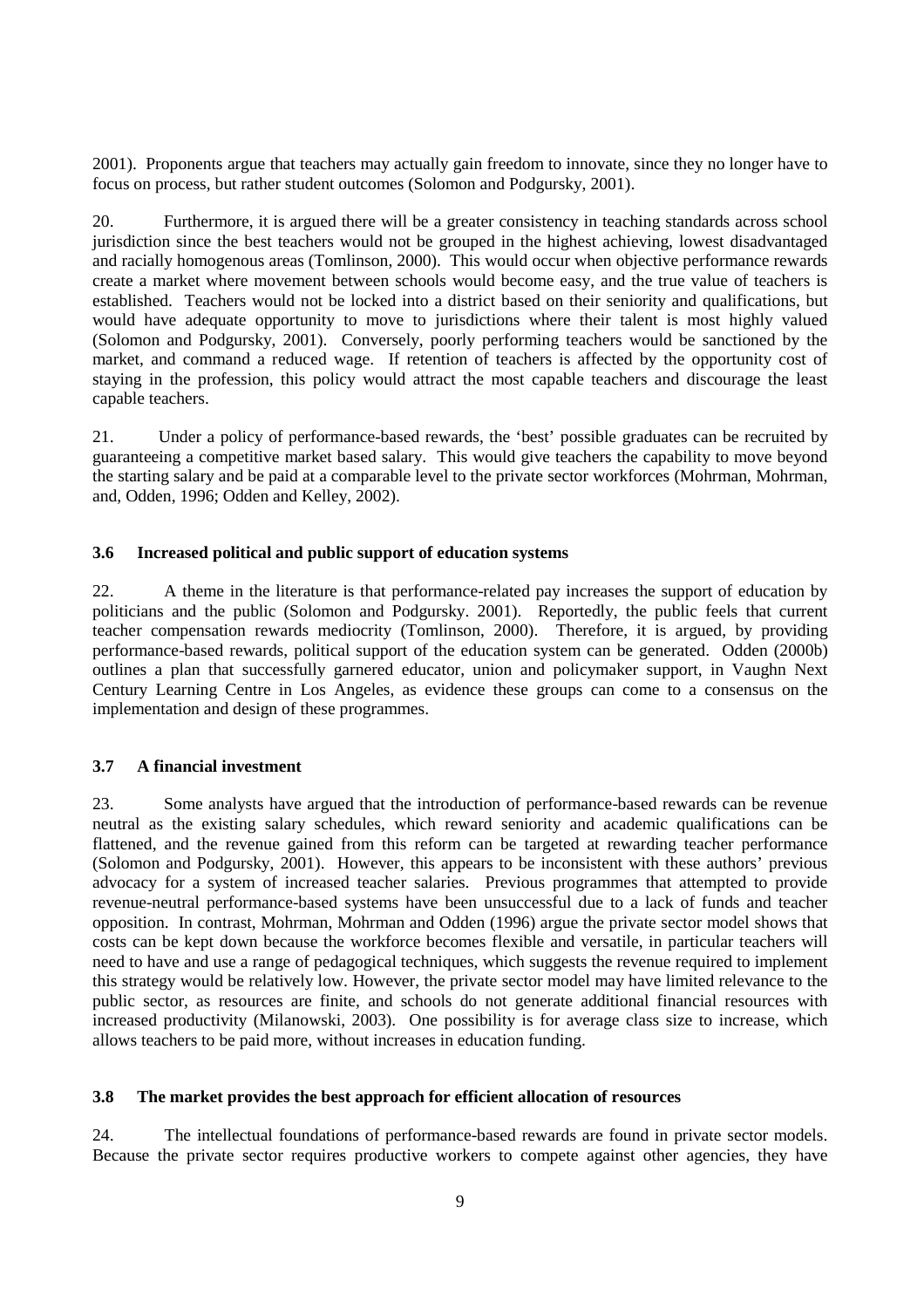developed policies that seek to maximise output from a set input, or minimise input for a set output. Advances in efficiency, it is argued, can be made in the public sector by observing and adapting private sector worker motivational techniques (Odden and Kelley, 2002). Large firms with complex organisational structures that change their workplace practices to increase productivity and quality can be used as a model. Proponents argue these organisations provide a benchmark for teaching because they have very similar environments to schools, and often use performance-based methods of remuneration (Mohrman, Mohrman and Odden, 1996; Odden, 2000a; Ballou and Podgursky, 2001). Any advances in reward strategies for knowledge and skill-based pay in the private sectors thus provide a blueprint for educational salary schedules (Odden, 2000a). Models are also evident in the government and non-profit organisations, such as the higher education model, which suggests performance-based reward programmes are not mutually exclusive with the public sector (Solomon and Podgursky, 2001).

25. With the introduction of new evaluation systems, such as knowledge and skill-based pay, evaluation of person-based human resources systems can occur. Significant educational bodies including the National Commission on Teaching (U.S.) are accepting this method, and the benefit from using benchmarks, it is argued, is an improved education system (Bainbridge, 2000). This is not to suggest that competency models are inevitably going to work, as these programmes need to be carefully organised to ensure that the goals, culture and political realities of the organisation align (Heneman and Ledford, 1998). This is particularly important, because 'recalcitrant' teachers who believe the evaluation process is unfair (Murnane and Cohen, 1986) can undermine the adoption of private sector models.

26. Ballou (2001) argues that if teaching were special, it would not be expected to find performancebased reward systems operating in private schools. Since private schools exhibit a much greater frequency of performance-based rewards, and have much greater bonuses when they do use these schemes, it appears education should not be separated from market logic (Ballou, 2001). While private schools still do not use these techniques all the time, suggesting there are some costs associated with implementing performancebased programmes, it shows teaching is not inherently unsuited to evaluative systems of remuneration (Ballou, 2001).

- 27. In summary the main arguments in favour of performance-based rewards are:
	- The current system is unfair and rewards experience instead of performance;
	- School administration would improve, especially when school-based compensation programmes are implemented;
	- Teacher motivation would improve, with an emphasis on knowledge and skill and school-based reward models in the literature;
	- Teacher co-operation would improve, which is presented as an argument in support of schoolbased reward programmes. There is some concern about the effect merit-pay systems have on teacher co-operation;
	- Student outcomes would improve;
	- Political and public support of the education system would improve, which is presented as an argument specifically in support of merit-pay, but can be used in support of all systems of performance-based rewards;
	- These programmes represent a relatively cheap financial investment in education; and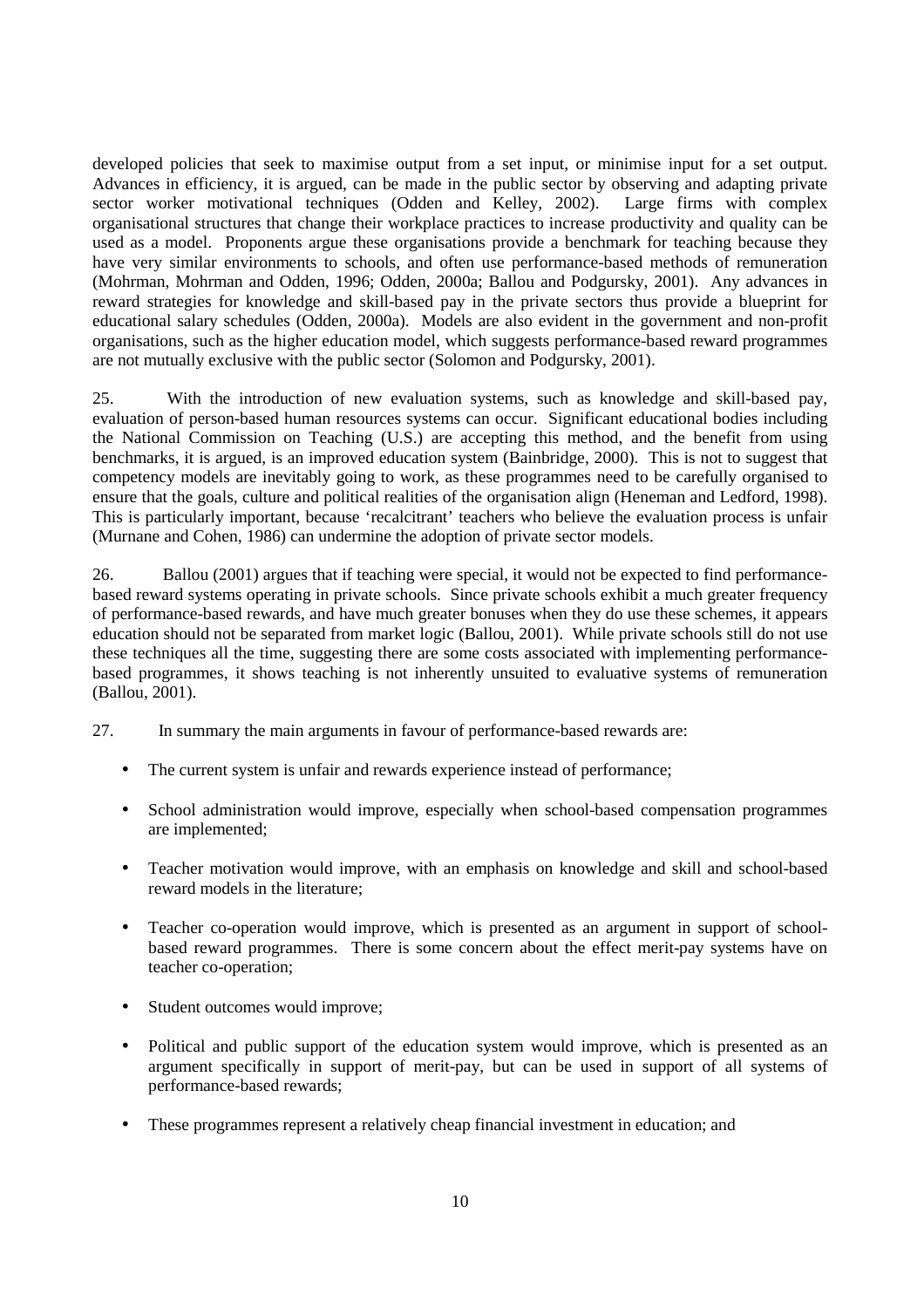• The market provides the best model for efficient resource allocation, which is predominantly used to support knowledge and skills and school-based systems but can be presented as an argument in favour of all models of performance-based reward programmes.

28. In general, most arguments principally support knowledge and skills and school-based rewards, which shows a movement away from the support of merit pay in recent literature.

# **4 ARGUMENTS OPPOSING PERFORMANCE-BASED REWARDS**

29. This section describes the arguments made by a range of analysts who are concerned to oppose the view that net benefits can be expected from using performance-based rewards programmes for teachers.

# **4.1 Fair and accurate evaluation is difficult**

30. A wide body of literature criticises the evaluation procedures of performance-based rewards. In this literature it is argued that goals are hard or impossible to establish in teaching because key education outcomes have not been identified, and this necessarily reduces goal clarity (Storey, 2000). One problem evident, it is argued, is the complexity of designing a programme that balances clarity of goals and diverse evaluation criteria, since clear criteria are required to measure productivity gains. This problem is compounded since evaluation is often done through proxies, such as self-report surveys that ask teachers about the motivational impact of the programme, which are at best indirect measures (Richardson, 1999). Rather, it is argued, teacher commitment and knowledge is often a better guide for good instruction than observing and assessing their performance (Firestone and Pennell, 1993).

31. Some analysts argue the performance of a student is beyond the control of a teacher. Rather than viewing the teacher as a single actor, the vital roles played by the school, the principal, and the family should be acknowledged (Holt, 2001). This means the 'cause' of educational achievement is difficult to establish, and includes numerous actors, not simply teachers (Evans, 2001). Confounding this problem, it is argued, is that the best teachers are often given classes that perform lowest academically, and may therefore be punished under a performance-based payment system (Evans, 2001). Even the recent efforts to establish 'value-added' evaluation criteria are considered problematic because they are in the embryonic stages of development, and there are clear socio-economic and racial biases in these systems (Clotfelter and Ladd,  $1996$ ).<sup>1</sup>

32. Erroneously rewarding teachers is considered a problem with performance-based programmes (Cutler and Waine, 2000). How do you adequately evaluate a teacher based on student outcomes when previous teachers may have taught superior learning techniques (Cited in Solomon and Podgursky, 2001)?

 $\overline{a}$ 1 Clotfelter and Ladd (1996) argue that school systems have a clear choice when designing systems whether to control for socio-economic, racial and gender characteristics. They argue there is a trade-off between adjusting for differences in schools, and the possibility of sending undesirable messages to the community that a school system has a reduced expectation of some students' outcomes. They report systematic differences in student progress which can be attributed to socio-economic, racial and gender characteristics.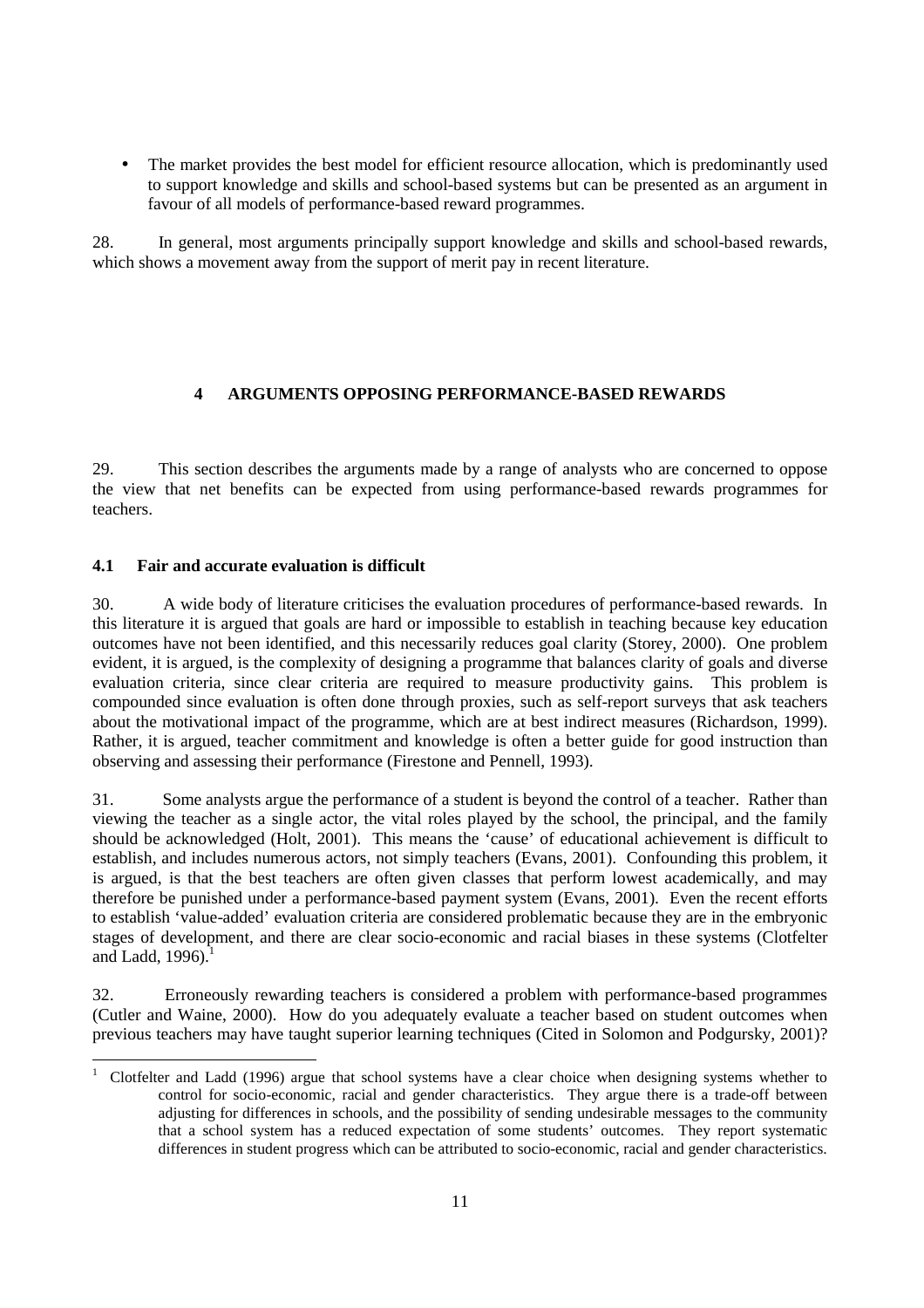While group-based rewards attempt to overcome this problem by evaluating teacher performance as a whole, questions remain about the equitable division of rewards given the complex relationships that exist between teachers and student outcomes. This questions whether schools are much too complex organisationally for accurate evaluation to occur (Cited in Storey 2000).

#### **4.2 School administration becomes hierarchical**

33. It is argued that proper employee evaluation requires an equal participation and relationship between the key participants. When pay is linked to performance, any equality is undermined because there is inevitably a judgmental aspect that makes this equal relationship obsolete (Cutler and Waine, 2000). Teachers, on the one hand, use evaluation as a formative process, allowing them to see how they are performing, and how they can improve. Administrators, on the other hand, use evaluation for summation, which considers evaluation as a process used to gauge teachers worth (Barber and Klein, 1983). This is supported by Murnane and Cohen (1986) who argue principals in the 1980s United States school system were found to prefer giving better evaluations than the teachers actually deserved to build trust between the administrators and the teaching staff, and also as a form of formative evaluation. Thus, it is argued that a functioning professional relationship between the principal and the teachers would be undermined by the use of performance-based rewards.

34. It is also argued morale can be reduced because merit pay creates unfair competition between teachers (AFT, 2001). Teachers who have not been rewarded can question the fairness of evaluation, as there are frequently no transparent criteria. Even if the evaluation process is completed accurately and fairly, teachers may still feel aggrieved if they are not considered competent (Ramirez, 2001) and new hierarchies can be evident in administrators who now have power over teachers and the curriculum (Holt, 2001).

# **4.3 The incentive systems do not motivate teachers**

35. Another common criticism is that teachers are not particularly motivated by pecuniary reward so they will not respond to financial incentives. If money is a relatively small motivator for teachers, attempts to focus on monetary-reward systems can have the consequence of increasing resentment towards management, and reducing employee loyalty, resulting in a reduction in productivity (Ramirez, 2001). This is supported by numerous surveys that suggest intrinsic rewards are very important to teachers (Firestone and Pennell, 1993). Firestone and Pennell (1993) argue that evaluation can undermine the intrinsic rewards for teachers, as the "feedback in the form of performance evaluation undermines intrinsic motivation, *even when the evaluation is positive"* (emphasis in original). It is argued that non-monetary rewards may be better motivators, such as extra holidays. This has been observed in Canada, where many teachers take up the opportunity for unpaid leave. This raises the question of whether the current models of performance-based rewards are flawed because they fail to recognise actual teacher motivations (Chamberlin, et al, 2002). However, Odden (2001) argues that while research has shown current teachers to be motivated by intrinsic rewards, this does not mean potential teachers would not be motivated by financial rewards. These potential teachers could well be talented, but have hitherto been employed within the private sector because of inadequate financial rewards available for teachers.

#### **4.4 Reduced co-operation between teachers**

36. The literature cites reduced collegiality between teachers as a major problem with performancebased reward programmes. Even proponents argue that many of the early systems of performance-based rewards had a problem with encouraging co-operation, as systems of merit-based pay are considered at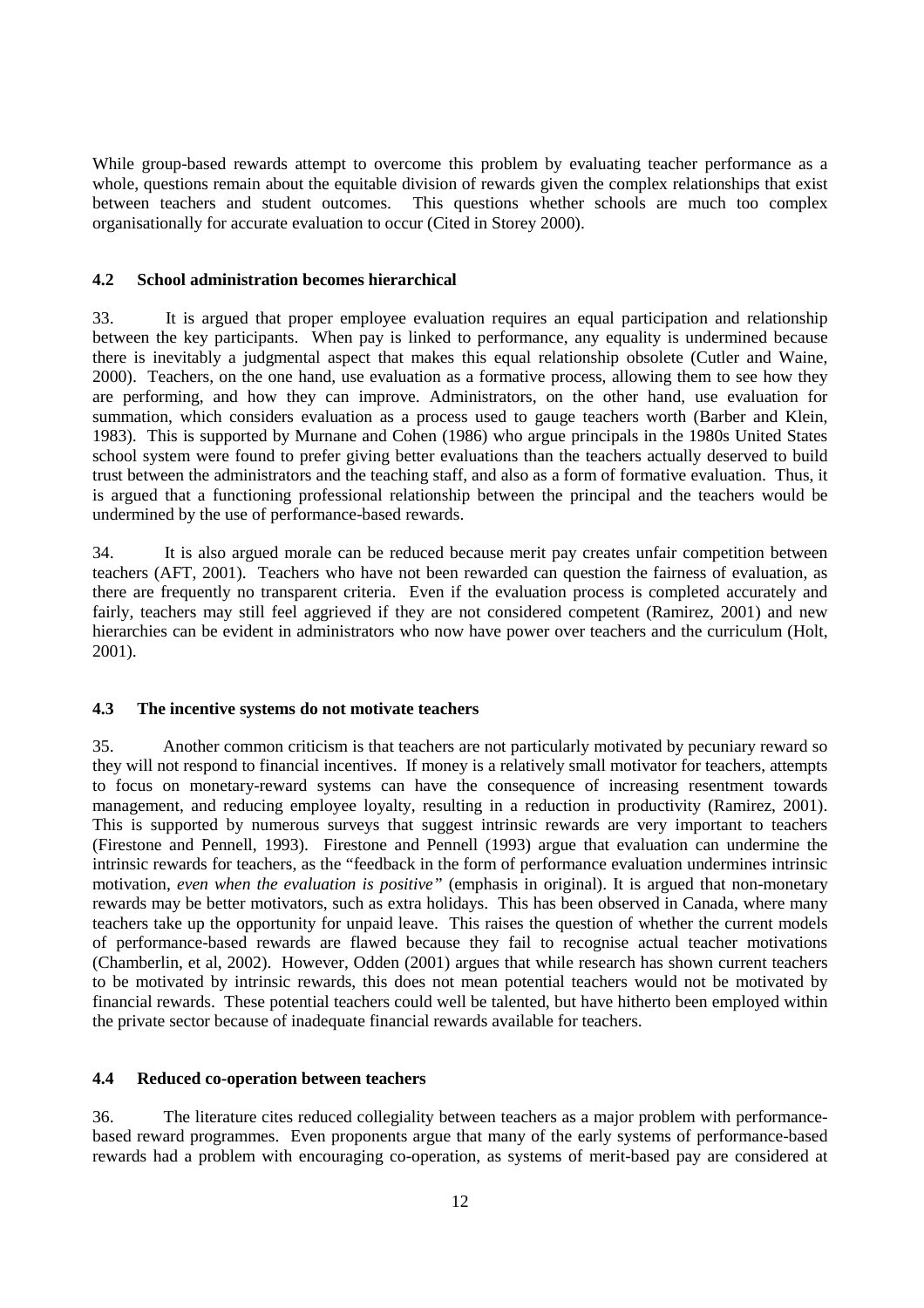odds with the team-based nature of teaching (Odden, 2000a). Hoerr's (1998) argument that programmes need to be carefully designed or competition between staff members may reduce collegiality among teaching colleagues echoes these sentiments. This, Hoerr (1998) and Odden (2000a) argue, is a function of poor programme design, rather than an inherent characteristic of performance-based rewards.

37. Nevertheless, a large body of literature argues these programmes have a negative effect on teacher collegiality. For example, Chamberlin, et al, (2002) argues that competition amongst teachers, in a profession where co-operation is essential, undermines any attempt to introduce performance-based rewards. The American Federation of Teachers (AFT, 2001), a United States teacher union, argues that previous programmes created divisions between teachers, as they were classified as either 'winners' or 'losers' (see also, Storey, 2000). It is argued that even when a school-based system is used, collegiality is adversely affected, sometimes because limited funding means the average reward is often so small it is meaningless (Malen, 1999), sometimes because of the 'free rider' problem. The 'free rider' problem occurs when some teachers who are not contributing to the outcomes of students are rewarded because of others' actions (Cutler and Waine, 2000).

#### **4.5 Unwanted outcomes**

38. Opponents of performance-based reward systems argue there can be significant problems with the outcomes of these systems. The American Federation of Teachers (2001) argues performance-based reward programmes can create a system where the curriculum is narrowed and a 'teaching to the test' mentality becomes evident, which restricts the advancement of students in areas not tested. This occurs when only specific skills or outcomes are measured and rewarded (Chamberlin, et al, 2002). The result is a narrowed education, with an under-emphasis on subjects which are hard to evaluate, meaning the breadth of intellectual activities in schools is narrowed (Holt, 2001; Ramirez, 2001). A typical question asked by critics is: how would a performance-based system reward characteristics such as honesty, civic responsibility, etc (Evans, 2001)? Further problems could become apparent if teachers 'game play', and develop responses that generate rewards against the spirit of teaching (Malen, 1999). These concerns are relevant for group-based programmes because the unwanted outcomes can occur on a school-wide, rather than individual basis. This can cause institutional limitations of the curriculum and a downgrading in importance of certain subjects that are not measured (Chamberlin, et al, 2002). In other words, by measuring student output, perverse rewards can be encouraged.

39. Poorly performing students may suffer under a performance-based pay system because they may require significant tuition to improve. Teachers would focus a disproportionately large amount of their time on the students most likely to gain from their tuition to maximise the benefit derived, generally argued to be the middle band of students (Murnane and Cohen, 1986). Evans (2001) questions how this would affect schools in low socio-economic areas, since the time needed for improved student outcomes may be substantial. While a school-based reward strategy provides an incentive for the most poorly performing students to be encouraged and improved, teachers may still concentrate their efforts on those students who are most likely to cross a threshold. The highest and lowest performing students may be neglected because they do not represent a quality investment of teachers' time (Chamberlin, et al, 2002). In the same manner, if poorly performing schools are under funded, a school-based strategy will not work until additional funds and expertise are provided (Malen, 1999).

#### **4.6 Financially irresponsible**

40. The literature argues performance-based reward schemes require significant performance-related supplements in salary if they are to be implemented successfully. On these arguments, increased salaries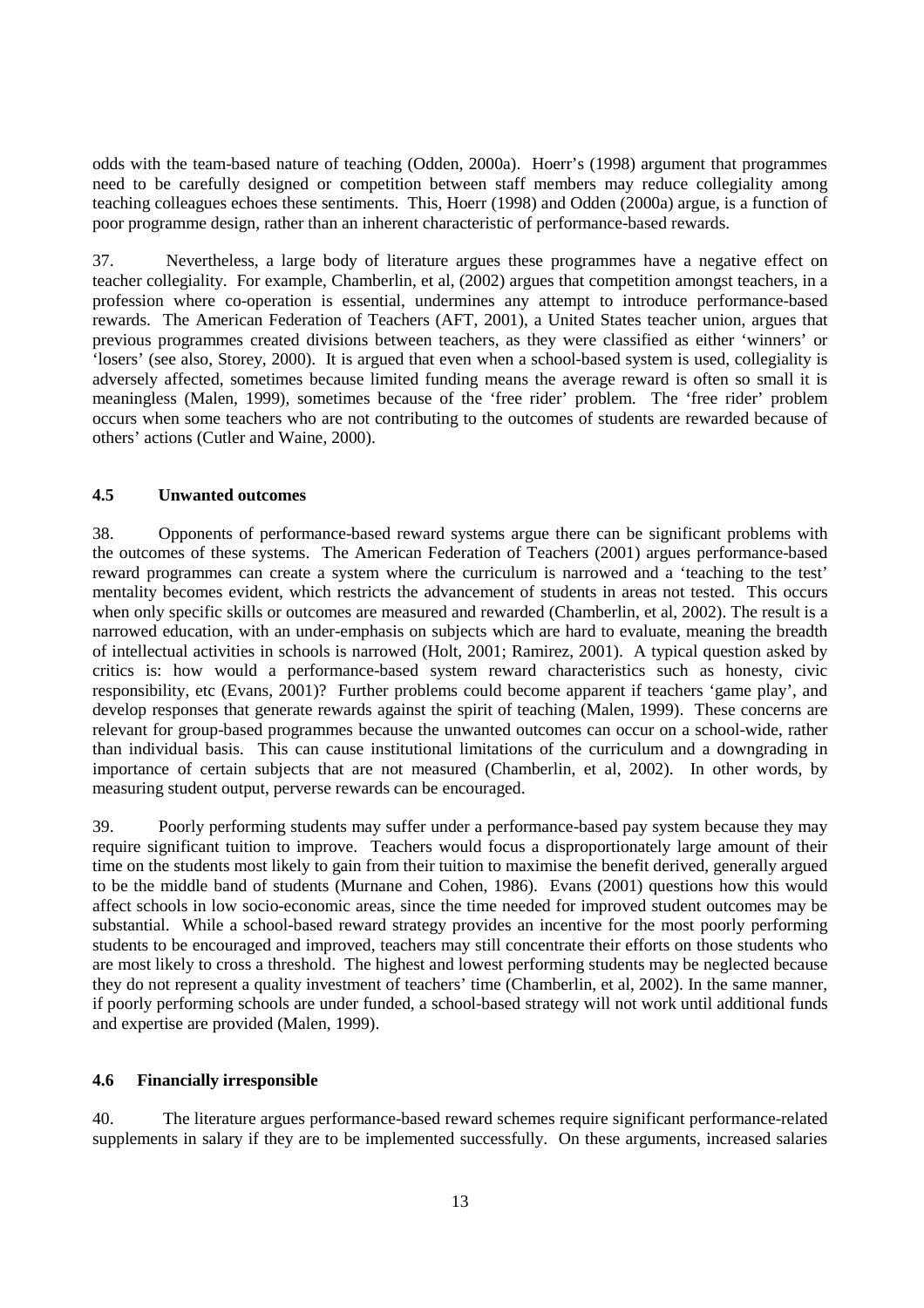would require increased education revenue, which may be politically difficult (Hoerr, 1998; Holt, 2001; Chamberlin, et al, 2002). Furthermore, if evaluation and reward is expensive, any attempt to level the salary schedule and supplement rewards is ignoring past failed attempts at performance-related pay (Barber and Klein, 1983).

41. Even some proponents of performance-based rewards acknowledge that administering such a system would also require an extensive bureaucracy. For example, Odden (2000) argues that it would be expensive to adequately evaluate every teacher, and would require considerable resources if this evaluation were to be completed regularly. Furthermore, the time needed to administer this kind of a system would have severe budgetary implications (Cutler and Waine, 2000).

# **4.7 The market approach is inadequate**

42. Numerous analysts question the application of market ideas to teaching. This body of literature argues education is a public good, and should not be analysed within a market framework. For example, Richardson (1999) questions the success of individual performance-based reward systems in the public sector in comparison to the private sector. Their lack of success, he argues, means that these private sector models are ill suited to the public sector. Other analysts point out that teachers work with human beings, and not robots or inert objects. In this way, teaching is different from the private sector precisely because education fashions and works with human beings (Cited in Solomon and Podgursky, 2001). Teachers are not permitted to discard any of their "products", and must consider a wide range of student outcomes, including reading, computation, inferential reasoning and critical analysis, creative expression, handwriting, exposition, social adjustment and more (Chamberlin, et al, 2002). Thus, it is argued, schools are not factories, and you cannot translate the systems of factories into schools and education institutions successfully. Closely related to this argument, Firestone and Pennell (1993) assert there is evidence that teacher commitment is positively correlated to reading and language arts achievement, meaning policies that damage teacher commitment would damage these student outcomes. So when teachers and the public believe that formal education is important to society and has important effects on individual life outcomes, any policies that have the *potential* to undermine teacher commitment should be rejected because the high stakes involved (Firestone and Pennell, 1993).

43. It is further argued that schools cannot operate in a purely 'rational' manner because they are not purely technocratic, nor are they apolitical (Malen, 1999). Management techniques based on the private sector are thus bound to fail when the work involves deliberative judgement rather than procedures. For example, merit pay is often used in workplaces where there is a visible output which can be measured, and employee practices and outcome can be easily identified, such as in a clothing factory. In contrast, teachers must use different practices based on individual student characteristics, which are difficult to identify. This means the market has no capacity to increase productivity in these workplaces, because the factors that increase student achievement are difficult to identify and define (Holt, 2001).

44. There are no universally accepted characteristics of a good teacher, so it is distinct from other services where output is easily measured, and techniques for improving productivity can be easily identified (Murnane and Cohen, 1986). There are numerous actors who have a stake in educational outcomes, including children, parents, taxpayers, potential employees, teachers and the government, which is separate from the private sector where the number of principals is limited (Burgess et al, 2001).

45. Most market-based group reward systems do not have a predetermined amount of revenue available, but will distribute a portion of profits from the additional benefit derived from increased productivity. This is not a possibility for public education since resources are fixed, and do not vary with changes in productivity (Mohrman, Mohrman, and Odden, 1996). Teachers rarely have control over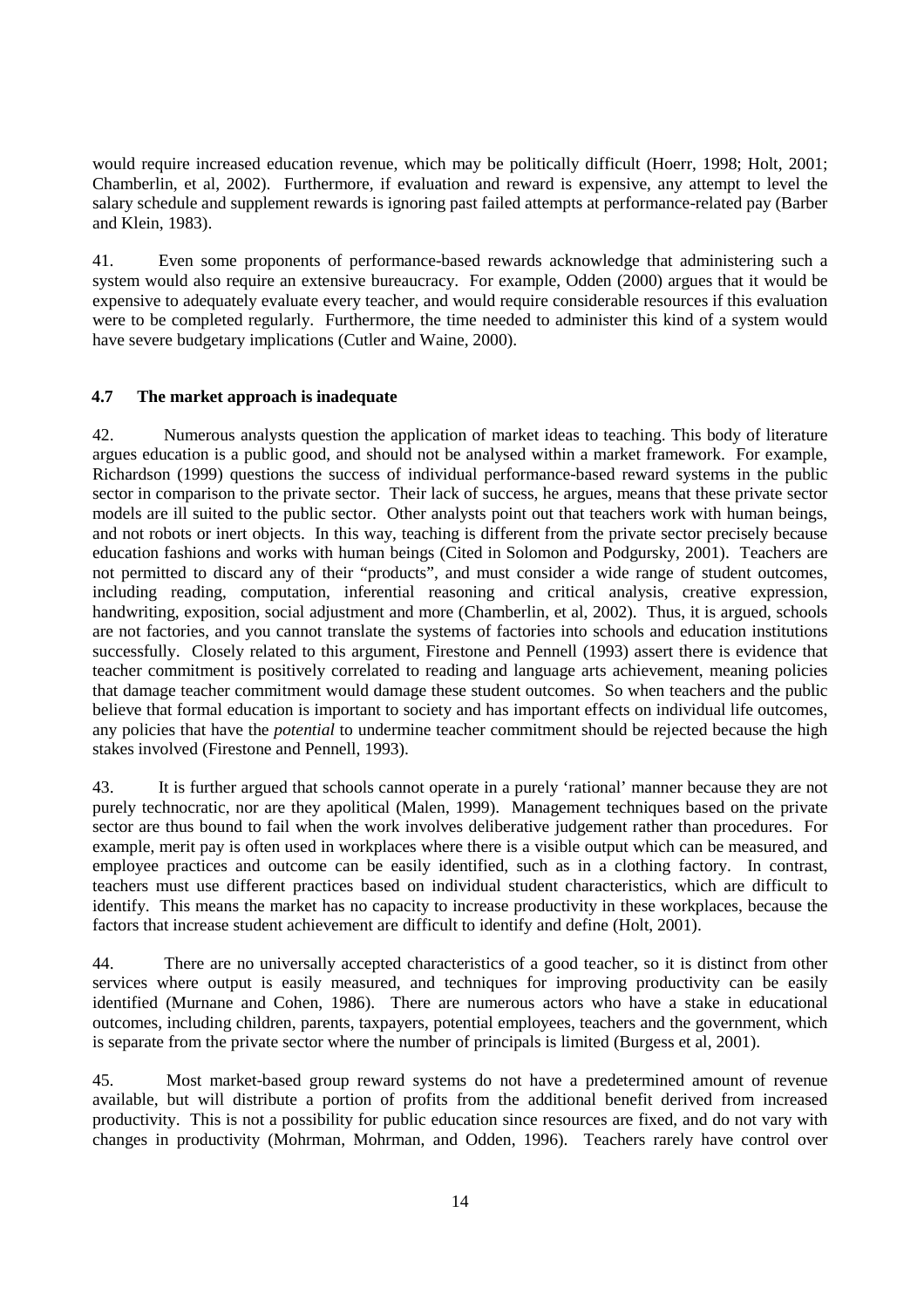school resources, meaning extra salaries or bonuses can be difficult to fund (Mohrman, Mohrman, and Odden, 1996). This contrasts with the private sector, where increased productivity will generate increased profits, decreased outlays, or costs passed onto the consumer (Chamberlin, et al, 2002). This occurs because the product of labour is easily identified in the private sector, while the product of teachers' labour is not easily identified, nor rewarded (Mohrman, Mohrman, and Odden, 1996). This implies that individual merit pay will be difficult to administer in education because individual teacher quality is hard to measure on the basis of student outcome.

46. In summary the main arguments in opposition to performance-based rewards are:

- Objective evaluation of teachers is difficult,
- It would create hierarchies within school administration which would detrimentally affect student outcomes, which is particularly the case for individual forms of performance-based rewards;
- The incentive system would not motivate teachers:
- There would be reduced co-operation between teachers, which is presented as an argument primarily in opposition to merit-pay;
- A range of unwanted and perverse outcomes would be promoted, which is presented as an argument against using student outcomes as a measure of teacher performance;
- It would be an expensive programme, which is presented as an argument against all systems of performance-based rewards that offer a significant financial reward; and
- The market is an inadequate model for the public sector, which is used as an argument against any model of performance-based rewards.

47. In general, merit-pay is the most contentious system of performance-based rewards, but there is also concern with skill and knowledge and school-based models.

#### **5 DIFFICULTIES IN IMPLEMENTATION**

48. This section describes the difficulties in the implementation of performance-based reward programmes observed by a range of analysts.

#### **5.1 Widespread unionisation of teachers**

49. The literature consistently argues that one of the major difficulties in the implementation of performance-based reward programmes has been the existence of teacher unions who have been strong opponents of these programmes (Ballou and Podgursky, 1993; McCollum, 2001). Schools are typically highly unionised workplaces, and teacher unions have traditionally rejected movements towards merit pay (Tomlinson, 2000; AFT, 2001). Wage differentiations on the basis of subject taught, and any sort of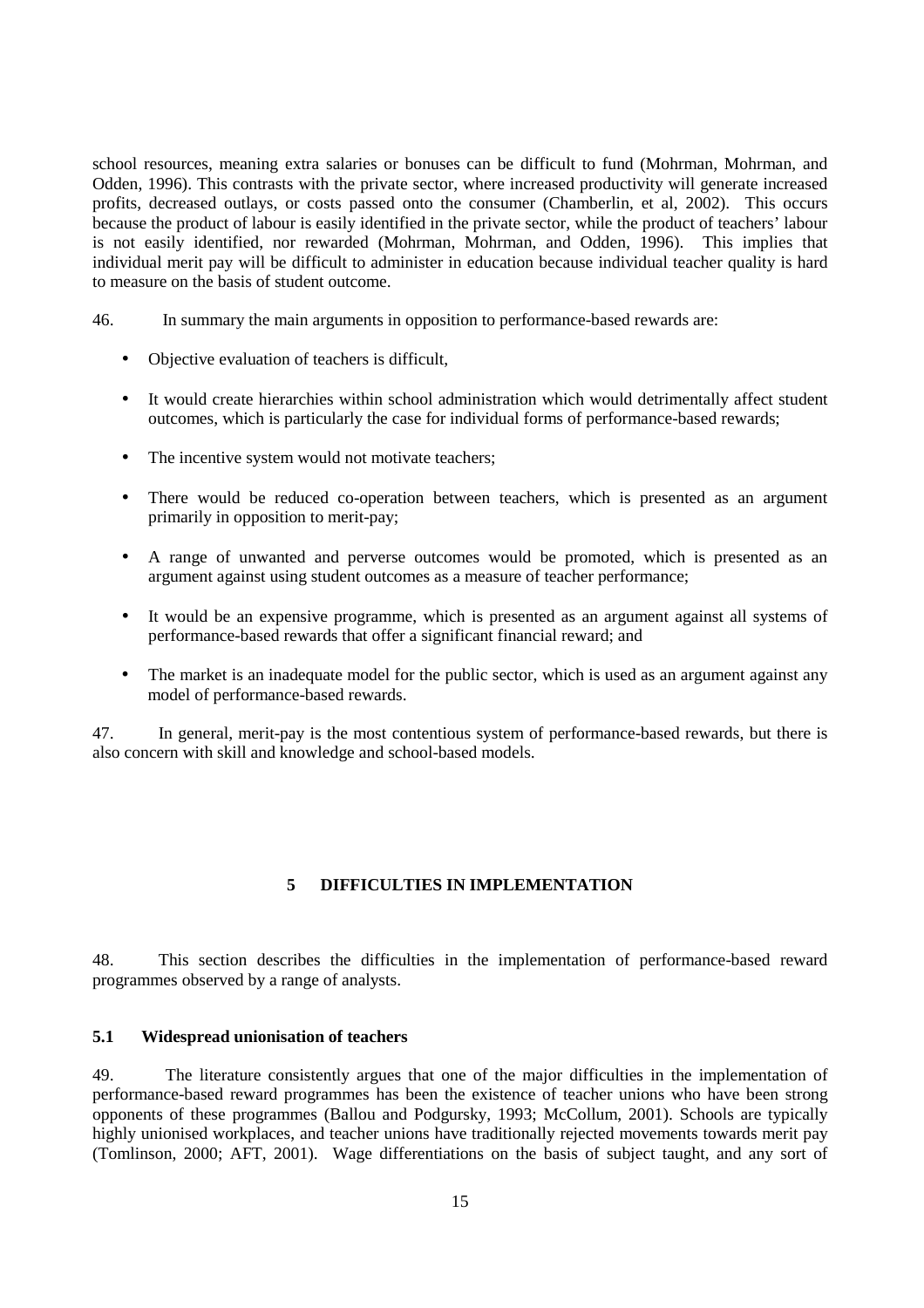subjective evaluation of teachers for rewards has been rejected outright, possibly because of existing collective bargaining strategies (Ballou and Podgursky, 2001). Typically, unions employ a range of arguments to reject attempts to introduce performance-based rewards, particularly focusing on doubts about accurate evaluation of teachers.

50. By lobbying legislatures against merit pay, unions have frequently changed the shape of systems or reduced the number and frequency of performance-based reward programmes (Ballou and Podgursky, 1997). Ballou (2001) reported that a common feature of schools with performance-based reward systems were the lack strong unions, which suggests that teacher unions can exert strong influences on school reform. This means radical reforms can be difficult to implement where union presence exists.

51. Contemporary efforts to introduce performance-based rewards therefore have to consider unions before implementation. However, this has been possible, as there are a group of teacher unions in the United States who now support the Consortium for Research and Policy in Education's (CRPE) efforts to introduce knowledge and skills based pay (Odden, 2001b).

# **5.2 Teacher opposition**

52. Another reported reason for the failure of performance-based reward programmes is the apparent opposition of teachers. Ballou and Podgursky (1993) argue teachers have been opponents of performancebased pay. Explanations for this opposition vary widely, with some attributing this opposition to the reduction of autonomy of teachers because of constraints on their teaching style and outputs (Firestone and Pennell, 1993). When teachers' autonomy is threatened, they are likely to respond negatively which may impact on student outcomes (Firestone and Pennell, 1993). Furthermore, Malen (1999) argues there is a fundamental tension between the policy makers and the public, and teachers, since the most attractive component of performance-based pay with policy makers and the public has been the individual and differentiated selection criteria, whereas teachers often have deep-seated concern about the fairness of individual evaluation. This is also one of the most common concerns cited within the literature, which suggests that there is a conflict between past programmes of individual performance-based rewards, and teacher motivation (Firestone and Pennell, 1993).

53. Highly politicised and sanctioning programmes can increase the stress levels of teachers which can cause further teacher opposition. For example, the Kentucky School-Based Performance Award (SBPA) had statistically significant less anticipation of positive outcomes than the Charlotte–Mecklenburg SBPA and a distinguishing feature between the systems was the existence of sanctions for poorly performing schools in Kentucky (Kelley, Heneman and Milanowski, 2002). When these programmes become politicised, there appears to be a greater likelihood of teacher opposition. Other analysts argue staff room culture is inimical to a form of performance pay system. Hence, staff room culture must be changed before any performance-based systems of reward can be implemented successfully (Storey, 2000). This may be overcome relatively easily by including teacher input in the design and implementation of performance-based reward programmes (Firestone and Pennell, 1993).

54. A study of teachers' attitudes towards performance-based rewards was conducted by Ballou and Podgursky (1993) (Refer to Annex 4 for methodology and discussion of this study). They found that most teachers surveyed were in favour of additional pay for additional duties, and as part of a career ladder where performance dictated the speed of advancement (Ballou and Podgursky, 1993). However, there was some concern that the evaluation process could be seen as unfair or inadequate. This means performancebased rewards, in particular pay, is considered to be difficult to administer objectively and fairly (Ballou and Podgursky, 1993). Unsurprisingly, performance-based rewards are reported to be more popular when it is viewed as supplementing, rather than replacing, other forms of salary (Ballou and Podgursky, 1993).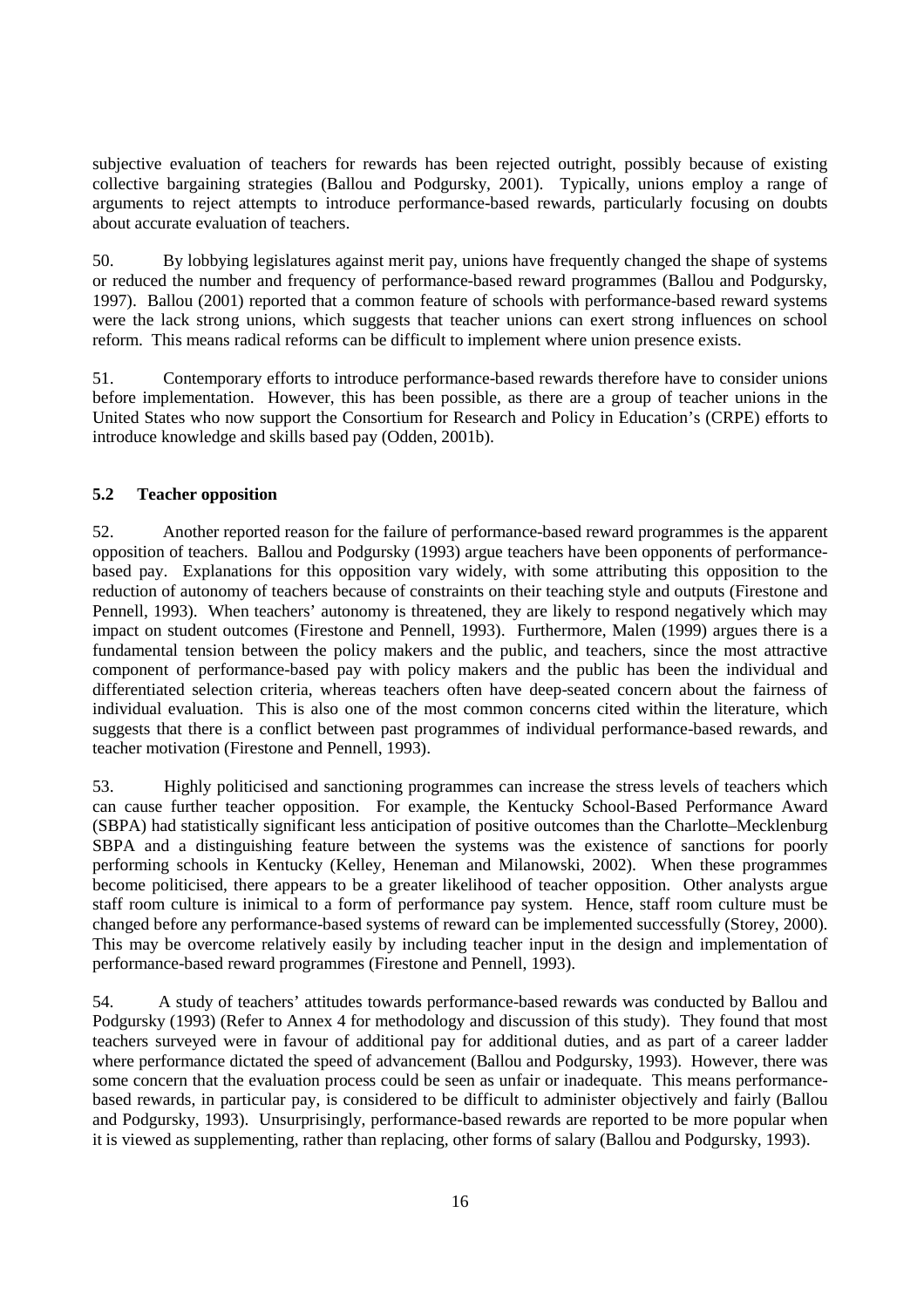55. The level of pay in a school district appears to have no influence on teachers' attitude towards merit pay, yet it was more likely to be supported by teachers with low salaries and by ethnic minorities such as black and Hispanic educators (Ballou and Podgursky, 1993). Attitudes towards merit pay were found to be independent of the number of students eligible for free lunches, suggesting the socio-economic status of the students does not affect teacher views in the United States. Ballou and Podgursky (1993) reported a distinction between private and public school teachers, with private school teachers being more in favour of performance-based pay. This research suggests that teacher attitudes are more malleable than is argued by some analysts, since this research points towards different teacher attitudes depending on programme design.

# **5.3 Political opposition**

56. Traditionally a wide range of political groups have been involved in the organisation and promotion of performance-based reward programmes. Implementation can be difficult because any one of a number of bodies can discontinue programmes. For example, Ballou (2001) argues legislators, school superintendents and school boards all have the power to discontinue performance-based reward programmes in the United States. As supporting legislators leave office, the political will to continue what can be a costly enterprise can disappear, particularly in times of economic recession (Ballou and Podgursky, 1997; McCollum, 2001). As Cohn (1996) argues, in times of economic recession it can be difficult to implement new performance-based strategies, and existing programmes come under political attack. One possible explanation is the dollar costs of these programmes are more easily measured than the more vague benefits in student outcomes, so a cost-benefit analysis cannot be completed easily by policymakers (Chamberlin, et al, 2002).

#### **5.4 Poor design and implementation:**

57. Poor design and planning in the past has created difficulties in implementing new performancebased pay systems. This sets up the expectation that because it hasn't worked in the past, it will not work in the future (McCollum, 2001). This is one of the few areas in the literature where a consensus is evident. Analysts, both proponents and opponents of performance-based rewards argue that previous attempts had poor design and implementation (Mohrman, Mohrman and Odden, 1996; Ramirez, 2001). Problems in developing fair and reliable indicators and the training of evaluators to fairly apply these indicators undermine any attempt to implement programmes (Storey, 2000).

58. One problem identified is poor goal clarity because of a large number of criteria, which restricts teachers' understanding of the programme and makes implementation difficult (Richardson, 1999). Explanations of how, and on what criteria teachers are assessed may be difficult to articulate. When this occurs, it is almost impossible to give valuable feedback and maintain teacher support for the programme (Chamberlin et al, 2002). If administrators cannot tell workers why one worker got a bonus, while another did not, the programme would face severe pressures (Murnane and Cohen, 1986). Stress levels may also be increased when teachers are expected to work harder towards multiple goals (Kelley, 1999).

59. Several proponents of performance-based reward systems argue that previous systems have been simplistic in their design and implementation. Successful strategies are needed to expand professional development so teachers can learn the new knowledge and skills that are required for skill and knowledge based pay (Odden, 2000b). As performance-based curriculum requires deep conceptual understanding of curricula content, and an array of pedagogical strategies, a great deal of strain is placed upon teachers (Mohrman, Mohrman and Odden, 1996).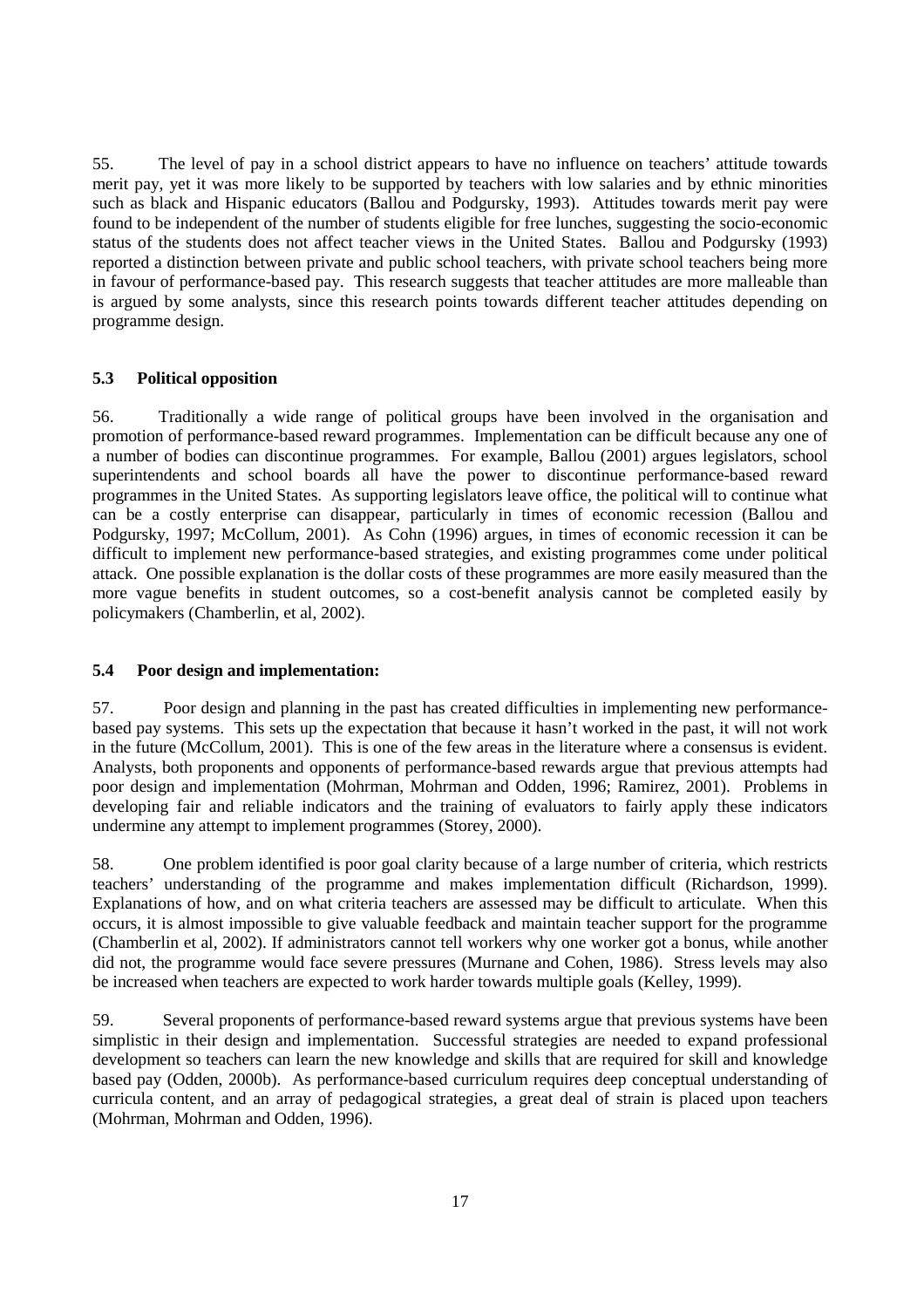60. One example of a recent attempt to overcome this problem is the Consortium for Policy Research in Education's (CPRE) work on sophisticated performance-indicators for teachers. They argue these tests can be applied for accurate and objective evaluation (Odden, 2000a) of core teacher skills to be completed easily and consistently both across and within school jurisdictions (Odden, 2000b). These tests control for a number of social factors such as socio-economic differences, racial differences and previous student outcomes by providing bonuses tied to school performance, which are weighted according to these factors (Odden, 2000a). Similarly, Cohn (1996) advocates the use of evaluation by arguing student test scores measures the most fundamental student achievement.

61. Another technique was developed by Solomon and Podgursky (2001) who use regression analysis techniques based on student results to show the effectiveness of teachers. Student scores before the start of an academic year were compared to their end of year scores, with various factors such as socioeconomic indicators controlled for, to provide an evaluation of teachers (Solomon and Podgursky, 2001). Teachers can thus be assessed on how much they have added value to student outcomes, which can be considered an accurate tool for evaluation. Therefore, it is argued, evaluations can be made with minimal error, and teacher effectiveness objectively established (Solomon and Podgursky, 2001). In fact, Solomon and Podgursky (2001) argue "schools are probably more amenable to monitoring individual performance than are most private goods or service-producing firms", because of the ease of measuring the 'addedvalue' of education. Furthermore, because these evaluations can be measured externally to the schools, political bias in teacher promotion is reduced (Solomon and Podgursky, 2001).

62. However, it has also been argued that previous financial bonuses have been comparatively small, which undermine the motivational value of the programmes. A great deal of literature has noted that the rewards offered have not been enough of an incentive to change teacher behaviour (Malen, 1999). The money rewarded has been limited and this has meant that arbitrary quotas were often established which provided only small incentives to a majority of practitioners (Chamberlin, et al, 2002). Further problems can occur when there is a belief that teachers will not get rewards even for increased performance (Richardson, 1999). This problem has been highlighted in several studies, including the Kentucky and Charlotte-Mecklenburg programmes, with scepticism about future reward bonuses evident in even well established programmes (see Kelley, Heneman and Milanowski, 2002).

# **5.5 The entrenched ideas of the public school system**

63. Publicly administered schools are typically the most common type of educational institution, and their management system can become the norm. Consequently, private schools are more likely to follow these management norms and employ the single salary scale used by the publicly administered schools, rather than radical performance-based reward programmes. This would have the effect of reducing the incidence of performance-related pay by making it harder for private schools to administer these compensation packages (Ballou, 2001). Moreover, public school systems are more likely to be composed of large schools with large numbers of teachers, meaning significant changes in the payment structure become more difficult. Smaller school systems such as private schools are much better equipped to make radical changes to the reward structure but even these schools face problems because of the entrenched ideas of the public school system (Ballou and Podgursky, 2001).

64. In summary the explanations for difficulties in implementing performance-based reward programmes for teachers are:

- The opposition from teacher unions, particularly in relation to merit-pay models;
- The opposition from teachers, particularly related to concern about unfair evaluation;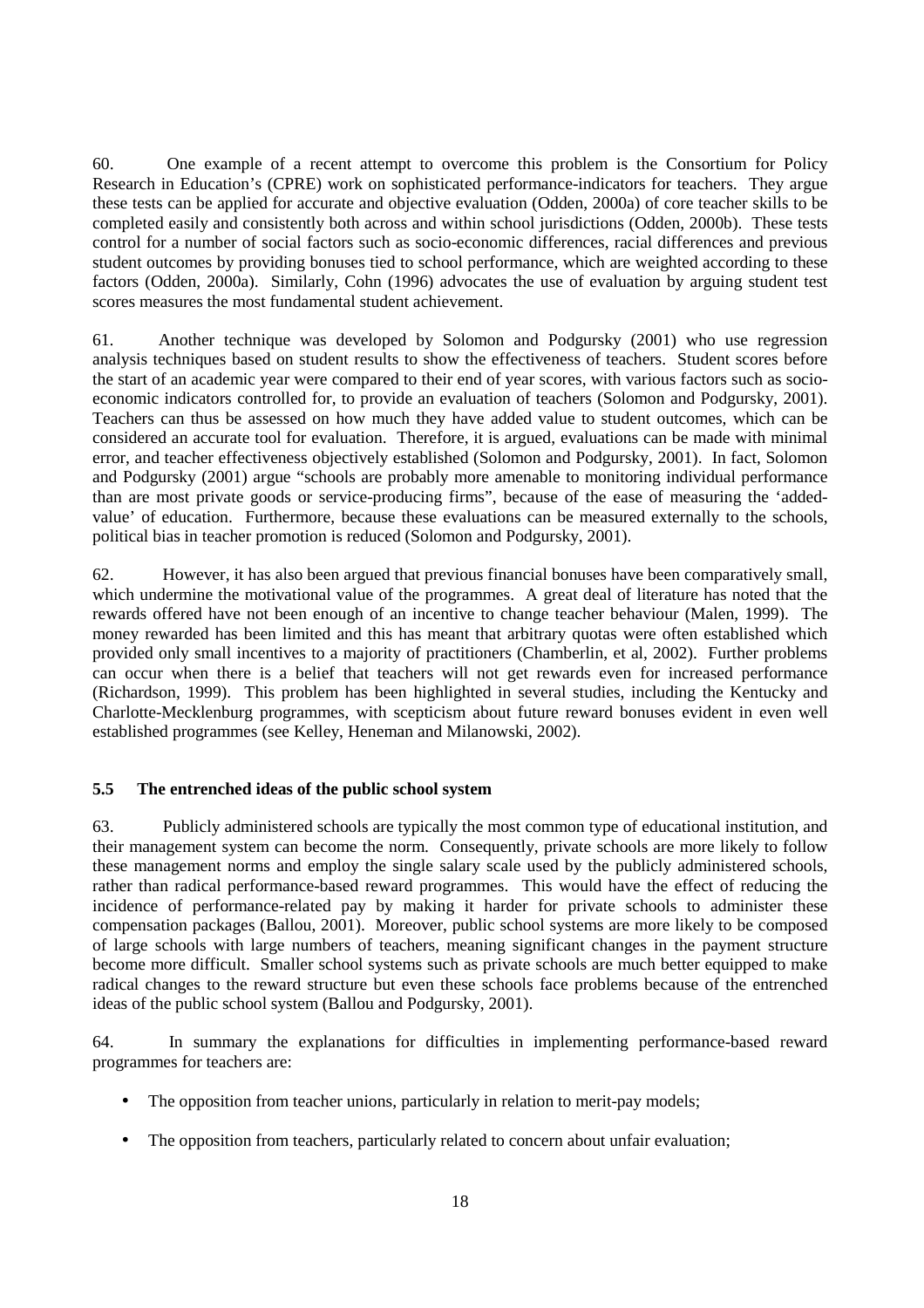- Political opposition, especially during times of economic recession;
- The poor design and implementation of previous programmes, especially in relation to merit-pay models; and
- The existence of an entrenched public school management system which opposes market-based models.

65. In general, most of the difficulties in implementing performance-based rewards occurred in earlier merit-pay systems.

# **6 EVIDENCE OF THE EFFECTS ON EDUCATIONAL OUTCOMES**

66. Considering the breadth of argument surrounding performance-based reward programmes, there is a surprising lack of empirical evidence evaluating their effect. Table 3 summarises the potential effects of performance-based reward programmes on teacher, student, classroom, school, school system and societal levels. This section reviews the research that has been completed on performance-based reward programmes.

| <b>Level</b>   | <b>Potential Area of Effect</b>                                                                                                                                                                                                  |
|----------------|----------------------------------------------------------------------------------------------------------------------------------------------------------------------------------------------------------------------------------|
| Teacher        | Teacher motivation and effort<br>$\bullet$<br>Teacher recruitment and attrition.<br>Teacher knowledge and skills<br>$\bullet$<br>Teacher autonomy<br>$\bullet$                                                                   |
| <b>Student</b> | Student performance<br>Student truancy<br>$\bullet$<br>Student drop-out                                                                                                                                                          |
| Classroom      | Pedagogical techniques<br>$\bullet$<br>Teacher focus on specific students<br>$\bullet$                                                                                                                                           |
| School         | Collegiality between teachers<br>$\bullet$<br>The efficiency of resource allocation in schools.<br>$\bullet$<br>The relationship between teachers and school management<br>$\bullet$<br>School organisational goals<br>$\bullet$ |
| System         | The revenue required for teacher salaries and the education system<br>$\bullet$<br>The culture of educators<br>$\bullet$<br>The form and content of the curriculum<br>$\bullet$                                                  |
| Societal       | Public and political support, particularly the publics' perception of the<br>$\bullet$<br>teaching profession.                                                                                                                   |

# **Table 3. The Potential Effects of Performance-Based Rewards**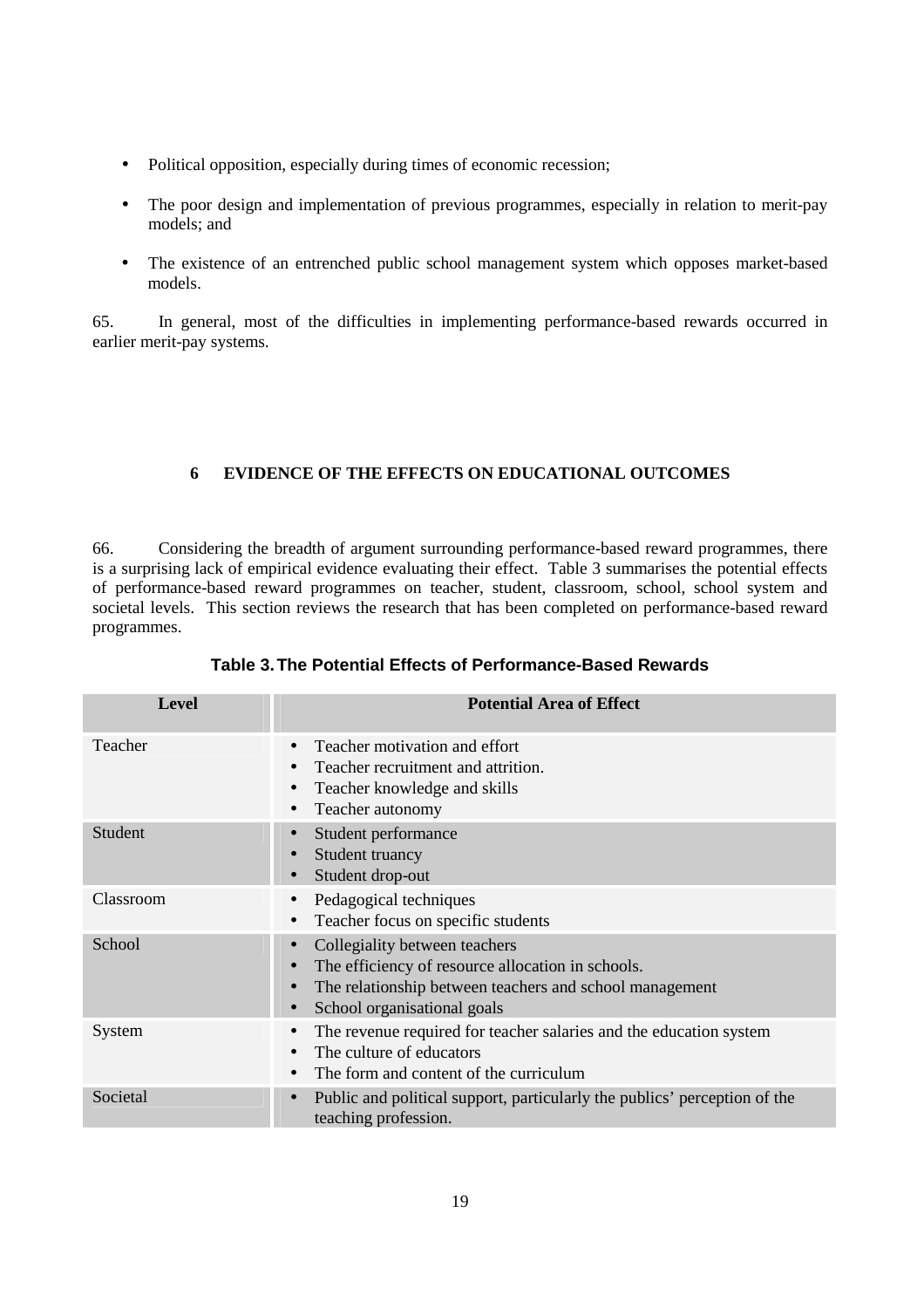# **6.1 Kentucky and Charlotte-Mecklenburg Group-Based Performance Reward Programmes**

67. One of the most commonly cited studies considering the outcome of group-based performance rewards are Kelley, Heneman and Milanowski's (Kelley, 1999; Heneman and Milanowski, 1999; Kelley, Heneman and Milanowski, 2002) studies of the Kentucky and Charlotte-Mecklenburg's School-Based Reward Programmes (See Annex 3 for the methodology and conclusions of Kelley, Heneman and Milanowski (2002)). It is argued school-based reward programmes are beneficial because they motivate teachers, and this improved motivation increases student performance, which has a positive overall effect on student outcomes. The purpose of the study was twofold. First, it assessed how School-Based Reward Programmes affected teacher motivation.<sup>2</sup> Second, it attempted to find out how teacher motivation affected student outcome. They concluded that school-based reward programmes motivated teachers to perform better. They also found that more highly motivated teachers were more likely to be teaching in areas of high student outcomes. They did not consider the size of student gains.

68. The authors acknowledge there are several methodological problems with their study. The lack of a control group to test the motivational effect of salary scales was one such problem. There were no comparisons made with other similar jurisdictions that did not use performance-based pay. This meant that there may have been confounding variables that explain increased teacher motivation or student outcomes the effect of which could not be controlled for under this research design, so Kelley, Heneman and Milanowski's analysis of the motivational impact of SBPA programmes vis-à-vis the salary scale is thus problematic. Even though the authors acknowledge this problem, they do still attempt to address these issues.

69. The authors collected qualitative data and conducted a literature review to select variables that were used in the regression which tested the relationship between teacher motivation and student outcomes. There is evidence that the variables tested were not comprehensive because the correlation coefficient squared was 0.345 in the Kentucky sample, and 0.337 in the Charlotte-Mecklenburg study, meaning a large proportion of variance was not explained by this model. A more theoretical approach could have produced links between the concepts, and thus, a way of explaining the observed effects. This may have occurred because Charlotte-Mecklenburg undertook a number of reforms to education around a similar time, which could explain some of the variance in student outcomes.

70. Furthermore, student test performance was used to measure the outcome of the programme, so the measure of student success was a function of the programme they were embedded within. This means a school was considered successful if it raised student test scores, and by no other measure. This raises the question of whether the positive programme outcomes were limited to academic improvement. However, if the intention of the programme was only to improve student academic performance, this suggests there was a clear connection between programme goals, and teacher understanding of these programme goals. Moreover, the extent these results can be generalised to other systems is uncertain, as Kentucky and Charlotte-Mecklenburg had different effects on teacher motivation. One possible explanation for this difference was the existence of sanctions in the form of being labelling as a 'school in crisis', or a 'school in decline' in the Kentucky group. This may have reduced teacher motivation because of increased levels of stress.

71. Because this research uses teacher motivation as a proxy for increased student outcomes, it is difficult to fully integrate these findings into an evaluation of performance-based reward systems, because not all variations can be explained in their model. In other words, Kelley, Heneman and Milanowski's (2002) work is problematic because their conclusion requires a missing conceptual step to link programme

<sup>&</sup>lt;sup>2</sup> Teacher motivation was measured by a self report survey administered to a random sample of teachers from Kentucky and Charlotte-Mecklenburg.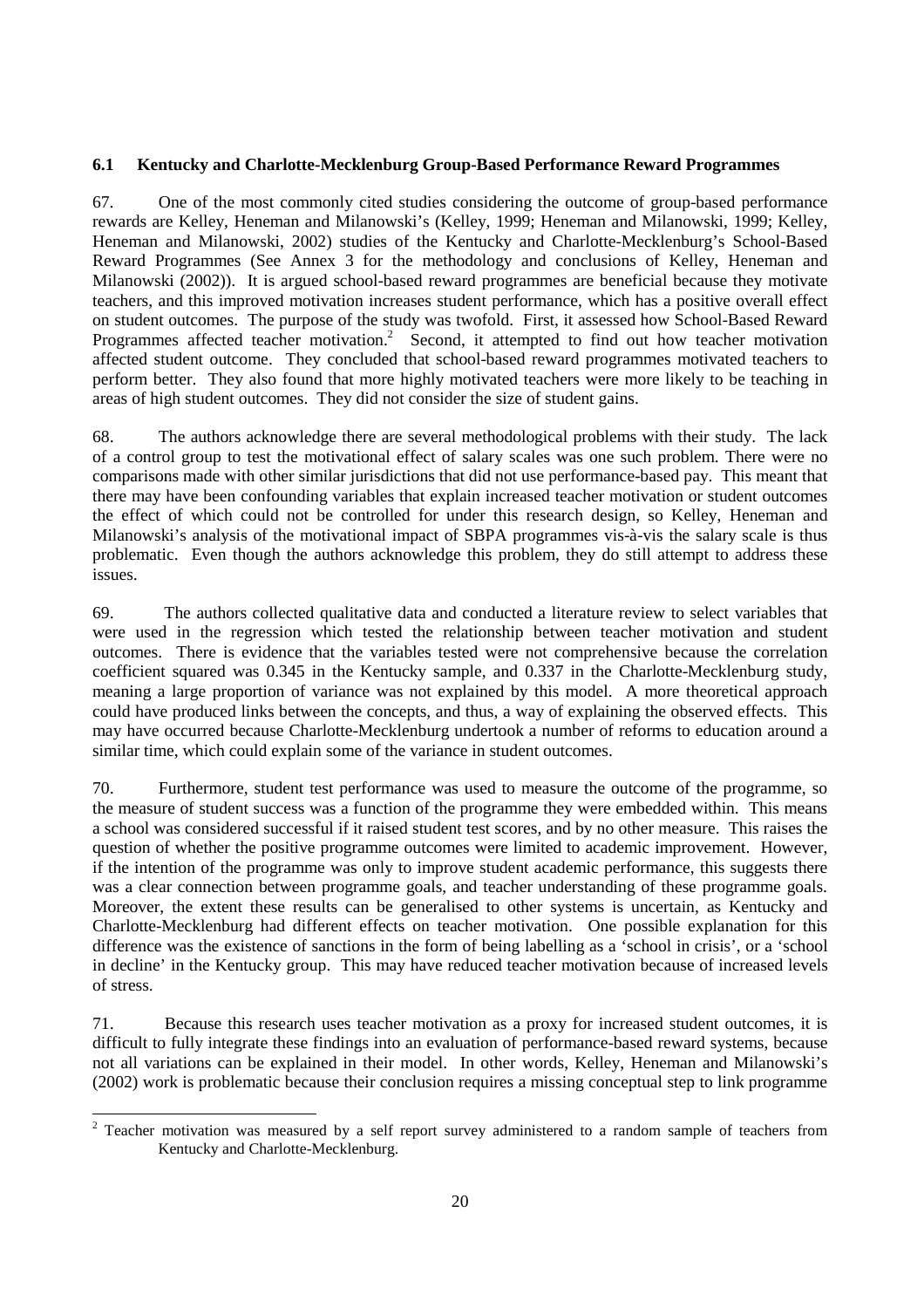influence to student outcome. As well, while there may be evidence of increased teacher motivation, the extent to which there is also teacher de-motivation needs to be considered at length.

72. Smith and Mickelson (2000) evaluated the outcomes of Charlotte-Mecklenburg by contrasting them to other urban school districts in North Carolina. Their conclusion that there is no benefit to the range of reform policies introduced in the early 1990s contrasts strongly with the previous analysis by Kelley, Heneman and Milanowski (2002). Smith and Mickelson (2000) examined student outcomes, defined as SAT scores, student proficiency scores, and drop out rates for a range of age levels. They compared progress on these criteria against state-wide averages. Their statistical model did not control for the effect of teacher characteristics, student characteristics or school characteristics (other then using dichotomised 'black' and 'white' schools). This limits the study because there may be differences between the control models used to explain the slow student improvements exhibited in Charlotte-Mecklenburg relative to other school districts. Further difficulties are evident in the interpretation of this study because the Charlotte-Mecklenburg undertook a complex reform programme that involved many other policy developments and not just performance-based rewards. This makes it difficult to identify the unique effect of these programmes. Thus, there are a number of concerns about this study and so what it contributes to understanding on the impact of performance-based reward programmes is limited.

#### **6.2 South Carolina Individual and Group-Based Reward Programmes**

73. Cohn and Teel (1992) made an early evaluation of the South Carolina teacher incentive programme. This programme used both school-based performance rewards and individual performancebased rewards as a method for increasing school accountability. Cohn and Teel (1992) conducted a quantitative study of the impact this programme had on student gain scores. A random sample of participating districts was taken, including both group and individual reward programmes. The results of these were compared to the state averages. A multiple regression analysis was conducted, which controlled for a number of variables, including teacher experience, student gender, teacher gender, teacher race, student race, teacher education and student disadvantage. The results showed that the teachers who gained awards in individual programmes had a higher gain score than non-participating teachers. The authors conclude this means the programme was distributing the rewards to the 'right' teachers. However, this study is limited by statistically weak results. Frequently, the regression and cross tabulation models failed to give significant results, even at the 10% level. This undermines the usefulness of the study. Even if their results had been more persuasive, it is interesting to note that Clotfelter and Ladd (1996) argue the South Carolina reforms are too broad to make conclusions regarding the effect of teacher incentive rewards. In other words, it would be very difficult to establish, given the complexity of the programme, which characteristics actually affected measured changes in teaching behaviour.

# **6.3 The Texas Education Agency Study of the Link Between Teacher Salary and Student Outcome**

74. Hanushek, Kain and Rivkin (1999) conducted an important study that examined the relationship between teacher salaries and student outcomes in Texas. Data developed by the Texas School Project in the United States was used, and a multivariable analysis was undertaken to attempt to find a causal link between teacher pay and student outcomes. Their data was broken into teacher experience, teacher gender, and teacher movement and the effects of increases in salaries were examined. While this study does not consider performance-based rewards, it is useful because it links teacher salaries to student performance. They found that increased salaries are correlated with improved student outcomes. The largest salary effects were found in schools with no staff turnover and no probationary teachers. This challenges the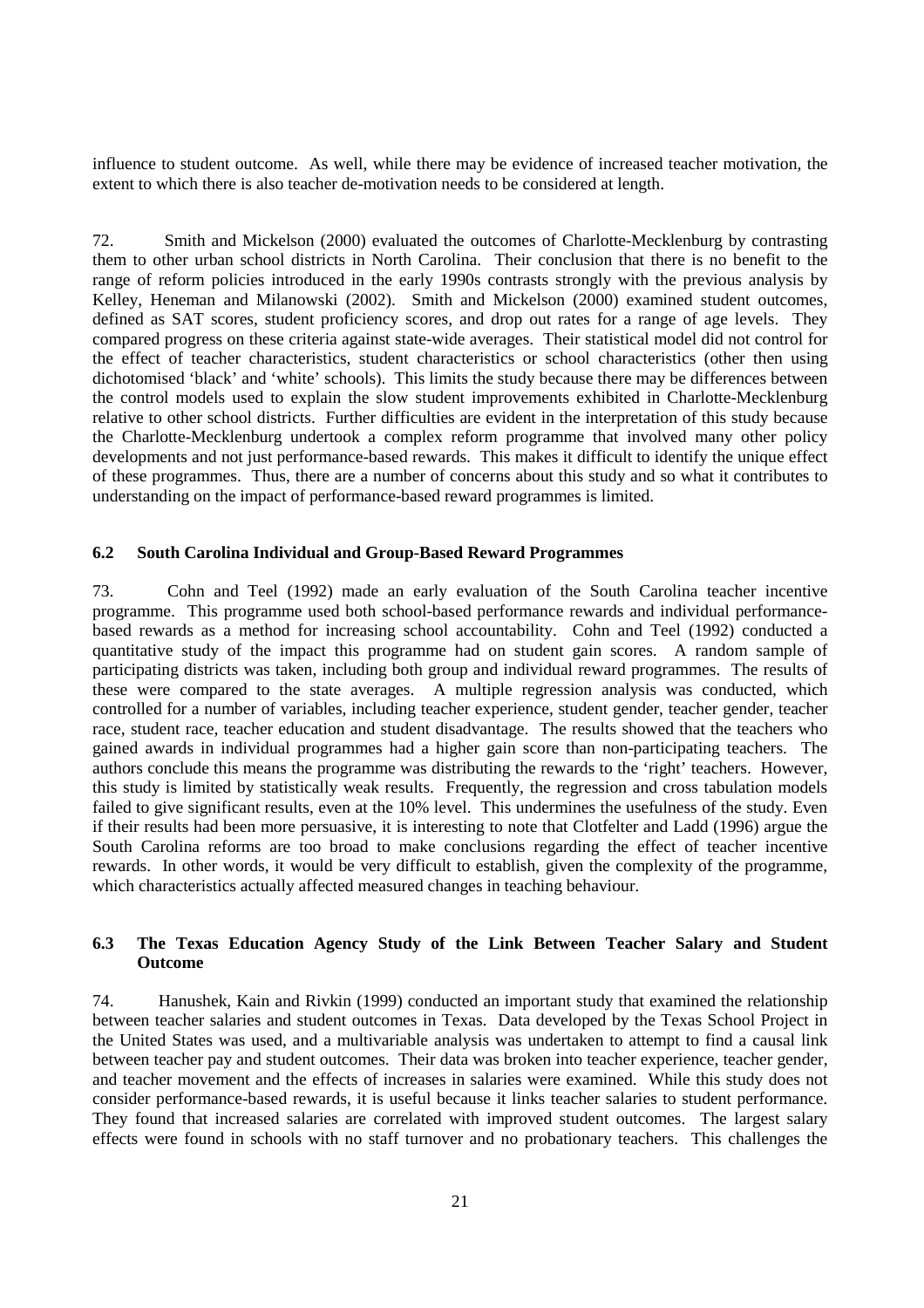traditional assumption that increased salaries (including performance-based rewards) increase student outcomes because of new talent being drawn into the teaching profession (Refer to sections 3.3 and 3.6). The conclusion, when taken literally, is that salary increases motivate experienced teachers to work harder, rather than by raising the quality of new graduates. The implications of this study for performance-based reward programmes are considerable, since this research seems to support the argument that teacher performance can be increased through extrinsic rewards.

#### **6.4 The Dallas Group-Based Performance Reward Programme**

75. Ladd (1999) examined the Dallas school accountability and incentive programme, which consisted of an elaborately designed group-based performance reward strategy (Refer to Annex 5 for the methodology and conclusions of this study). Every year about 20% of schools awarded bonuses of \$1000 U.S. for each teacher and principal, and \$500 U.S. for non-teaching staff, and a further 30% of schools are rewarded a bonus of \$425 U.S per teacher. Ladd (1999) reports there were a range of perspectives of this programme, with many considering it a progressive attempt to improve student outcomes, and many a narrow use of performance-measures to deflect attention from the poor state of the school system. The study showed an increase in the number of grade seven students who passed the Texas Assessment of Academic Skills (TAAS) every year from 1992-1995 relative to the baseline year, 1991, and other schools in Texas. While Hispanic and white students had a significant and positive increase in their performance in math and reading, there was no significant effect on black students' results.

76. The programme was designed to increase the level of accountability of the district as a means of improving student outcomes. Personnel were awarded \$2.5 million, with half being paid by local businesses, to the most effective 20 percent of schools. This means that schools could not accurately gauge their likelihood of obtaining performance-based reward bonuses during the school year. However, because the system used a complex 'added value' formula to establish student increases in test scores, it was able to discount racial, gender and socio-economic factors from the measures, thereby enhancing the overall validity of the evaluation process. An earlier study by Clotfelter and Ladd (1996) concluded the Dallas programme was able to successfully strip all socio-economic factors from test scores. This may not necessarily be considered beneficial as there is a trade-off between socio-economic bias, and perpetuating the idea that some social groups cannot achieve consistently. On the one hand, there is the danger that if socio-economic, racial and gender factors are not controlled for, schools from racially homogenous and affluent areas may consistently be rewarded. Clotfelter and Ladd (1996) reported that in the South Carolina performance-based programme, schools of low socio-economic status rarely won awards, which seems to support the perspective that the inclusion of socio-economic indicators is important in an analysis of student improvement. On the other hand, if these indicators are controlled for, society can be sent a message that the education system has lower expectations of some students. This raises the possibility that students from lower socio-economic indicators are expected to perform poorly in education on an institutional basis. The optimum level to control for these biases while minimising the negative message sent to society about decreased expectations of certain students is not clear and presents an important issue in programme design.<sup>3</sup>

 $\overline{a}$ 

<sup>3</sup> South Carolina responded to the problem of socio-economic bias in the distribution of rewards by dividing schools into five groups based on socio-economic characteristics and rewarding the top performers in each category. This turned out to be problematic because some of the lower performing schools in the upper socio-economic bands felt they were treated unfairly. This mechanism also encouraged a perverse response from principals who realised their ability to gain an award was based on the socio-economic category they were placed in (Clotfelter and Ladd, 1996).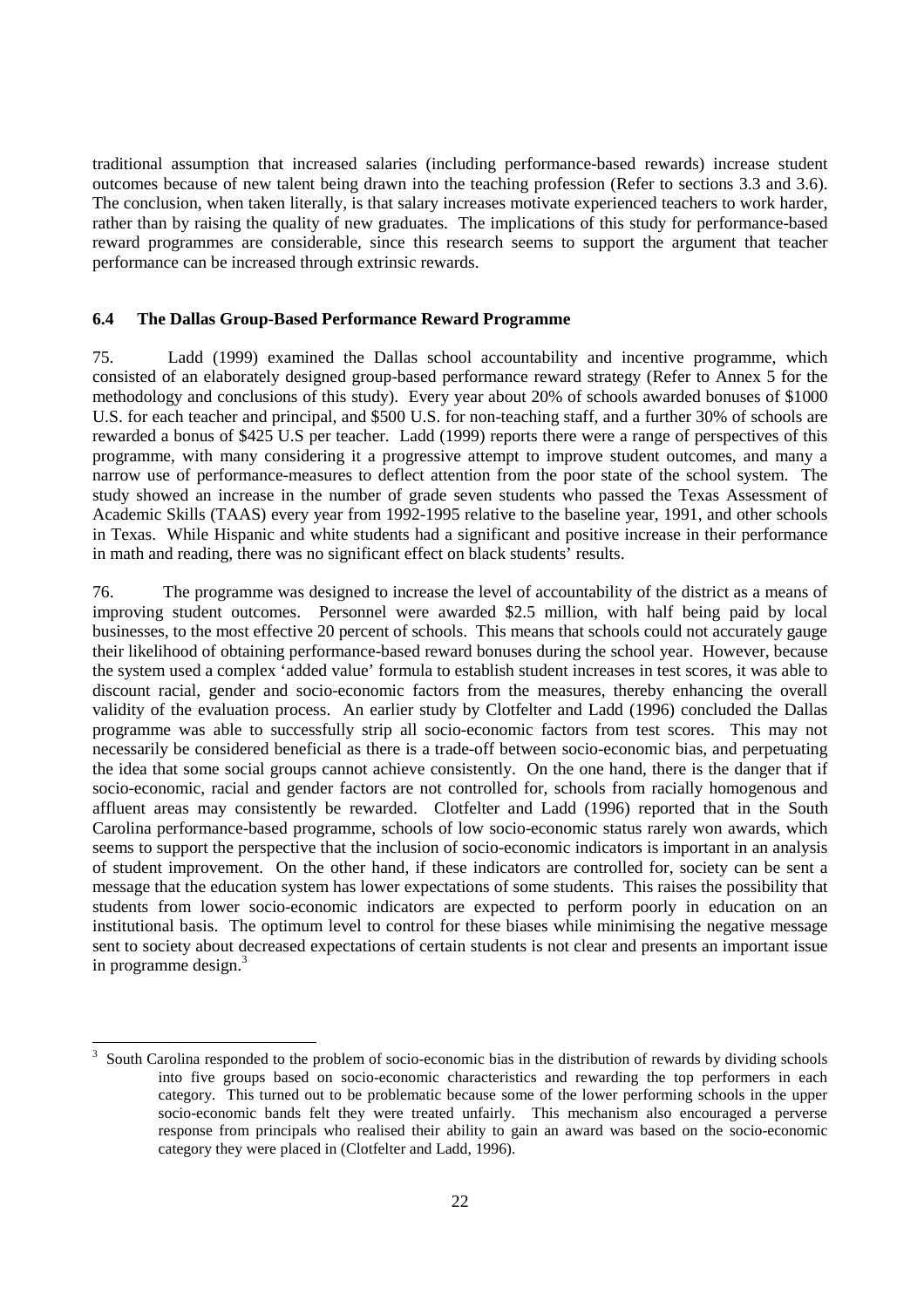77. Ladd's (1999) study is a sophisticated attempt to measure the effect of group-based performance rewards on student outcomes. By using controls of several similar jurisdictions and a baseline of results before the programme was initiated, Ladd (1999) was able to reduce the chance of confounding variables influencing the outcome of the results. However, a concern when evaluating this study was the unexplained increase in student results the year before the programme started. Ladd (1999) considers two possibilities: first, it represents a movement back towards the mean state result since results in Dallas were well below the state average, or second, it was the result of positive publicity of the project before it was undertaken. This casts some doubt on the cause of increases in student outcomes. Yet Ladd (1999) argues that student results would have been positive even if 1992 was taken as a baseline year since results were consistently positive from 1992 to 1995. To test this hypothesis, it would be useful to have standardised students' results before 1991 to see the long-term fluctuations in student pass rates. This may give a clearer indication of whether the rise in student pass rates was caused by the adoption of a group-based performance reward programme, or whether it reflected a more general movement towards state means. Without this information, it is difficult to estimate the effect on student outcomes.

78. However, because the average pass rate was used as a measure of programme success, this study does not consider whether teachers focused on moderately performing students. This is an important question since it has been argued that these students represent the best allocation of teacher time for average student performance outcomes (See section 4.5). A more thorough analysis would have been produced if Ladd (1999) measured in what ranges changes in test score occurred, and in particular, whether there was any evidence of systematic teaching bias towards students within a given range. This limits the ability to generalise these results as no conclusions can be drawn on the average increase in student performance, but only the average increase in the number of students who pass the TAAS. While Ladd (1999) argues that the average passing rates were a reasonably accurate method of measuring student achievement because of the relatively low passing rate of students in Dallas, it can be argued that this is a poor indicator of actual student increases, particularly in higher achieving areas.

79. A survey of younger students could not be completed by 1996, meaning the study is somewhat limited in the breadth of students examined. Would the results apply only to grade seven students, or all students in the school? Are the gains that were found simply accelerated gains that would normally have occurred in grade eight, or nine, or ten? The answers to these questions are unclear from these data, but may have important implications for the interpretation of these results. It should also be noted that the collection of data from 1994 and 1995 cohorts occurred at grade six level in the spring, instead of grade seven level in the fall (Ladd, 1999). Ladd (1999) is concerned with the impact on outcomes, as students tested in spring may have been more likely to have performed at a lower level.

80. Alternative measures suggest the programme had beneficial outcomes. The number of grade seven students who dropped out was reduced by a statistically significant amount in comparison to the baseline year and other jurisdictions. This suggests that there are benefits to the educational system. Another interesting, but unexpected, outcome was an increased turnover in principals after the accountability programme was introduced. Ladd (1999) interprets this as positive outcome, since it suggests a greater accountability of principals, and may represent a more rigorous selection of competent principals. However, it is unclear what the actual optimal level of principal turnover is, so the merits of this outcome are not known.

81. Other, non-empirical measures support the argument that the Dallas programme produced positive outcomes. Clotfelter and Ladd (1996) argued that there was a much better chance of accurate administrative alignment within schools as it reduced the barriers between teachers and administrators. To put it another way, the administration of schools improved because teachers were more likely to share relevant information with administrators. This is consistent with Kelley's (1999) thesis on resource alignment discussed in section 3.2.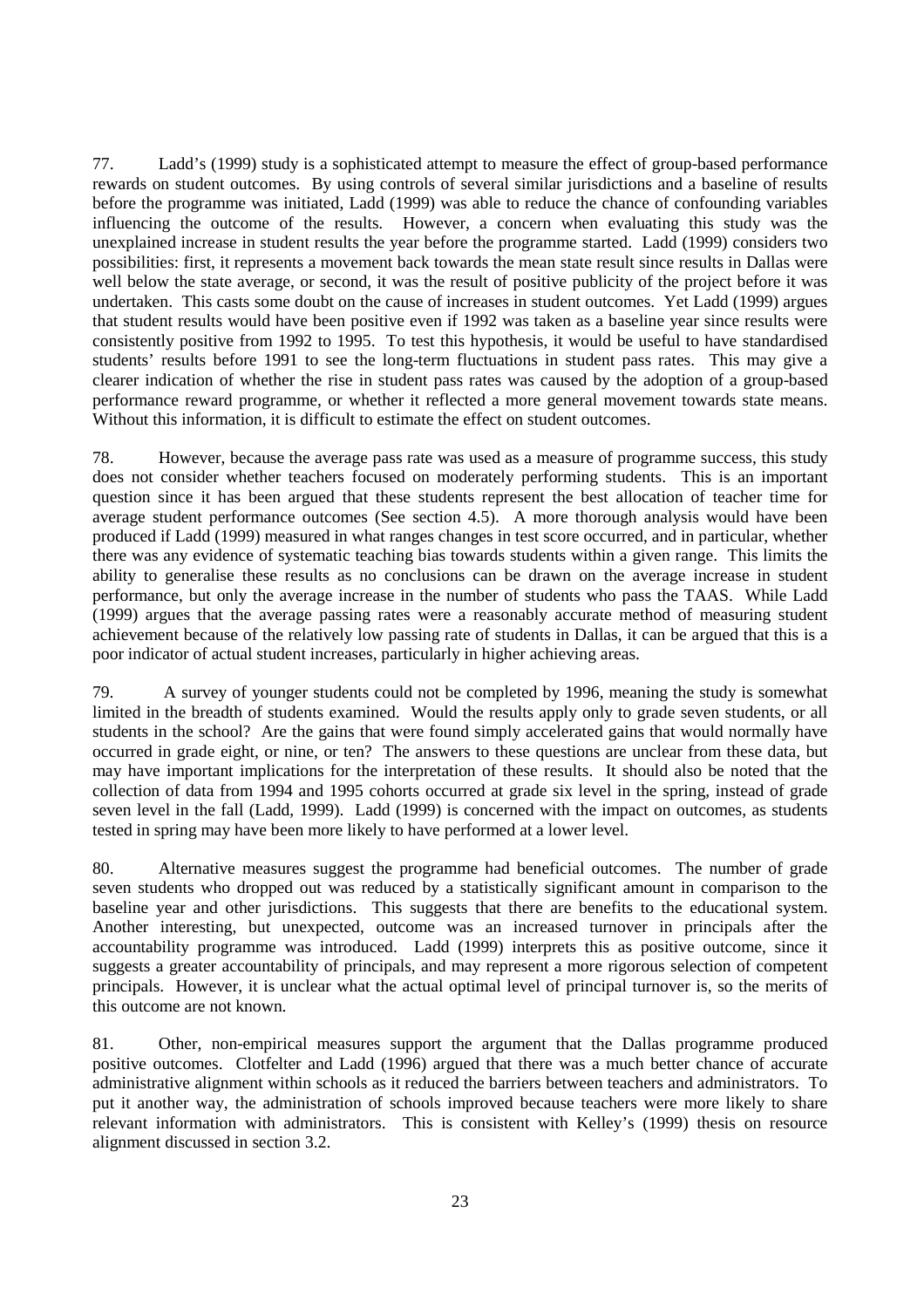82. This study found a statistically significant increase in student pass rates within schools participating in the programme compared with of state-wide standardised tests relative to the baseline year and relative to other urban centres in Texas. This makes the study a valuable contribution to the literature. The analysis was able to control for a number of variables, meaning the statistical analysis is robust. Therefore, this study provides some evidence that a group-based performance reward system can increase students' ability to pass the TAAS in math and reading. Thus, this study also provides limited evidence that performance-based reward systems can be used to increase the level of achievement, even if the ability to generalise the results is limited by the Dallas programme's characteristics. This is also limited by the lack of data to explain the failure of black students to increase in their pass rates.

#### **6.5 Conclusion**

83. Considering the available research, it would appear there is some evidence of improved student performance in group-based performance reward programmes. However, the research is limited to the United States, and there are concerns about the study designs and data. Further problems in generalising these results exist because reform programmes generally encompass a range of initiatives, not simply a performance-based reward system, so working out how each factor contributes to educational outcomes becomes difficult. At the very least, there is no evidence of negative student outcomes with the adoption of the latest performance-based reward programmes. Furthermore, the evidence presented within the literature is almost unanimously positive in their assessment of performance-based reward programmes. To fully understand the effect that performance-based reward has on student outcomes, a wider study is required to consider how increased or decreased rewards affect teacher behaviour. Since most programmes provided bonuses around \$1000 U.S. per year, the relationship between increasing rewards and student outcomes is unknown. From a policy perspective, it would be useful to analyse the effect increased bonuses had on teacher behaviour and student outcome.

# **7 CONCLUSION**

84. In documenting the arguments surrounding performance-based rewards, there has been no attempt to make normative judgements. The first section looked at the different types of performancebased programmes. The next three sections of this paper summarised the major themes and arguments that have been placed within the academic and policy literature. The fifth considered the empirical evidence on actual programme outcomes.

85. What has become evident is there are a wide range of opinions, and little consensus on even the fundamental issues surrounding performance-based rewards. To compound these problems, there is very limited research on the value of performance-based reward programmes. Among the few studies that have been completed, considerable doubts have been raised about the validity of the conclusions reached due to limitations in design. The limited evidence suggests there are some benefits evident within a group-based performance programme pertaining to increased student outcome. There is no evidence regarding individual performance-based programmes.

86. There is a wide consensus that previous attempts at introducing performance-based reward programmes have been poorly designed and implemented. Most concern surrounds merit-pay systems,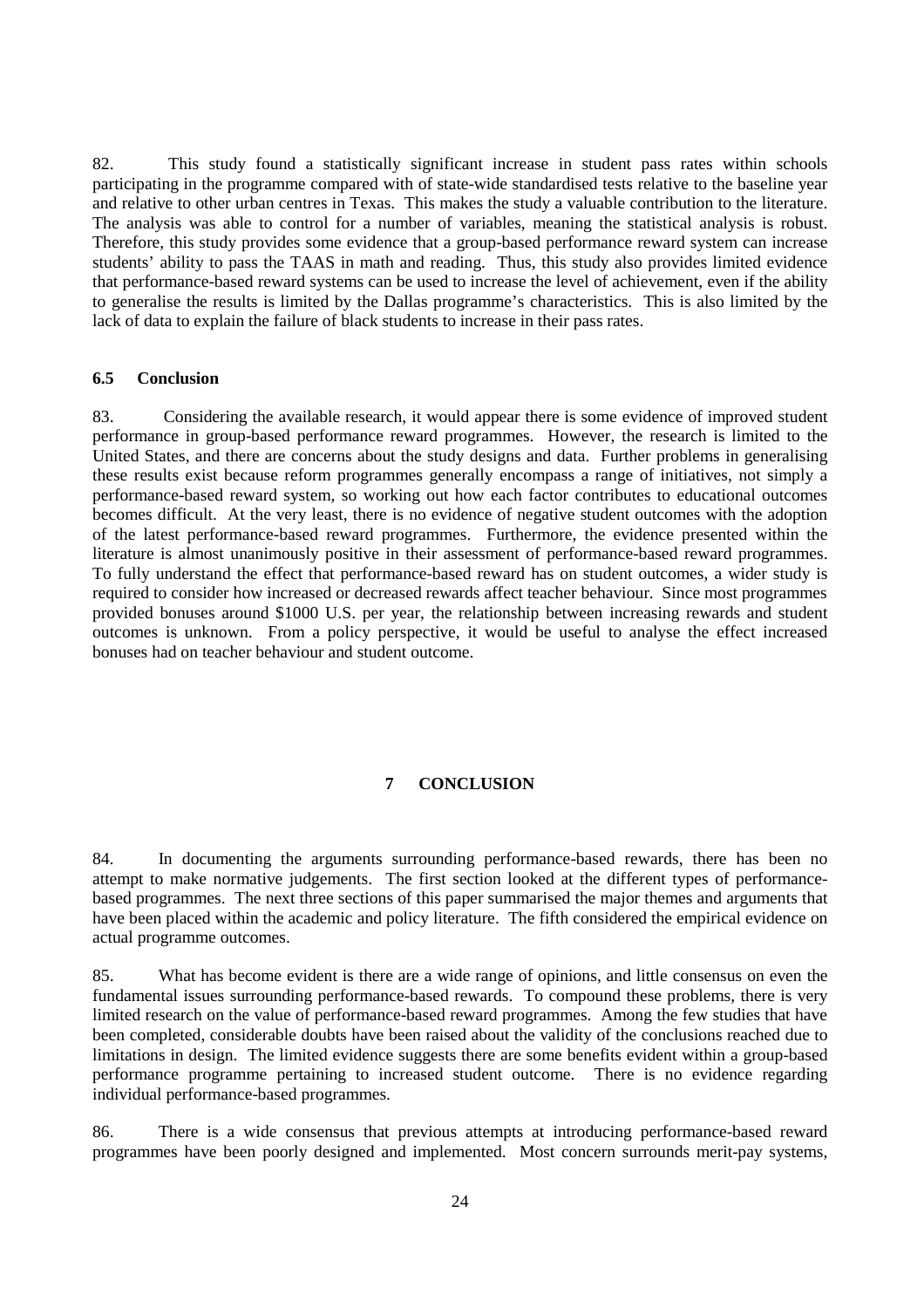which have been heavily criticised in the literature. Given the range of values, principles and ideas that surround performance-based reward programmes, any design and implementation is probably best carried out with intensive consultation and adequate funding. The past has shown that performance-based compensation will inevitably be short lived without careful design and implementation.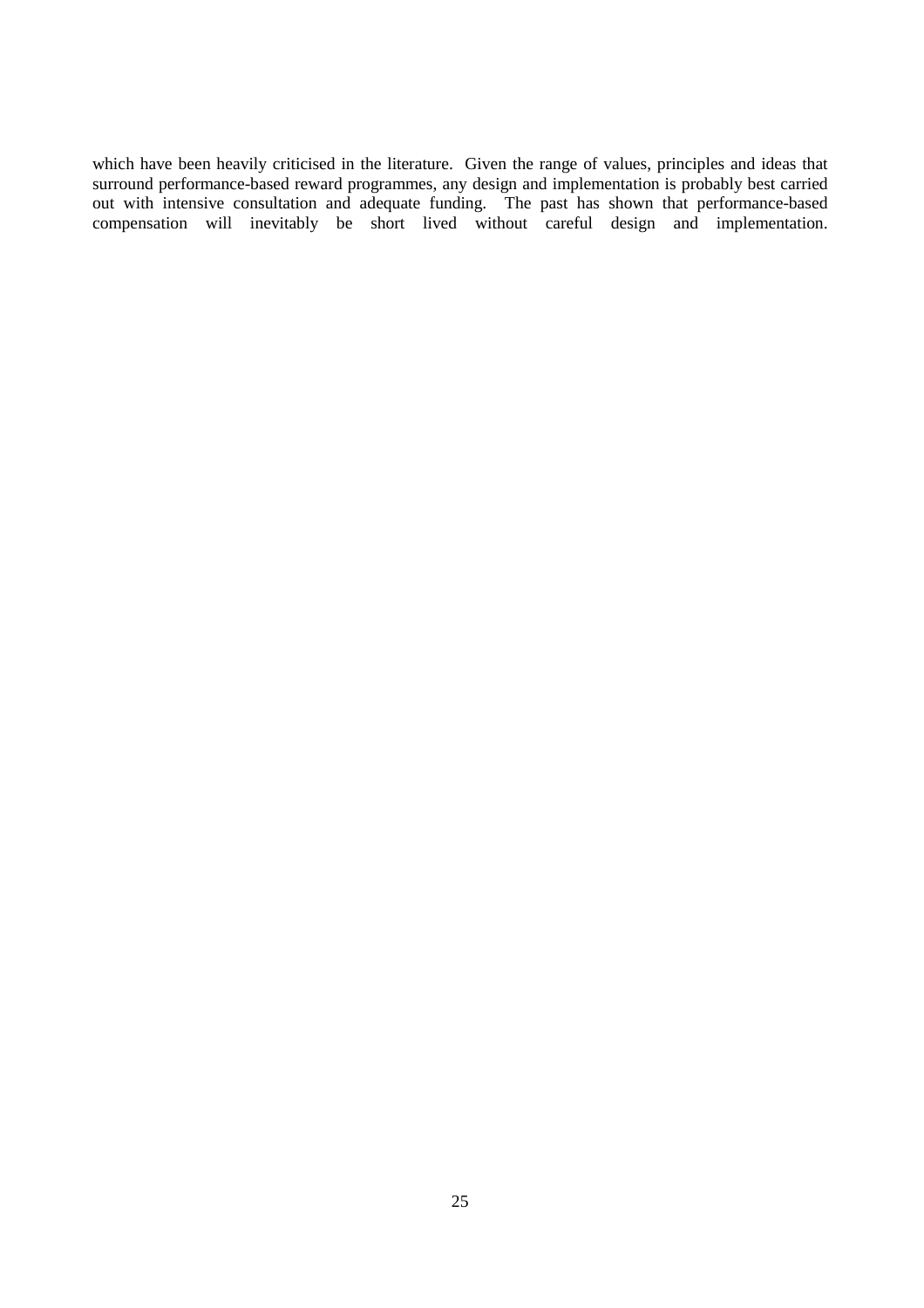#### **REFERENCES**

- American Federation of Teachers (2001) 'Merit pay', retrieved 15 January 2003 from: http://www.aft.org/issues/meritpay/meritpay.html.
- Bainbridge, W (2000) 'Why schools should consider marketplace pay', *American School Board Journal*, 187 (7), pp 54-55.
- Ballou, D (2001) 'Pay for performance in public and private schools', *Economics of Education Review*, 20, pp 51-61.
- Ballou, D and Podgursky, M (1993) 'Teachers' Attitudes towards Merit Pay: Examining Conventional Wisdom', *Industrial and Labor Relations Review*, 47 (1), pp 50-61.
- Ballou, D and Podgursky, M (1997) *Teacher Pay and Teacher Quality*, W. E. Upjohn Institute for Employment Research, Michigan.
- Ballou, D and Podgursky, M (2001) 'Defining Merit', *Education Matters*, 1 (1), pp 16-25.
- Barber, L and Klein, K (1983) 'Merit Pay and Teacher Evaluation', *Phi Delta Kappan*, 65 (4), pp 247-51.
- Bergem, T (2001) 'National summary tables on the reforms of the training and conditions of service of teachers in lower secondary education- Norway'*, Eurydice,* retrieved 29 January 2003 from http://www.eurydice.org/Documents/KT3tables/en/FrameSet.html.
- Burgess, S; Croxson, B; Gregg, P and Propper, C (2001) *The Intricacies of the Relationship Between Pay and Performance for Teachers: Do teachers respond to Performance Related Pay schemes*? CMPO Working Paper Series No. 01/35, Bristol.
- Chamberlin, R; Wragg, T; Haynes, G and Wragg, C (2002) 'Performance-related pay and the teaching profession: a review of the literature', *Research Papers in Education*, 17 (1), pp 31-49.
- Clotfelter, C and Ladd, H (1996) 'Recognizing and Rewarding Success in Public Schools'. In Ladd, H (ed), *Holding Schools Accountable: Performance-Based Reform in Education*, The Brookings Institution, Washington DC.
- Cohn, E (1996) 'Methods of Teacher Remuneration: Merit Pay and Career Ladders', in Becker, W and Baumol W (eds), *Assessing Educational Practices: The Contribution of Economics*, Russell Sage Foundation, New York.
- Cohn, E and Teel, S (1992) *Participation in a teacher incentive program and student achievement in reading and math, 1991 proceedings of the business and economic statistics section*, American Statistical Association, Alexandria, VA.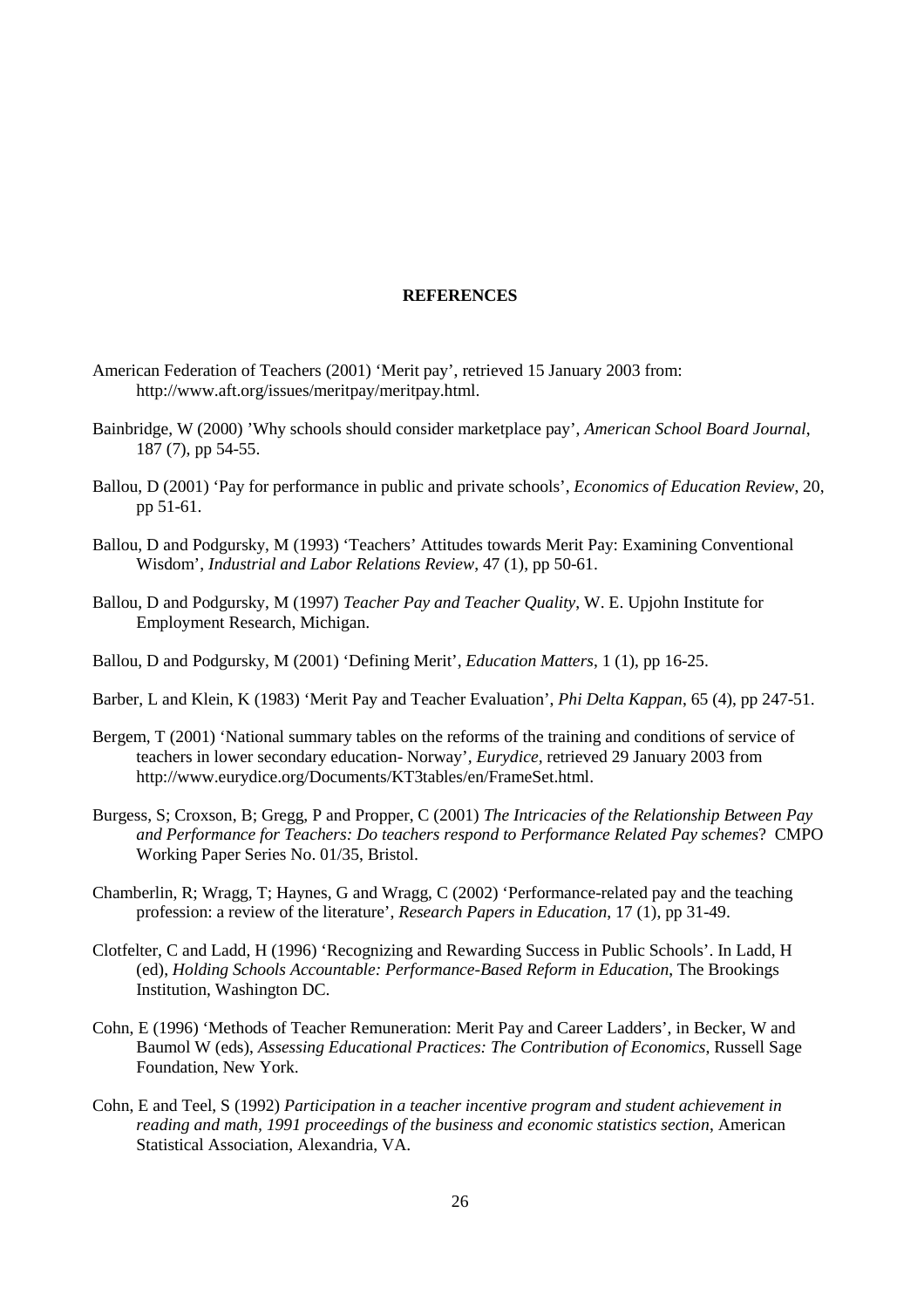- Coolahan, J (2002) *Draft Report: Ireland*, OECD Background report: attracting, developing and retaining effective teachers.
- Cutler, T and Waine, B (2000) 'Mutual Benefits or managerial control? The role of appraisal in performance related pay for teachers', *British Journal of Educational Studies*, 48 (2), pp 170-182.
- Department of Education, Employment and Training (DEET), Victoria (2001) *Victorian Government Schools: Staff Performance Handbook*, Department of Education, Employment and Training, Melbourne.
- Devos, G and Vanderheyden, K (2002) *Thematic Review- Flanders, OECD Background report: Attracting, developing and retaining effective teachers*, retrieved 29 January 2003 from http://www.oecd.org/EN/document/0,,EN-document-609-5-no-21-36392-0,00.html#title1.
- Doukas, C and Smyrniotopoulou, A (2001) 'National summary tables on the reforms of the training and conditions of service of teachers in lower secondary education- Greece'*, Eurydice,* retrieved 29 January 2003 from http://www.eurydice.org/Documents/KT3tables/en/FrameSet.html.
- Eicher, J and Chevailler, T (2001) 'National summary tables on the reforms of the training and conditions of service of teachers in lower secondary education- France'*, Eurydice,* retrieved 29 January 2003 from http://www.eurydice.org/Documents/KT3tables/en/FrameSet.html.
- Esteve, J (2001) 'National summary tables on the reforms of the training and conditions of service of teachers in lower secondary education- Spain'*, Eurydice,* retrieved 29 January 2003 from http://www.eurydice.org/Documents/KT3tables/en/FrameSet.html.
- Evans, D (2001) 'No merit in merit pay', *American School Board Journal*, 188 (1), pp 48-50.
- Farnsworth, B, Debenham, J and Smith, G (1991) 'Designing and Implementing A Successful Merit Pay Program for Teachers', *Phi Delta Kappan*, 73 (4), pp 320-25.
- Firestone, W and Pennell, J (1993) 'Teacher Commitment, Working Conditions, and Differential Incentive Policies', *Review of Educational Research*, 63(4), pp 489-525.
- Hanushek, E; Kain, J and Rivkin, S (1999) *Do Higher Salaries Buy Better Teachers?,* Working Paper 7082, National Bureau of Economic Research, Cambridge.
- Held, F (2001) 'National summary tables on the reforms of the training and conditions of service of teachers in lower secondary education- Denmark'*, Eurydice*, retrieved 29 January 2003 from http://www.eurydice.org/Documents/KT3tables/en/FrameSet.html.
- Heneman, H and Milanowski, A (1999) 'Teachers Attitudes about Teacher Bonuses Under School-Based Performance Award Programs', *Journal of Personnel Evaluation in Education*, 12 (4), pp 327-41.
- Heneman, R and Ledford, G (1998) 'Competency Pay for Professional and Managers in Business: A Review and Implications for Teachers', *Journal of Personnel Evaluation in Education*, 12 (2), pp 103-121.
- Hoerr, T (1998) 'A case for merit pay', *Phi Delta Kappan*, 80 (4), pp 326-27.
- Holt, M (2001) 'Performance Pay for Teachers: The Standards Movement's Last Stand?', *Phil Delta Kappan*, 83 (4) pp 321-317/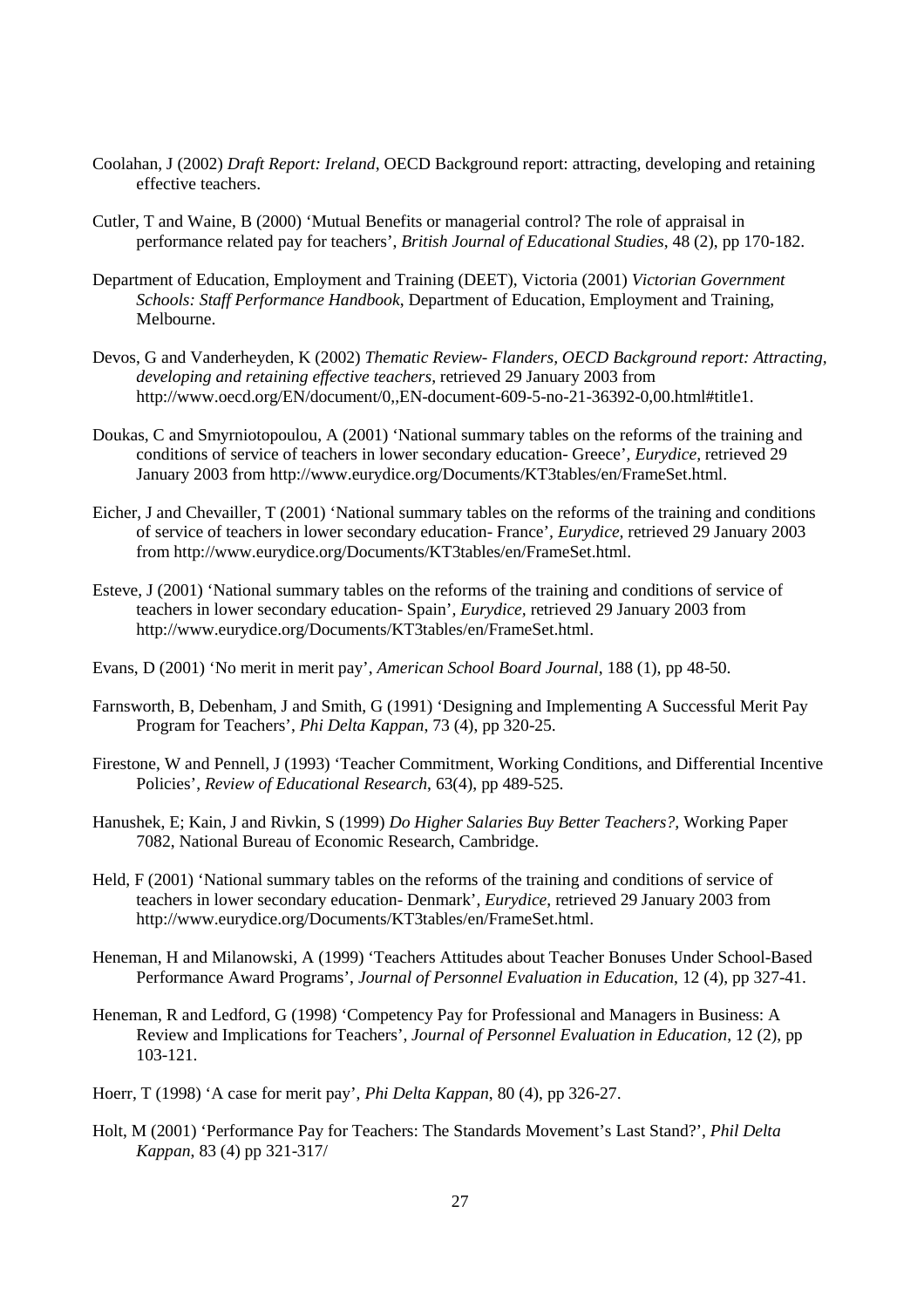- Ingvarson, L and Chadbourne, R (1997) 'Reforming Teachers' Pay Systems: The Advanced Skills Teacher in Australia', *Journal of Personnel Evaluation in Education*, 11 (1), pp 7-30.
- Jeuthe, E (2001) 'National summary tables on the reforms of the training and conditions of service of teachers in lower secondary education- Germany'*, Eurydice,* retrieved 29 January 2003 from http://www.eurydice.org/Documents/KT3tables/en/FrameSet.html.
- Kelley, C (1999) 'The Motivational Impact of School-Based Performance Awards', *Journal of Personnel Evaluation in Education*, 12 (4), pp 309-26.
- Kelley, C; Heneman, H and Milanowski, A (2002) 'Teacher Motivation and School-Based Performance Awards', *Education Administration Quarterly*, 38 (3), pp 372-401.
- Kim, E and Han, Y (2002) *Background Report: Korea,* OECD Background report: Attracting, Developing and retaining effective teachers, Korean Educational Development Institute.
- Kotásek, J; Valenta, J and Brožová, S (2001) 'National summary tables on the reforms of the training and conditions of service of teachers in lower secondary education- Czech Republic'*, Eurydice,* retrieved 29 January 2003 from http://www.eurydice.org/Documents/KT3tables/en/FrameSet.htm.
- Ladd, H (1999) 'The Dallas school accountability and incentive program: an evaluation of its impacts on student outcomes', *Economics of Education Review*, 18 (1), pp 1-16.
- Liang, X (1999) *Teacher Pay in 12 Latin American Countries: How does teacher pay compare to other professions, what determines teacher pay, and who are the teachers?* The World Bank, Latin America and the Caribbean Regional Office, Human Development Department, LCSHD Paper Series No 49.
- Luukkainen, O and Eurydice Finland (2001) 'National summary tables on the reforms of the training and conditions of service of teachers in lower secondary education- Finland'*, Eurydice,* retrieved 29 January 2003 from http://www.eurydice.org/Documents/KT3tables/en/FrameSet.html.
- Malen, B (1999) 'On Rewards, Punishments, and Possibilities: Teacher Compensation as an Instrument for Education Reform', *Journal of Personnel Evaluation in Education*, 12(4), 387-94.
- McCollum, S (2001) 'How merit pay improves education', *Educational Leadership*, 58 (5), pp 21-24.
- Milanowski, A (2003) 'The varieties of knowledge and skill-based pay design: A comparison of seven new pay systems for K-12 teachers', *Education Policy Analysis Archives,* 11 (\$), Retrieved 30 January 2003, from http://epaa.asu.edu/epaa/v11n4.
- Mohrman, A; Mohrman, S and Odden, A (1996) 'Aligning Teacher Compensation with Systemic School Reform: Skill-Based Pay and Group-Based Performance Awards', *Educational Evaluation and Policy Analysis*, 18 (1), pp 51-71.
- Murnane, R and Cohen, D (1986) 'Merit Pay and the Evaluation Problem: Why Most Merit Pay Plans Fail and a Few Survive', *Harvard Educational Review*, 56 (1), pp 1-17.
- Odden, A (2000a) 'New and better forms of teacher compensation are possible', *Phi Delta Kappan*, 81 (5), pp 361-66.
- Odden, A (2000b) 'Paying Teachers for Performance', *School Business Affairs*, June, pp 28-31.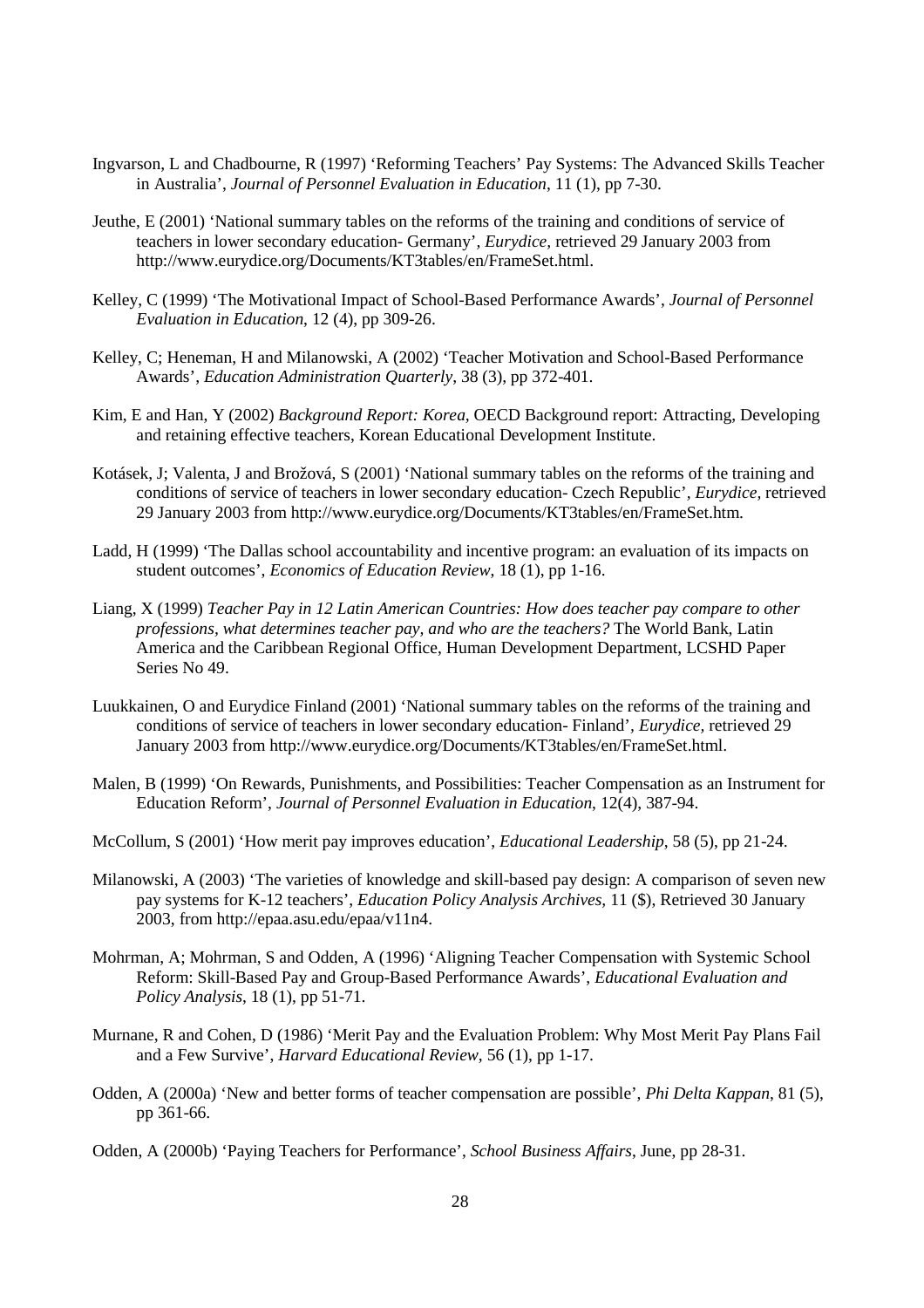Odden, A (2001) 'Defining Merit', *Education Matters*, 1 (1), pp 16-24.

- Odden, A and Kelley, C (2002) *Paying Teachers For What They Know And Do: New And Smarter Compensation Strategies To Improve Schools*, 2nd Edition, Corwin Press, California.
- OECD (2002) *Education at a Glance: OECD Indicators 2002,*Paris
- Ramirez, A (2001) 'How merit pay undermines education', *Educational Leadership*, 58 (5), pp 16-20.
- Richardson, R (1999) *Performance Related Pay in Schools : An Assessment of the Green Papers, A report prepared for the National Union of Teachers*, The London School of Economics and Political Science.
- Schratz, M and Resinger, P (2001) 'National summary tables on the reforms of the training and conditions of service of teachers in lower secondary education- Austria'*, Eurydice,* retrieved 29 January 2003 from http://www.eurydice.org/Documents/KT3tables/en/FrameSet.html.
- Smith, S and Mickelson, R (2000) 'All that Glitters is Not Gold: School Reform in Charlotte-Mecklenburg', *Education Evaluation and Policy Analysis*, 22(2), pp 101-127.
- Solomon, L and Podgursky, M (2001) *The Pros and Cons of Performance-Based Compensation*, Milken Family Foundation, Pascadena.
- Storey, A (2000) 'A leap of faith? Performance pay for teachers', *Journal of Education Policy*, 15 (5), pp 509-23.
- Tomlinson, H (2000) 'Proposals for Performance Related Pay in English Schools', *School Leadership and Management*, 20(3), pp 281-298.
- Vossensteyn, H (2001) 'National summary tables on the reforms of the training and conditions of service of teachers in lower secondary education- The Netherlands'*, Eurydice*, retrieved 29 January 2003 from http://www.eurydice.org/Documents/KT3tables/en/FrameSet.html.

Waterreus, J (2001) *Incentives in Secondary Education*, Max Goote, Amsterdam.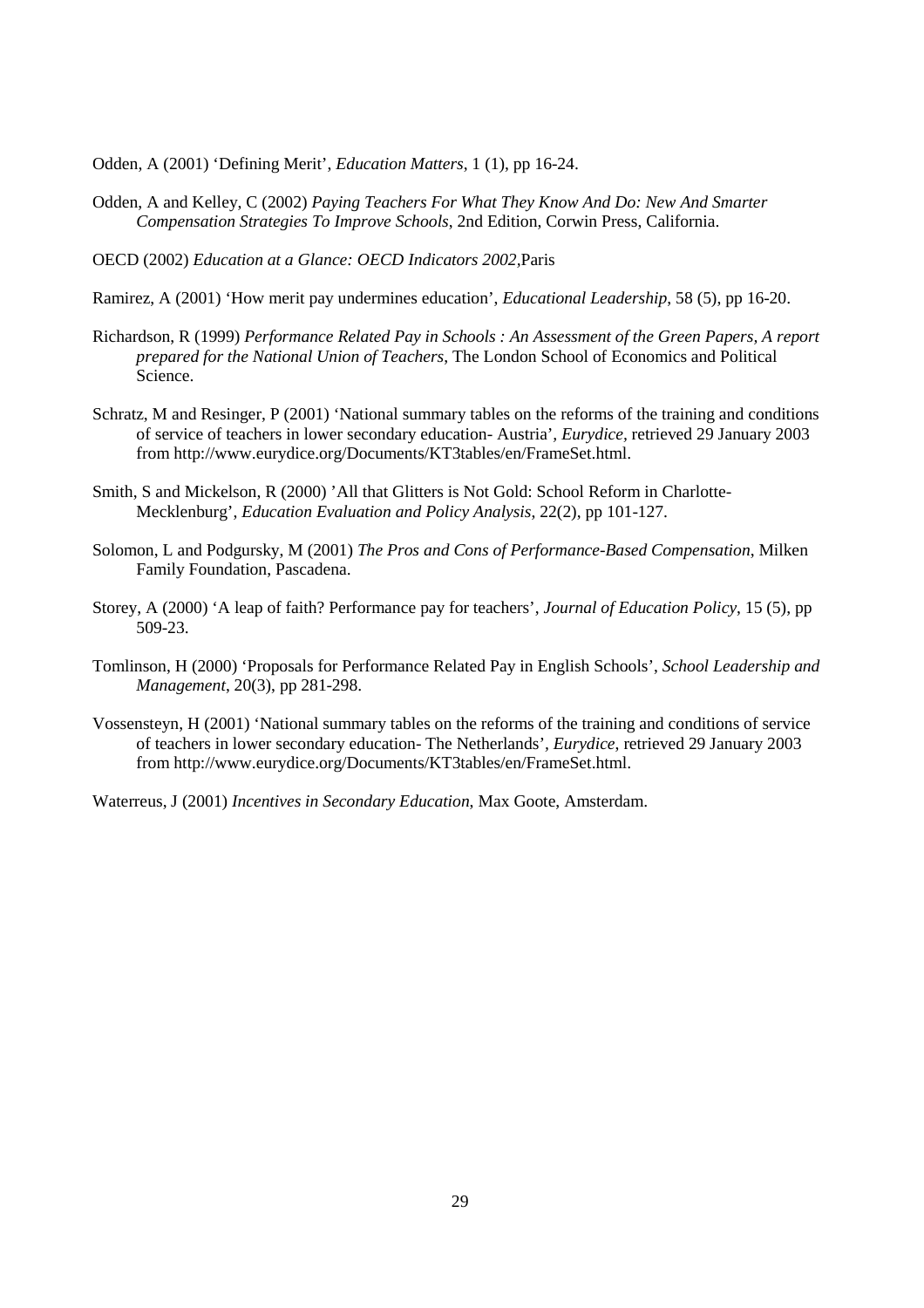# **ANNEX 1: SYSTEMS OF PERFORMANCE-BASED PAY IN DIFFERENT COUNTRIES**

87. This annex examines systems of performance-based compensation for teachers found in OECD countries. The characteristics of these systems will be outlined, and will then be categorised based on the list of features developed in section 2. This section is limited because the literature is drawn from English language sources, meaning non-English speaking OECD countries are somewhat underrepresented.

| Country or<br><b>State</b> | <b>Type of Teacher Remuneration/Evaluation</b>                                                                                                                                                                                                                                                                                                                                                                                                                                                                                                                                                                                                                                                                                                                                                                                                                                                                                                                                                                                                 |                                                                                                                                                                                                                                                                                                                                                                                                                                                                                                                                                                                                                                                                                                                                                                                                                                                                                     |  |  |
|----------------------------|------------------------------------------------------------------------------------------------------------------------------------------------------------------------------------------------------------------------------------------------------------------------------------------------------------------------------------------------------------------------------------------------------------------------------------------------------------------------------------------------------------------------------------------------------------------------------------------------------------------------------------------------------------------------------------------------------------------------------------------------------------------------------------------------------------------------------------------------------------------------------------------------------------------------------------------------------------------------------------------------------------------------------------------------|-------------------------------------------------------------------------------------------------------------------------------------------------------------------------------------------------------------------------------------------------------------------------------------------------------------------------------------------------------------------------------------------------------------------------------------------------------------------------------------------------------------------------------------------------------------------------------------------------------------------------------------------------------------------------------------------------------------------------------------------------------------------------------------------------------------------------------------------------------------------------------------|--|--|
|                            | Outline of the System                                                                                                                                                                                                                                                                                                                                                                                                                                                                                                                                                                                                                                                                                                                                                                                                                                                                                                                                                                                                                          | Classification of the System                                                                                                                                                                                                                                                                                                                                                                                                                                                                                                                                                                                                                                                                                                                                                                                                                                                        |  |  |
| Australia                  | Teachers who have reached the highest level in the<br>salary scale can apply to become an Advanced Skills<br>Teacher (AST). Teachers are evaluated on<br>performance-based criteria to determine whether<br>they can pass to a new salary scale with three levels<br>or rewards. It was designed to reward experienced<br>classroom teachers, and to discourage them from<br>moving into administrative positions (Ingvarson and<br>Chadbourne, 1997). While several states had<br>abolished the AST system by 2001, it still exists in<br>many Catholic schools, and in the Northern Territory<br>(Waterreus, 2001). However, many states now use<br>performance-based evaluation for movement up the<br>salary scale. For example, in the state of Victoria,<br>progression up the salary scale for government<br>school teachers is dependent on successful<br>performance evaluation. The principal evaluates the<br>teacher based on a pro-forma and decides whether<br>they progress to the next salary scale increment<br>(DEET, 2001). | <b>The AST System</b><br>Evaluated individually;<br>$\bullet$<br>Pecuniary rewards;<br>$\bullet$<br>Mixed duration depending on<br>$\bullet$<br>the state jurisdiction;<br>Evaluated on a range of criteria;<br>$\bullet$<br>Evaluated by classroom<br>$\bullet$<br>observation and peer review;<br>Mixed availability, as some<br>$\bullet$<br>states introduced a quota, while<br>others did not; and<br>Created an additional salary<br>$\bullet$<br>scale<br><b>The Victorian System</b><br>Evaluated individually;<br>$\bullet$<br>Pecuniary rewards;<br>$\bullet$<br>Permanent reward on<br>$\bullet$<br>progression to the next salary<br>scale increment;<br>Evaluated on the basis of a pro-<br>$\bullet$<br>forma;<br>Evaluated by their principal,<br>$\bullet$<br>All teachers are entitled to<br>$\bullet$<br>apply; and<br>Supplements the salary scale.<br>$\bullet$ |  |  |
| Austria                    | Although Austria has no system of performance-<br>based rewards, this is currently a topic of debate<br>(Schratz and Resinger, 2001). Teacher salary is<br>currently determined by: the type of employment                                                                                                                                                                                                                                                                                                                                                                                                                                                                                                                                                                                                                                                                                                                                                                                                                                     | Does not contain characteristics of<br>performance-based reward systems.                                                                                                                                                                                                                                                                                                                                                                                                                                                                                                                                                                                                                                                                                                                                                                                                            |  |  |

# **Table 4. Summary of Performance-Based Reward Programmes in OECD Countries**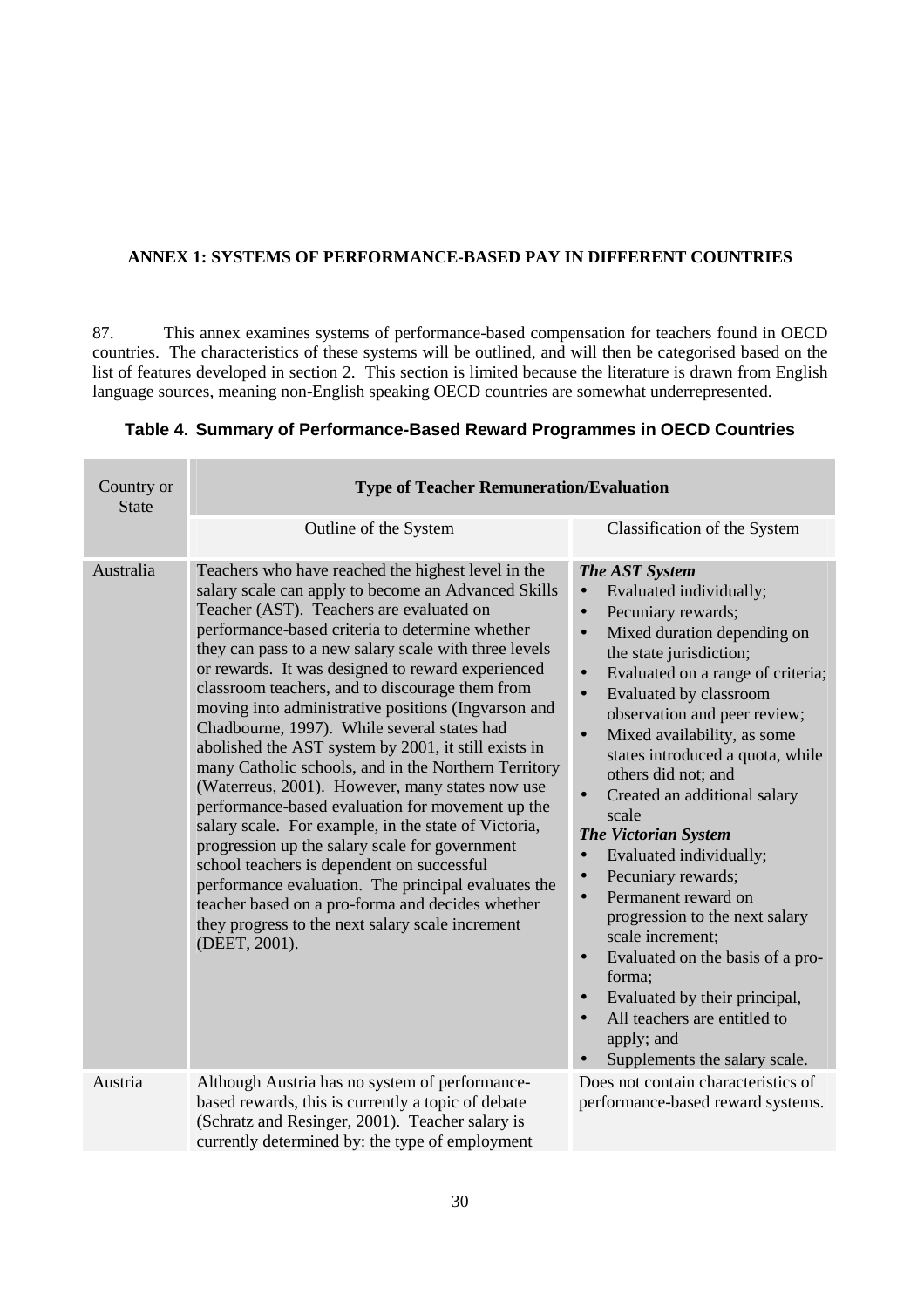|                                   | contract, the formal teacher workload and<br>experience.                                                                                                                                                                                                                                                                                                                                                                                                                                                                                                                                                                                                                                                                                                                                                                                                                                                                                               |                                                                                                                                                                                                                                                                                                                                                                                                                                               |
|-----------------------------------|--------------------------------------------------------------------------------------------------------------------------------------------------------------------------------------------------------------------------------------------------------------------------------------------------------------------------------------------------------------------------------------------------------------------------------------------------------------------------------------------------------------------------------------------------------------------------------------------------------------------------------------------------------------------------------------------------------------------------------------------------------------------------------------------------------------------------------------------------------------------------------------------------------------------------------------------------------|-----------------------------------------------------------------------------------------------------------------------------------------------------------------------------------------------------------------------------------------------------------------------------------------------------------------------------------------------------------------------------------------------------------------------------------------------|
| Belgium<br>(Flemish<br>Community) | Every teacher must be evaluated once every three<br>years on criteria established by their job description.<br>This can be used to reduce pay, or for<br>dismissal.(Devos and Vanderheyden, 2002).                                                                                                                                                                                                                                                                                                                                                                                                                                                                                                                                                                                                                                                                                                                                                     | Evaluated individually;<br>Pecuniary sanctions; and<br>All teachers are evaluated.                                                                                                                                                                                                                                                                                                                                                            |
| Czech<br>Republic                 | No evidence of performance-based reward<br>programmes (Kotásek, Valenta and Brožová, 2001).                                                                                                                                                                                                                                                                                                                                                                                                                                                                                                                                                                                                                                                                                                                                                                                                                                                            | Does not display characteristics of<br>performance-based reward systems.                                                                                                                                                                                                                                                                                                                                                                      |
| Denmark                           | Since 1999, teachers' wages have been determined<br>by four factors: a basic wage, a function wage, a<br>qualification wage, and a results wage. The results<br>wage is based on the attainment of quantitative and<br>qualitative results, and operates as an individual<br>performance-based reward (Held, 2001).                                                                                                                                                                                                                                                                                                                                                                                                                                                                                                                                                                                                                                    | Evaluated individually;<br>Pecuniary rewards; and<br>$\bullet$<br>Evaluated by multiple criteria.<br>$\bullet$                                                                                                                                                                                                                                                                                                                                |
| Finland                           | No evidence of performance-based incentive<br>programmes (Luukkainen and Eurydice Finland,<br>2001).                                                                                                                                                                                                                                                                                                                                                                                                                                                                                                                                                                                                                                                                                                                                                                                                                                                   | Does not display characteristics of<br>performance-based reward systems.                                                                                                                                                                                                                                                                                                                                                                      |
| France                            | Teacher compensation is dependent on experience<br>and performance-based evaluation. The 'head of the<br>school' (40%) and an outside 'inspectorate' (60%)<br>award the evaluation component. The 'head of<br>school' mark is awarded annually based on the<br>principal's evaluation, but the 'inspectorate' mark<br>for pedagogical competency occurs infrequently,<br>with often ten years between evaluations (Waterreus,<br>2001). This system is currently under review, and<br>the Monteil Report makes a number of suggestions<br>for future systems of teacher evaluation. These<br>include;<br>"A change in the role and methods of<br>supervision<br>Evaluation based on an activity report, itself<br>$\bullet$<br>produced periodically by teachers;<br>Closer coordination of evaluation with in-<br>$\bullet$<br>service teacher training;<br>The supervision and support of new teachers<br>by a tutor" (Eicher and Chevailler, 2001). | Evaluated individually;<br>$\bullet$<br>Pecuniary rewards;<br>$\bullet$<br>Ascending rewards based on<br>$\bullet$<br>individual performance and<br>experience;<br>Mixed evaluation methods;<br>$\bullet$<br>Evaluated by an outside<br>$\bullet$<br>reviewer and a by the principal;<br>Available to all teachers who<br>$\bullet$<br>successfully complete the<br>evaluation; and<br>Supplements the existing salary<br>$\bullet$<br>scale. |
| Germany                           | The <i>Bundesbesoldungsgesetz</i> creates a link between<br>progression up the salary scale and teacher<br>performance (Jeuthe, 2001). Performance as well as<br>seniority is considered before teachers progress to<br>the next increment Waterreus, 2001).                                                                                                                                                                                                                                                                                                                                                                                                                                                                                                                                                                                                                                                                                           | Evaluated individually;<br>Pecuniary rewards;<br>$\bullet$<br>Permanent rewards; and<br>$\bullet$<br>Is available to all teachers who<br>fulfil the criteria.                                                                                                                                                                                                                                                                                 |
| Greece                            | Greece has no formal performance-based<br>compensation system. A system was introduced in<br>1997 to evaluate teachers' performance, the<br>performance of school units and the effectiveness of<br>the school system. This evaluation only affects<br>initial appointment, and not salary (Doukas and<br>Smyrniotopoulou, 2001).                                                                                                                                                                                                                                                                                                                                                                                                                                                                                                                                                                                                                      | Does not display characteristics of<br>performance-based reward systems.                                                                                                                                                                                                                                                                                                                                                                      |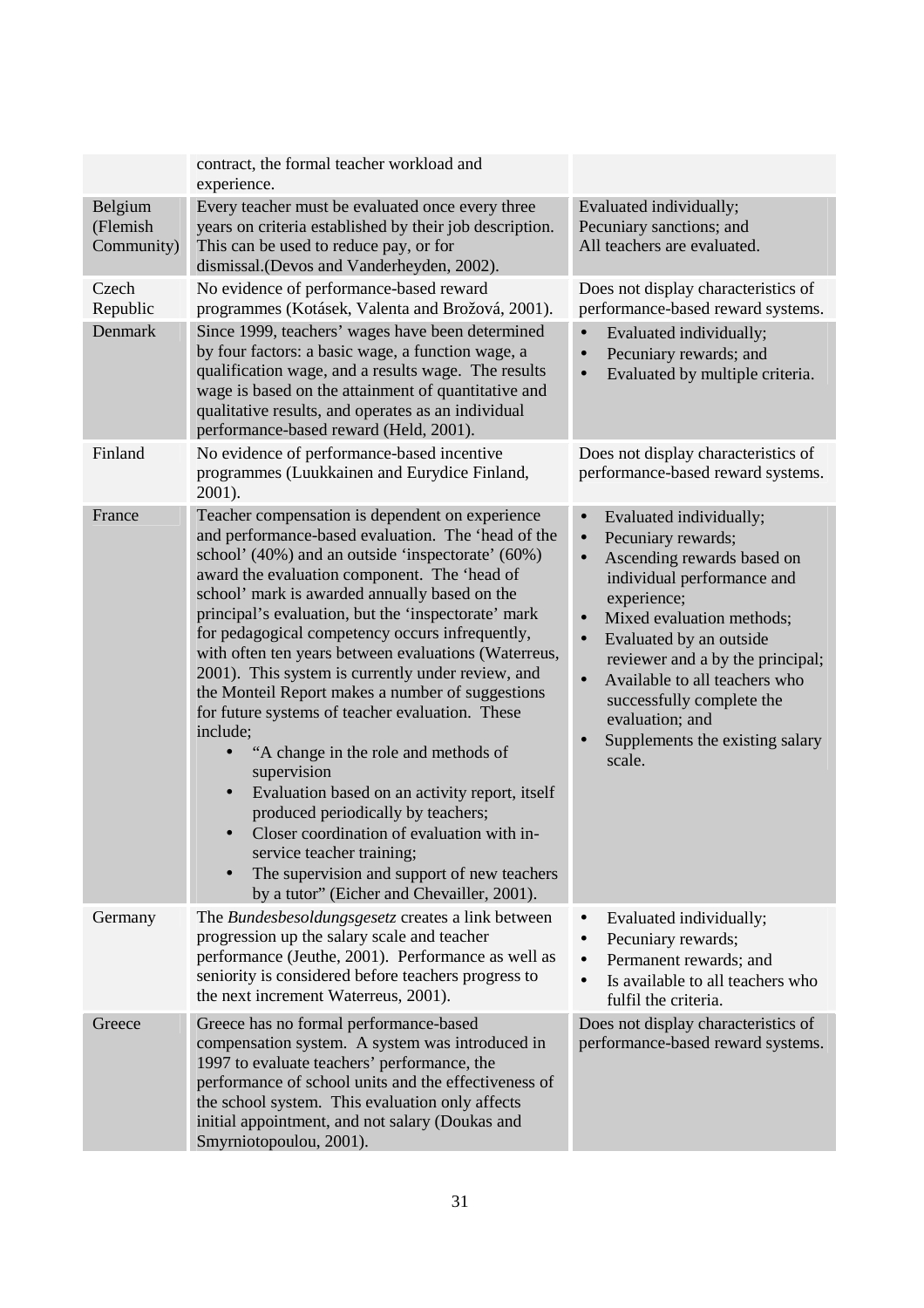| Ireland               | Teachers share a common pay scale, which is not<br>influenced by performance or merit (Coolahan,<br>2002)                                                                                                                                                                                                                                                                                                                                                                                                                                                                                                                                                                                                                       | Does not display characteristics of<br>performance-based reward systems.                                                                                                                                                                                                                                                                                                                                                                                                                      |  |
|-----------------------|---------------------------------------------------------------------------------------------------------------------------------------------------------------------------------------------------------------------------------------------------------------------------------------------------------------------------------------------------------------------------------------------------------------------------------------------------------------------------------------------------------------------------------------------------------------------------------------------------------------------------------------------------------------------------------------------------------------------------------|-----------------------------------------------------------------------------------------------------------------------------------------------------------------------------------------------------------------------------------------------------------------------------------------------------------------------------------------------------------------------------------------------------------------------------------------------------------------------------------------------|--|
| Korea                 | Korea has merit-pay for 'teachers of excellent<br>educational activities', which provides a hypothetical<br>performance bonus in education. In practice only<br>10% of the bonus is paid differentially based on<br>teacher evaluation (Kim and Han, 2002), meaning<br>performance evaluation does not affect teacher<br>compensation considerably.                                                                                                                                                                                                                                                                                                                                                                             | The small portion of revenue that is<br>distributed differentially can be<br>categorised as:<br>Individually evaluated;<br>$\bullet$<br>Pecuniary rewards;<br>$\bullet$<br>Used as a bonus; and<br>$\bullet$<br>Supplements the salary scale<br>$\bullet$                                                                                                                                                                                                                                     |  |
| Mexico                | Mexico's Carrera Magisterial Programme is a<br>voluntary, individually-based performance pay<br>system. Participating teachers from primary and<br>secondary schools are subject to an annual global<br>evaluation, with salary increases linked to this<br>evaluation. By 1997, 50% of teachers were<br>participating in this programme (Liang, 1999).                                                                                                                                                                                                                                                                                                                                                                         | Evaluated individually;<br>$\bullet$<br>Pecuniary rewards; and<br>Have annual performance-<br>evaluations.                                                                                                                                                                                                                                                                                                                                                                                    |  |
| <b>New</b><br>Zealand | A system of individual performance-based pay is<br>used. Teachers progress along the salary scale based<br>on performance, experience and formal<br>qualifications. In practice, most teachers will pass<br>the performance criteria. If the budget for teacher<br>salaries is not limited, teachers receive automatic<br>promotions (Waterreus, 2001). Broad performance<br>criteria are determined by the education department,<br>but the application of specific performance indicators<br>is left for each school to determine. Despite this, the<br>assessment process has to include a range of<br>evaluation methods, including classroom<br>observation, self appraisal, and an annual interview<br>(Waterreus, 2001). | Evaluated individually<br>Pecuniary rewards;<br>$\bullet$<br>Permanent rewards;<br>$\bullet$<br>Ascending levels of reward<br>$\bullet$<br>based on experience,<br>qualifications and performance;<br>Evaluated through a range of<br>$\bullet$<br>techniques including<br>observation, portfolios and self<br>report;<br>Evaluators include the<br>$\bullet$<br>individual teacher, and the<br>principal; and<br>Provides al reward to all<br>$\bullet$<br>teachers who fulfil the criteria. |  |
| Norway                | New evaluation procedures are being considered,<br>along with salary increases. These policy initiatives<br>are not necessarily connected (Bergem, 2001).                                                                                                                                                                                                                                                                                                                                                                                                                                                                                                                                                                       | Does not display characteristics of<br>performance-based reward systems.                                                                                                                                                                                                                                                                                                                                                                                                                      |  |
| Spain                 | No evidence of performance-based reward<br>programmes (Esteve, 2001).                                                                                                                                                                                                                                                                                                                                                                                                                                                                                                                                                                                                                                                           | Does not display characteristics of<br>performance-based reward systems.                                                                                                                                                                                                                                                                                                                                                                                                                      |  |
| Sweden                | Sweden has a small component of informal,<br>individual performance-based evaluation. For the<br>first five years of service, teachers have a yearly pay<br>increase, regardless of performance. Any further pay<br>increases are centrally determined, and schools are<br>free to give individual pay increases, on government<br>and school-based criteria. This potentially<br>constitutes a limited, but internal performance-<br>evaluation. There is little incentive for schools to<br>deny salary increases (Waterreus, 2001). In practice,<br>this means that after teachers progress to the top of<br>the centrally determined salary scale in Sweden, the                                                            | Classification under the categories<br>outlined in section 2 is difficult<br>because of the limited component<br>of performance-based rewards in<br>the formal system. However, some<br>characteristics are:<br>Individually evaluated;<br>$\bullet$<br>Pecuniary rewards;<br>Permanent rewards; and<br>Supplements the existing salary<br>scale.<br>Despite this classification, it is                                                                                                       |  |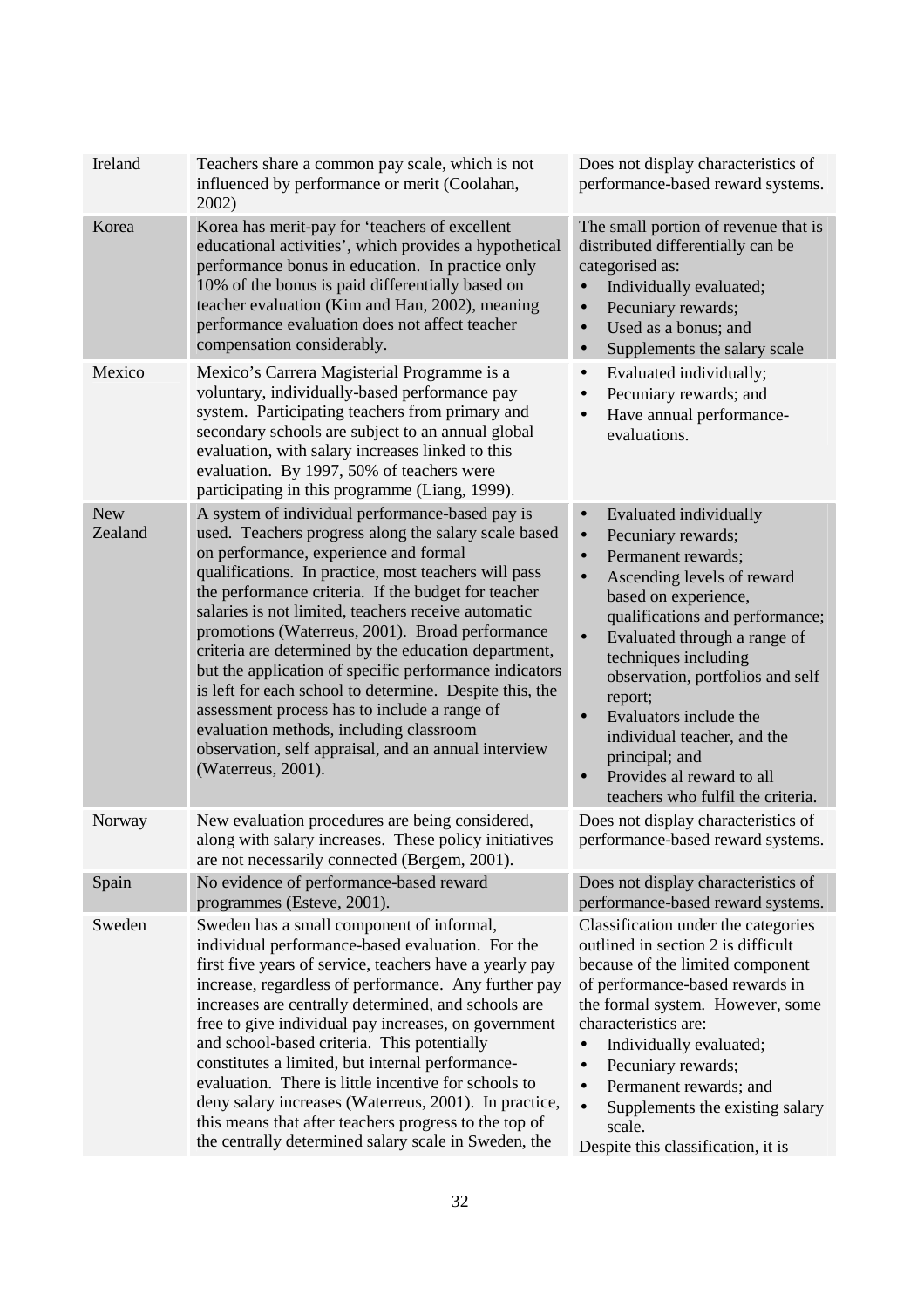|                                                     | school determines any further salary increases based<br>on individually established criteria (OECD, 2002),<br>which can incorporate performance-based measures.                                                                                                                                                                                                                                                                                                                                                                                                                                   | unclear how this system can be<br>categorised, given that a range of<br>criteria can be used to measure<br>performance. Potentially, the<br>Swedish system can operate as a<br>merit-pay or knowledge and skill<br>pay system.                                                                                                                                                                         |
|-----------------------------------------------------|---------------------------------------------------------------------------------------------------------------------------------------------------------------------------------------------------------------------------------------------------------------------------------------------------------------------------------------------------------------------------------------------------------------------------------------------------------------------------------------------------------------------------------------------------------------------------------------------------|--------------------------------------------------------------------------------------------------------------------------------------------------------------------------------------------------------------------------------------------------------------------------------------------------------------------------------------------------------------------------------------------------------|
| The<br>Netherlands                                  | No evidence of performance-based reward<br>programmes (Vossensteyn, 2001).                                                                                                                                                                                                                                                                                                                                                                                                                                                                                                                        | Does not display characteristics of<br>performance-based reward systems.                                                                                                                                                                                                                                                                                                                               |
| United<br>Kingdom<br>(England<br>and Wales)         | The Threshold Assessment. Once a teacher<br>progresses to the top of the salary scale, they can<br>take a performance-based test to advance to a new<br>salary scale. There are sixteen criteria that need to<br>be successfully met for transition beyond the<br>threshold (Tomlinson, 2000; Cutler and Waine,<br>2000).                                                                                                                                                                                                                                                                         | Individually evaluated;<br>$\bullet$<br>Pecuniary rewards;<br>$\bullet$<br>Permanent rewards;<br>$\bullet$<br>A single reward level allowing<br>$\bullet$<br>transition to a new salary scale;<br>A large range of criteria<br>$\bullet$<br>evaluated;<br>Evaluated by external and<br>$\bullet$<br>internal review; and<br>Is available to a quota of about<br>$\bullet$<br>25,000 teachers per year. |
|                                                     | <i>Fast tracking.</i> This allows talented teachers to<br>progress quickly through the salary scale. On<br>successful completion of performance-based criteria,<br>fast track teachers can progress two salary scale<br>points per year, instead of the traditional one. This<br>has a significant implication for teacher salary and<br>teacher progress, as time taken to reach the threshold<br>can be hypothetically halved (Tomlinson, 2000).<br>Selected candidates are given a bursary of £5,000,<br>with an expectation that their subsequent<br>performance will increase substantially. | Individually evaluated;<br>$\bullet$<br>Pecuniary and intrinsic rewards;<br>$\bullet$<br>Limited duration;<br>$\bullet$<br>Ascending levels of rewards,<br>$\bullet$<br>and<br>Supplements the existing salary<br>$\bullet$<br>scale.                                                                                                                                                                  |
|                                                     | Advanced Schools Teachers. These teachers have a<br>special salary spine, and are required to exhibit<br>outstanding skills based on excellent student<br>outcomes, excellent subject knowledge, excellent<br>ability to plan, excellent ability to assess, and<br>excellent ability to support other teachers<br>(Tomlinson, 2000).                                                                                                                                                                                                                                                              | Individually evaluated;<br>$\bullet$<br>Pecuniary rewards;<br>Centrally determined, wide<br>ranging criteria based on<br>demonstrated skills and<br>knowledge;<br>Ascending levels of reward;<br>$\bullet$<br>and<br>Has a new salary scale.                                                                                                                                                           |
| United<br>States-<br>Douglas<br>County,<br>Colorado | Teacher salary consists of a base pay, and several<br>bonuses:<br>Knowledge based pay;<br>$\bullet$<br>Performance-based pay measured on experience<br>$\bullet$<br>and evaluation;<br>Outstanding teacher awards;<br>$\bullet$<br>Skill blocks;<br>$\bullet$<br>Group incentive pay, and<br>$\bullet$<br>Site based responsibility pay. (Tomlinson, 2000,<br>$\bullet$                                                                                                                                                                                                                           | This pay structure is varied and<br>encompasses several performance-<br>based reward strategies. This<br>system has components of merit-<br>pay, school-based pay and<br>knowledge and skill pay. There are,<br>multiple reward levels, multiple<br>criteria for evaluation, and multiple<br>evaluators.                                                                                               |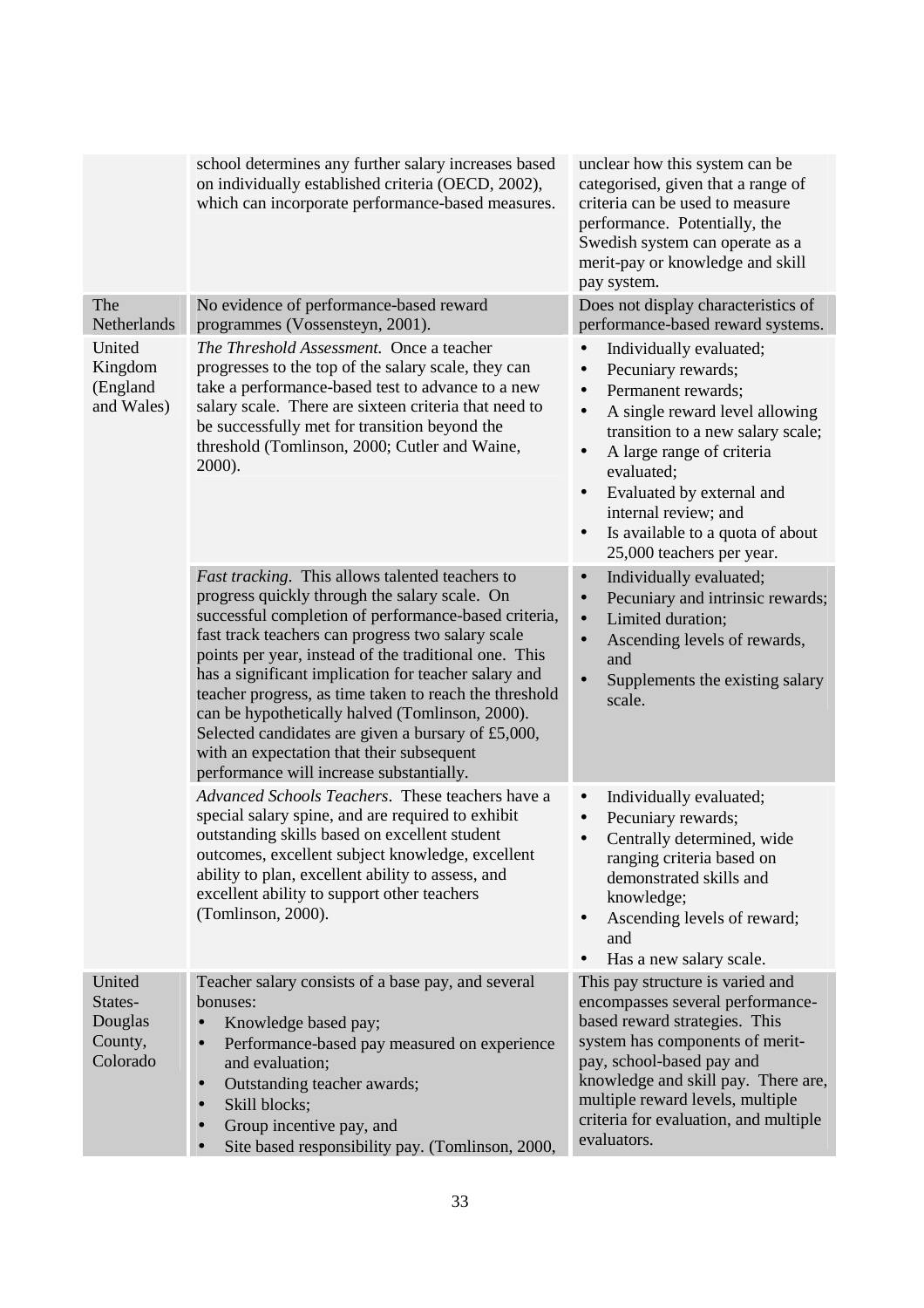|                                        | 295-96).                                                                                                                                                                                                                                                                                                                                                                                                                                                                                                                                                                                                                                                                                                                                                                                                                                    |                                                                                                                                                                                                                                                                                                                                                                                                                                                                                                                                                                                               |
|----------------------------------------|---------------------------------------------------------------------------------------------------------------------------------------------------------------------------------------------------------------------------------------------------------------------------------------------------------------------------------------------------------------------------------------------------------------------------------------------------------------------------------------------------------------------------------------------------------------------------------------------------------------------------------------------------------------------------------------------------------------------------------------------------------------------------------------------------------------------------------------------|-----------------------------------------------------------------------------------------------------------------------------------------------------------------------------------------------------------------------------------------------------------------------------------------------------------------------------------------------------------------------------------------------------------------------------------------------------------------------------------------------------------------------------------------------------------------------------------------------|
| United<br>States-<br>Kentucky          | Kentucky has a system of school based performance<br>awards. Teachers are provided with salary bonuses<br>based on student performance (Tomlinson, 2000).<br>Schools are measured on an index of student<br>assessment scores covering seven academic areas<br>(reading, writing, math, science, social studies,<br>arts/humanities, and vocational/ practical living) and<br>school-level indicators including drop-out rates,<br>school attendance and transition to a successful adult<br>life. Poorly performing schools are allocated<br>additional funding, labelled as a 'school in decline'<br>or a 'school in crisis', and have a 'Distinguished<br>Educator' assigned to improve student outcomes<br>(Kelley, Heneman and Milanowski, 2002).<br>Kentucky also has a performance-based teacher-<br>licensing system (Odden, 2000b) | Group-based evaluation;<br>$\bullet$<br>Pecuniary rewards, and non-<br>$\bullet$<br>pecuniary sanctions;<br>Rewards allocated every two<br>$\bullet$<br>years as a bonus;<br>Several levels of rewards and<br>$\bullet$<br>sanctions based upon whether<br>schools reach their performance<br>goals;<br>Evaluated on the basis of<br>$\bullet$<br>'added value' to student test<br>scores;<br>Evaluation carried out by<br>$\bullet$<br>external review;<br>All schools who reach their<br>$\bullet$<br>performance target are<br>rewarded; and<br>Supplements the salary scale.<br>$\bullet$ |
| United<br>States-<br>North<br>Carolina | The district of Charlotte-Mecklenburg has a school<br>based performance award programme which<br>evaluates student achievement in nine areas: reading,<br>writing, math, social studies, primary grade<br>readiness, higher level course enrolment, end-of-<br>course subject mastery, attendance and drop-out<br>rates (Heneman and Milanowski, 1999). High<br>achieving schools are given maintenance goals; other<br>schools are given improvement goals. Teachers earn<br>a bonus of between \$750 and \$1000 (Kelley,<br>Heneman and Milanowski, 2002).                                                                                                                                                                                                                                                                                | Group-based evaluation;<br>$\bullet$<br>Pecuniary rewards;<br>$\bullet$<br>$\bullet$<br>Rewards distributed annually as<br>a bonus;<br>Single level of reward;<br>$\bullet$<br>Evaluated on the basis of<br>$\bullet$<br>'added-value' to student<br>performance;<br>Evaluated by an external<br>$\bullet$<br>review;<br>Rewarded to all teachers who<br>$\bullet$<br>fulfil the criteria; and<br>Supplements the existing salary<br>$\bullet$<br>scale.                                                                                                                                      |
| United<br>States-Ohio<br>Cincinnati    | Performance-based teacher-licensing systems<br>(Odden, 2000b).<br>Cincinnati is introducing a plan that will include<br>knowledge and skills based salary bonus, and a<br>school-wide bonus for student outcomes (Odden,<br>2001).                                                                                                                                                                                                                                                                                                                                                                                                                                                                                                                                                                                                          |                                                                                                                                                                                                                                                                                                                                                                                                                                                                                                                                                                                               |
| United<br>States-<br>South<br>Carolina | South Carolina has a school-based performance<br>award programme (Heneman and Milanowski,<br>1999). Student academic performance, taking into<br>account past academic results, is used to determine<br>school effectiveness. Schools are placed in one of<br>four categories depending on socio-economic<br>indicators. Within each group the top 25% of<br>schools and the top 25% of all schools who<br>'exceeded expectations' get a bonus that distributed<br>to the staff (Clotfelter and Ladd, 1996).                                                                                                                                                                                                                                                                                                                                | Group-based evaluation;,<br>$\bullet$<br>Pecuniary rewards;<br>$\bullet$<br>Annually rewarded bonuses;<br>$\bullet$<br>Single reward level;<br>$\bullet$<br>Evaluated on the basis of<br>$\bullet$<br>'added value' to student<br>outcomes;<br>Evaluated by external review;<br>$\bullet$<br>A quota of schools are<br>rewarded; and                                                                                                                                                                                                                                                          |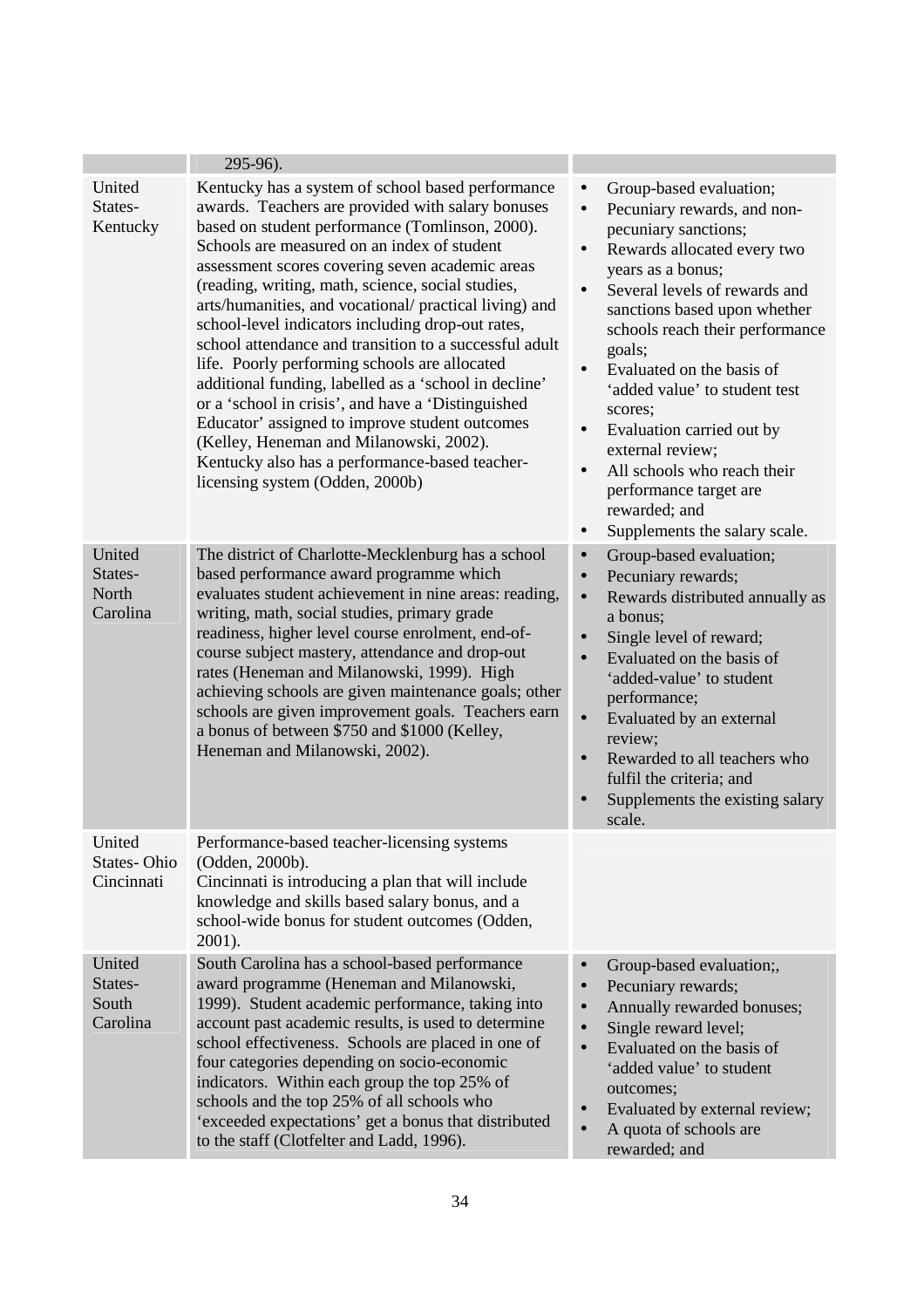|                            |                                                                                                                                                                                                                                                                                                                                                                                                                                           |                        | Supplements the salary scale.                                                                                                                                                                                                                   |
|----------------------------|-------------------------------------------------------------------------------------------------------------------------------------------------------------------------------------------------------------------------------------------------------------------------------------------------------------------------------------------------------------------------------------------------------------------------------------------|------------------------|-------------------------------------------------------------------------------------------------------------------------------------------------------------------------------------------------------------------------------------------------|
| United<br>States-<br>Texas | The Dallas Independent School District uses school-<br>based performance awards. Success is determined<br>by a complex student 'added value' test scores,<br>taking into account the racial and socio-economic<br>status of students. The top 20% of schools are<br>awarded bonuses of \$1000 US per teacher per year<br>(Waterreus, 2001), and the next 30% of schools are<br>given \$425 US per teacher (Clotfelter and Ladd,<br>1996). | $\bullet$<br>$\bullet$ | Group-based evaluation;<br>Pecuniary rewards;<br>Annual bonus;<br>Two reward levels based upon<br>the magnitude of the mean<br>'added value' of student test<br>scores:<br>Determined by external review;<br>Rewards a quota of schools;<br>and |

Supplements the salary scale.

88. In summary, many of the OECD countries examined have some components of performancebased rewards for teachers. The most common programmes are variations of individual merit-pay and group-based rewards, with financial rewards being used to supplement an existing salary scale. No system examined based teacher salary completely on performance evaluation, with experience and formal qualifications remaining strong determinants of teacher compensation. This suggests that most of the OECD countries who have adopted performance-based compensation programmes have introduced these measures incrementally and conservatively.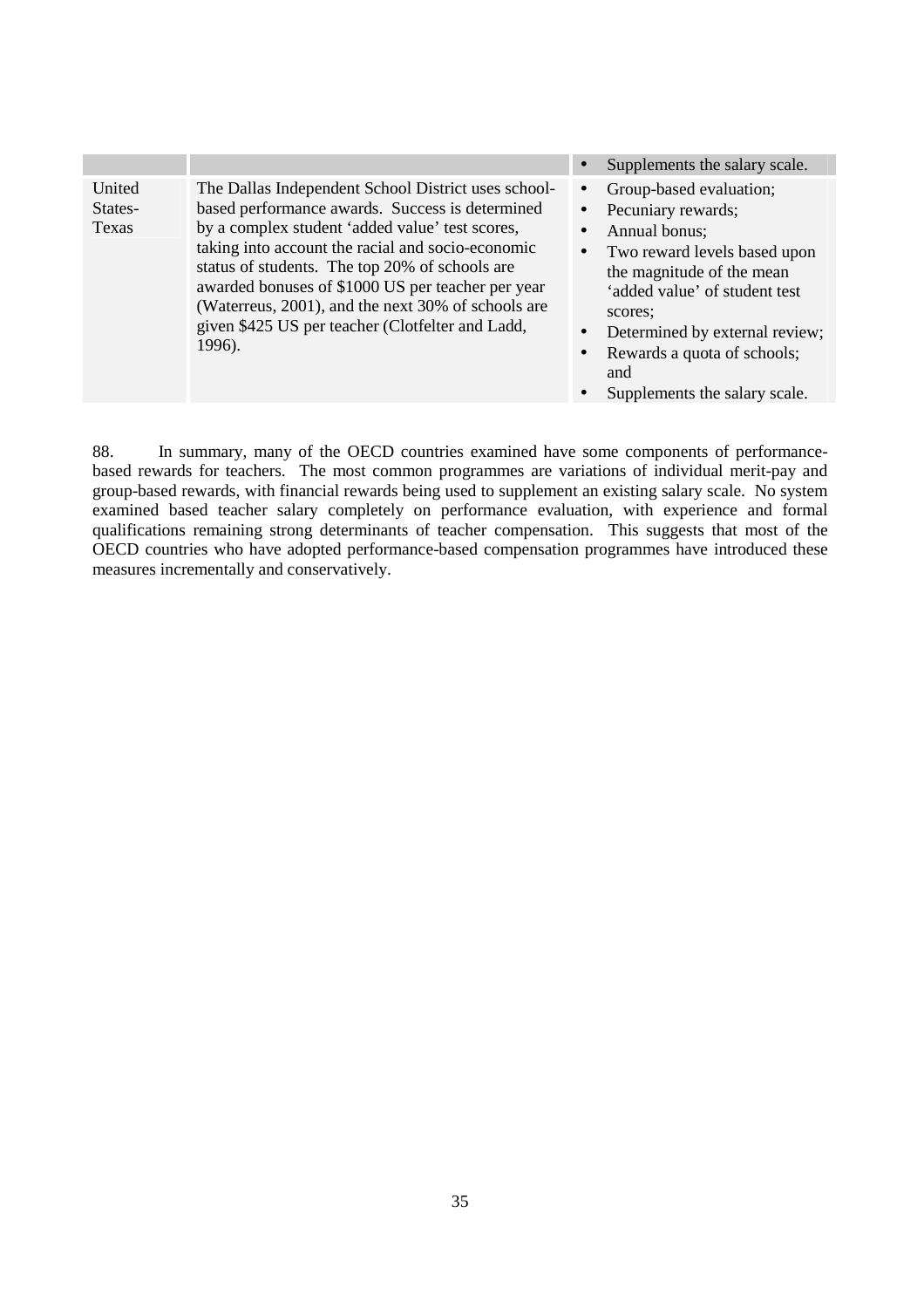#### **ANNEX 2: FEATURES OF PERFORMANCE-BASED SYSTEMS.**

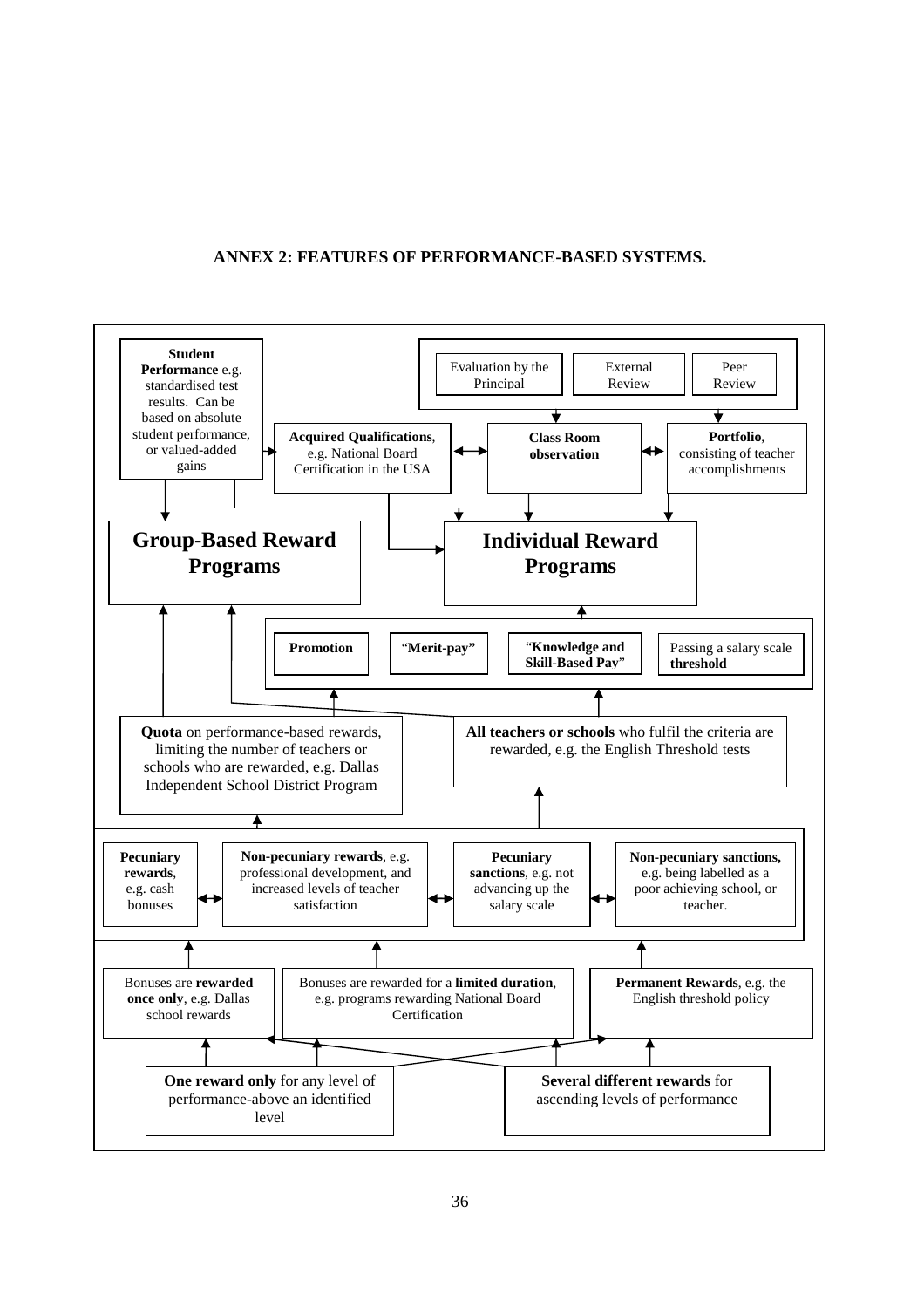# **ANNEX 3: THE METHODOLOGY AND CONCLUSIONS OF THE KENTUCKY AND CHARLOTTE-MECKLENBURG STUDIES OF TEACHER ATTITUDES (1998-2002)**

#### **Methodology**

89. Heneman, Milanowski and Kelley conducted three studies on the same data set between 1998 and 2002 which examined teacher attitudes to school-based reward programmes systems in Kentucky and Charlotte-Mecklenburg. They used a mixed method, qualitative and quantitative study. The qualitative results were triangulated with literature on education and motivation to produce the quantitative survey. The qualitative research consisted of semi-structured, open-ended interviews with teachers and principals. Geographic and socio-economic variation was considered in the qualitative surveys. Survey data was collected within one evaluation period, so teachers' expectations could be tested against actual student outcomes

90. The quantitative component consisted of a survey that was tailored to each of the two districts' performance-based pay programmes. These surveys were administered in 1997. The response rate was 39% in Charlotte-Mecklenburg and 30.9% in Kentucky giving a sample size of 1,150 and 1,750 respectively. The Charlotte-Mecklenburg sample somewhat over-represented elementary teachers, but covered geographical and socio-economic areas well. The Kentucky sample was generally representative of the teaching population. By aggregating teacher motivation, they attempted to compare schools composed of motivated teachers to non-motivated teachers as a means of determining a connection between teacher motivation and student outcome. The purpose of the experiment was therefore twofold. First, they were assessing how student-based reward programmes affected teacher motivation. Second, they were attempting to find out how teacher motivation affected student outcome.

#### **Authors' Conclusions**

91. This study found that teachers considered 'goal attainment rewards', including payment bonuses for attaining rewards and the public recognition from attaining these rewards, as very important. 'Learning' outcomes were also important for the teachers surveyed (Heneman and Milanowski, 1999), including seeing and being responsible for improvements in student performance and working collaboratively with peers. This may be rhetoric, as the actual evidence supports the hypothesis that teachers are motivated by financial rewards. While teachers in the Kentucky school-based rewards system rated 'school improvements' as more beneficial than extra salaries in the research conducted, when teachers allocated programme rewards, 98% voted to use some or all of the rewards as a salary bonus (Kelley, 1999). There was some concern in relation to goal clarity in school-wide programmes, meaning there would be some concern about the motivational capacity of schools (Kelley, Heneman and Milanowski, 2002). Despite this concern, Kelley, Heneman and Milanowski (2002) concluded that teachers knew about school goals, and were committed to them. Other analysts have taken these results to show that school-based performance awards also support school improvement efforts (see, for example, Tomlinson, 2000), as there are motivation impacts from both positive and negative circumstances.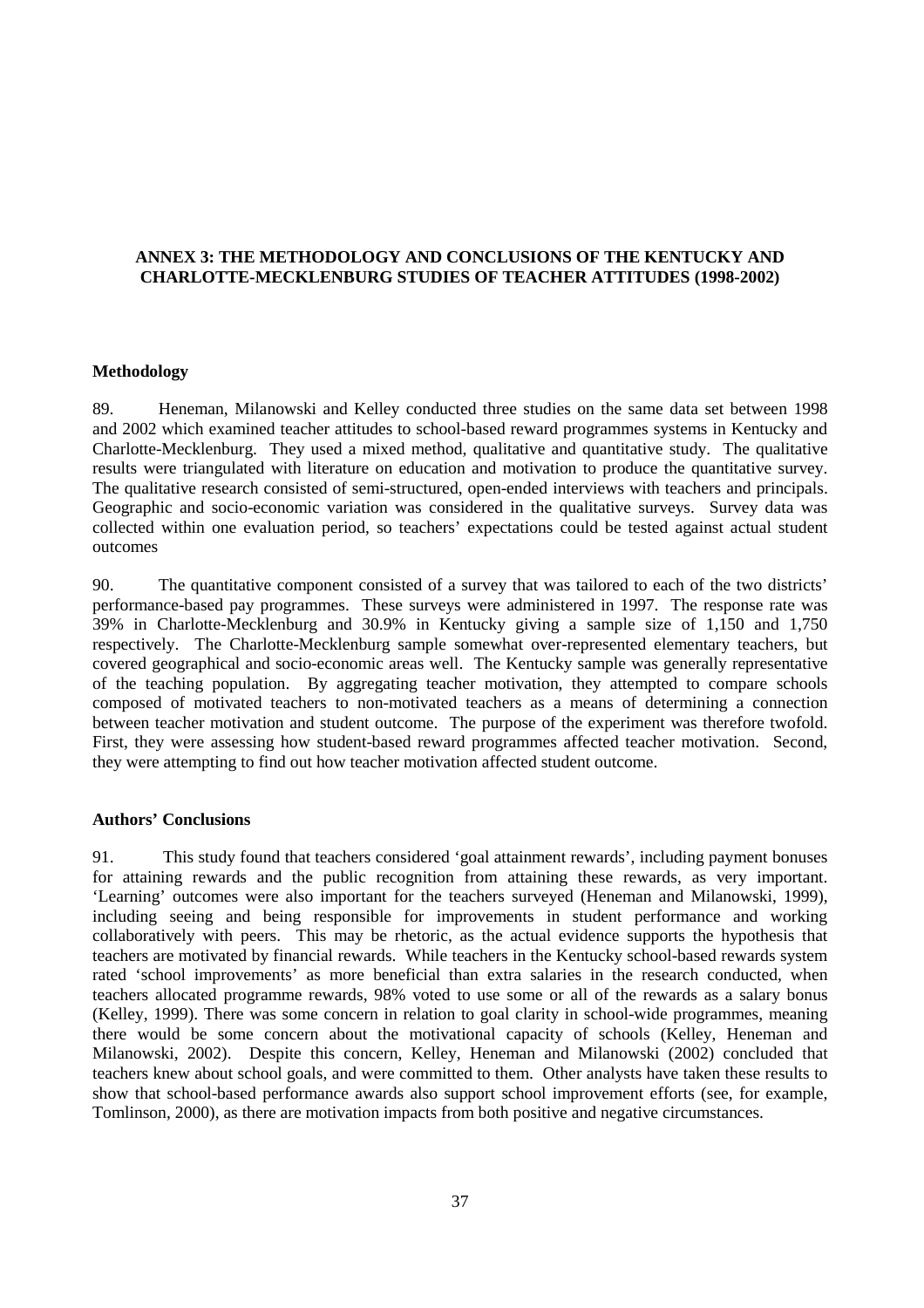92. Teachers were concerned that they would not be paid the bonus upon successful completion of school-wide criteria. "A striking finding in both the qualitative and quantitative data from both programme sites was the low perceived probability that the bonus would actually be paid when school goals were met." (Kelley, Heneman and Milanowski, 2002)

93. In conclusion, Kelley, Heneman and Milanowski (2002) argued, that in all models, the higher the average teacher expectancy of student results, the greater the school-based evaluation outcomes. These analyses, it is argued, shows that between-school differences in teacher expectancy are a predictor of schools' future outcomes. "Overall, we believe that our result[s] suggest that SBPA programs have the potential to contribute to motivating teachers to improve student achievement. However, the potential was not fully realized in these first-generation programs. The implication is that program designers should set goals that are perceived by teachers as achievable and should develop coherent systematic approaches to support goal attainment...These considerations suggest that providing a bonus may be the least problematic aspect of a SBPA program, whereas setting realistic goals, maximizing perceptions that achieving the goals will lead to positive outcomes, minimizing stress reactions, and providing enabling conditions are where effort and attention need to be focused. Motivational impact is not guaranteed simply by promising a bonus."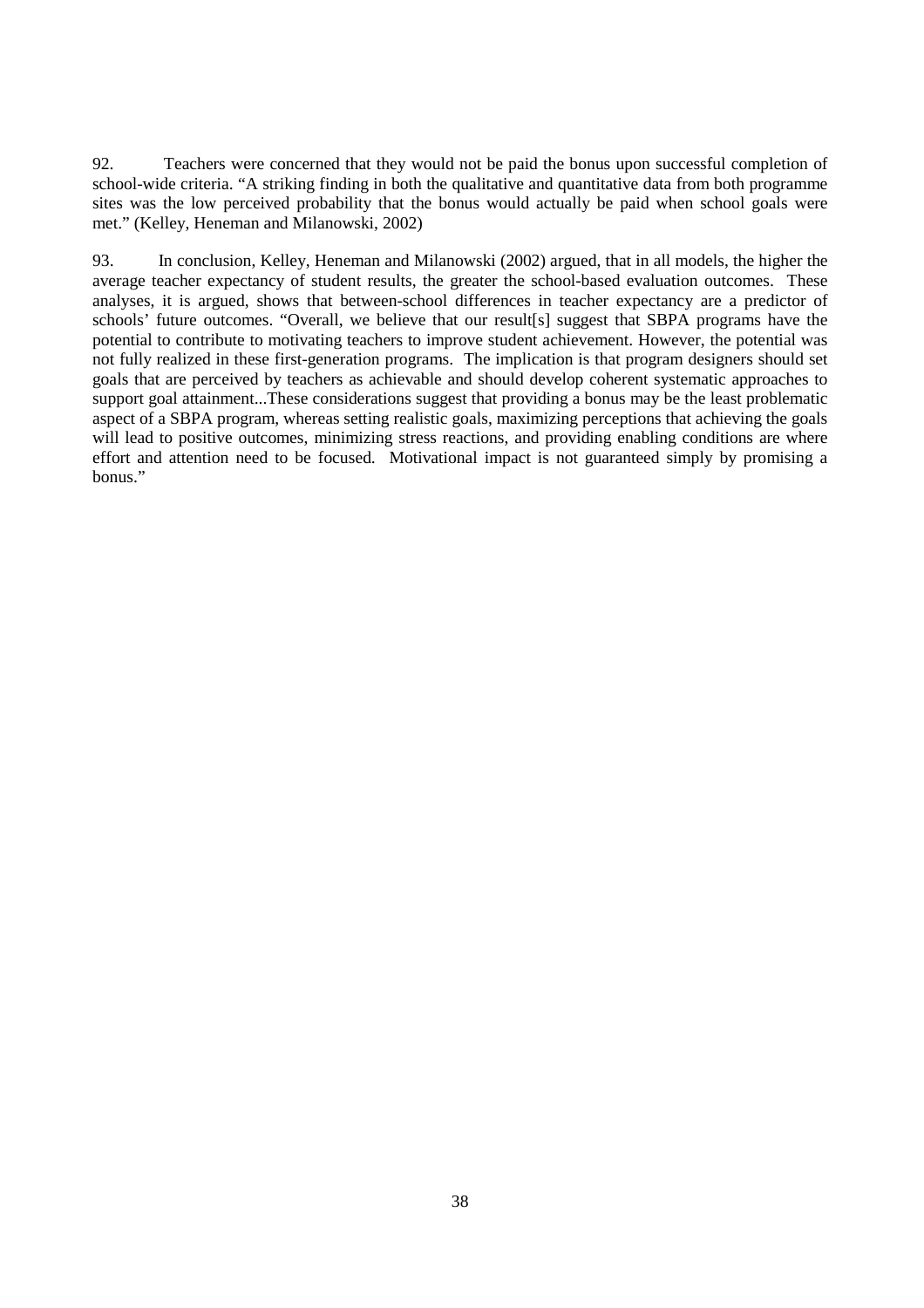# **ANNEX 4: BALLOU AND PODGURSKY'S STUDY OF TEACHER ATTITUDE (1993)**

#### **Methodology**

94. Ballou and Podgursky drew on data from the 1987-88 Schools and Staffing survey (SASS) in an attempt to establish teachers' views of merit pay. This survey randomly sampled 9,300 public schools and 3,500 private schools, with approximately 56,000 public and 11,500 private school teachers from these schools surveyed. The response rate was 83% among public school teachers and 73% among private school teachers. These data distinguished between a wide range of teacher characteristics, training, assignments and attitudes. This study drew on the 'Incentives and Compensation' section, which asked teachers their opinions of particular types of compensation strategies. Ballou and Podgursky (1993) used data measuring teachers' attitude towards pay incentives derived from this survey. The surveys asked teachers to rate on a four-point scale (strongly favor, mildly favor, mildly oppose and strongly oppose) their attitude to a number of incentive pay schemes. For the results of this survey, refer to Table 5. Their analysis distinguished between public, Catholic, other religious and private non-religious schools.

# **Table 5. Teacher Attitudes Towards Various Types of Incentive Pay**

| 'For each of the following incentives, please<br>indicate whether you favor or oppose the incentive,<br>and whether you now receive the incentive                                     | Strongly<br>Favor<br>(% ) | Mildly<br>Favor<br>$(\%)$ | Mildly<br>Oppose<br>(% ) | Strongly<br>Oppose<br>(% ) | Receive<br>Incentive<br>(% ) |
|---------------------------------------------------------------------------------------------------------------------------------------------------------------------------------------|---------------------------|---------------------------|--------------------------|----------------------------|------------------------------|
| Additional pay for assuming additional<br>1.<br>responsibilities as a master or mentor teacher (e.g.<br>supervising new teachers                                                      | 58.8                      | 28.8                      | 5.7                      | 6.7                        | 9.1                          |
| 2. Additional pay for teaching in a shortage field<br>(e.g. math, science)                                                                                                            | 24.5                      | 29.2                      | 20.4                     | 25.9                       | 1.3                          |
| 3. Additional pay for teaching in a high priority<br>situation (e.g. in an inner-city school)                                                                                         | 41.0                      | 36.2                      | 12.0                     | 10.7                       | 1.3                          |
| 4 Salary increases as part of a career ladder in<br>which<br>teachers<br>through<br>progress<br>several<br>promotional levels based on their performance                              | 40.9                      | 30.4                      | 11.7                     | 16.9                       | 16.3                         |
| 5 A merit pay bonus for exceptional performance in 28.8<br>a given year                                                                                                               |                           | 26.4                      | 16.0                     | 28.8                       | 2.7                          |
| 6 A school wide bonus for all teachers in a school<br>exceptional<br>performance<br>shows<br>that<br><b>or</b><br>improvement in a given year<br>$(0.01, 0.01)$ and Dadaural $(1002)$ | 34.7                      | 30.5                      | 14.2                     | 20.6                       | 2.8                          |

(Source: Ballou and Podgursky, 1993).

95. They used a linear model to analyse multiple variables. The variables tested were: teaching experience, whether the teachers surveyed were in a merit-pay system at the time of survey, the level of education (a master's degree or better), gender, race, starting pay, community type, socio-economic status of the student population as measured by the percentage eligible for free lunches, perceived class ability,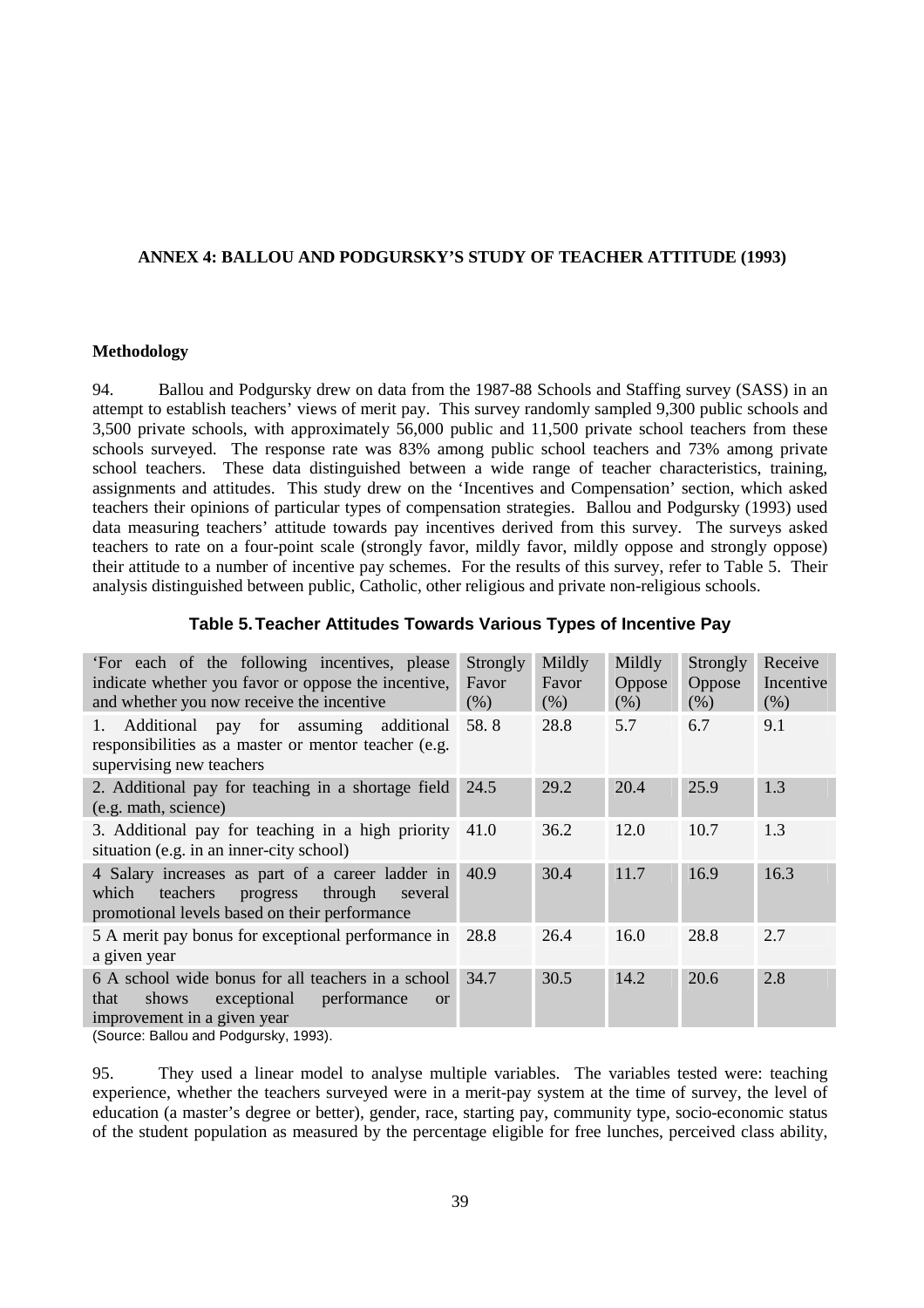the type of school they were from, and some locations of school districts that have used merit-pay systems. The sample size for this analysis was reduced to 33,865 because of incomplete data.

# **Critique and Discussion**

96. The conclusions of Ballou and Podgursky are somewhat limited in their application to current performance-based reward systems. First, their conclusions are based on old data. The extent to which these attitudes can now be generalised is unknown. More recent research would be needed, especially given the growth of performance-related pay as an issue since this data was gathered. Teacher attitudes may have changed significantly since this survey given the recent level of debate surrounding performance-related pay.

97. Second, these conclusions are limited in the extent they can be generalised to other performancebased pay system because the question format of the survey does not reflect the reality of contemporary programmes. The survey asked teachers about their attitudes to 'additional pay' so it is fair to assume surveyed teachers would have concluded pay would supplement current income. This would have the effect of over-emphasising support for merit-pay programmes for teachers, since these programmes rarely supplement overall teacher income. While Ballou and Podgursky (1993) argue their findings would remain robust even given a change of wording or context, this is doubtful given the strong teacher opposition to merit-pay reported elsewhere (see Kelley, 1999). Even though the statistical analysis proved to be appropriate, there is considerable doubt whether these results on teacher attitudes would be replicated if different worded questions were used.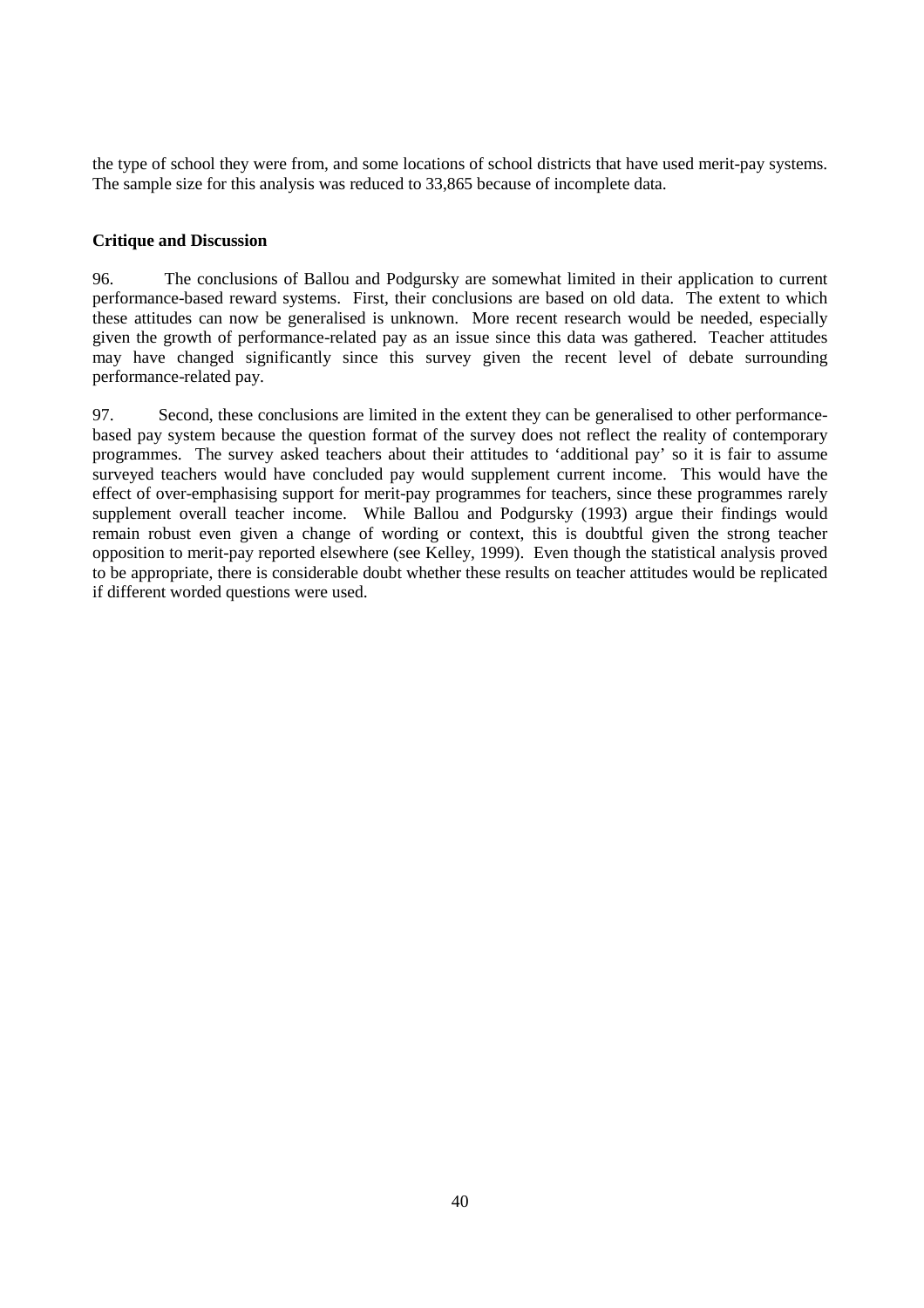# **ANNEX 5: THE DALLAS SCHOOL ACCOUNTABILITY AND INCENTIVE PROGRAMME (CLOTFELTER AND LADD, 1996; LADD, 1999).**

#### **Background**

98. Schools in the Dallas Independent Schools District are evaluated on the basis of their 'addedvalue' of students' test scores. A two-stage regression is carried out on data considering examining student test scores. The first stage examines individual test scores from the current and prior year, controlling for a host of socio-economic indicators including race, gender and eligibility for free lunches. In the second stage, regressed data from the start of the year was compared to regressed data from the end of year (Ladd, 1999). The 'added-value' of each student was aggregated and averaged across each school to give a mean 'added-value' for all students enrolled in the school during the year. This complex procedure was carried out to attempt to ensure that all schools had an equal chance of winning an award, not just the affluent and culturally homogenous schools. , Dallas administered multiple measures of student outcomes, including two tests given annually, a state test, and a national test, to try to overcome criticisms of a narrowed curriculum (See section 4.5). Student attendance and drop out rates were used to supplement these measures.

#### **Methodology**

99. Ladd (1999) used the TAAS to measure students' pass rates between 1990-91 and 1994-95 in reading and mathematics. The 1990-91 data covered the year before the scheme was introduced, and the 1994-95 data covered the most recent data available at the time of writing. The use of pass rates are an inaccurate method, but, it is argued, have some merit because of relatively low pass rates of early tests. Moreover, socio-economic indicators are controlled for, meaning racial, gender and affluence should have limited affect on the test outcomes. Average test score gains are compared to five other large Texas cities to attempt to control for student gains not caused by programme characteristics. The control schools had different racial characteristics, but were all urban schools with the same state-wide test requirements. The third grade students could not be analysed because of incomplete data. Ladd (1999) relied on grade 7 student data.

100. For math and reading, analysis was done for the group as a whole, and by children from economically disadvantaged homes, Hispanics, blacks and whites. Student attendance was examined relative to other Texas cities, as were dropout rates and principal turnover. A complex statistical analysis measured the pass rates of Dallas students, controlling for city and socio-economic indicators. All equations were weighted either by the number of students in the school, or the number of students in the subgroup (Ladd, 1999). A second analysis was completed, controlling for the ratios of pupils to teachers and the number of teachers with more than five years experience.

101. The school principal turnover was also examined, to attempt to examine whether there were administrative changes in schools which used group-based performance reward systems. Clotfelter and